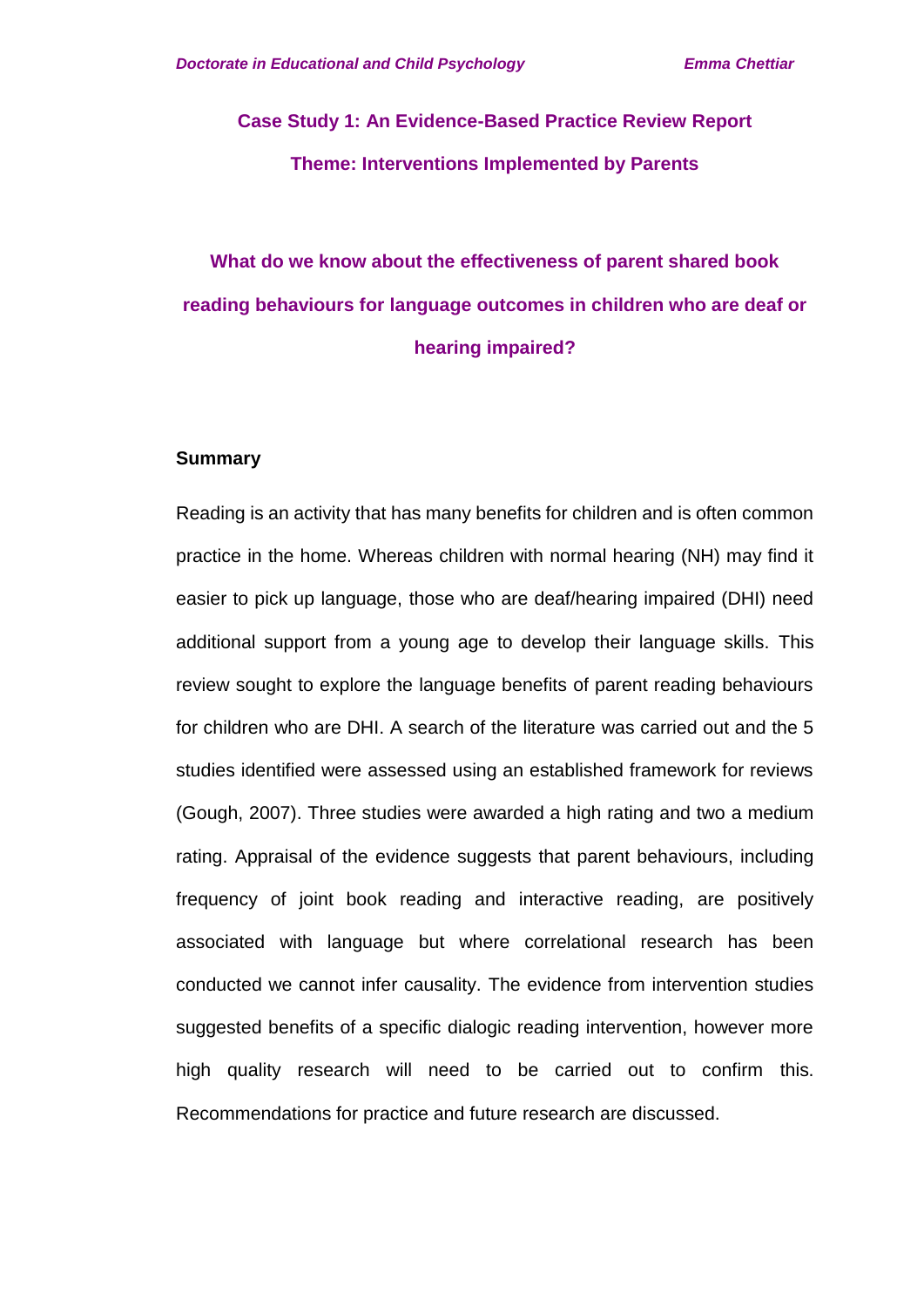#### **Introduction**

#### *Reading Interventions and Behaviours*

Reading interventions are widely used in both education settings and by parents and carers at home; often on the advice of a teacher or another professional. For many families, reading is an activity that parents undertake with their children from a very young age and this forms part of the wider home literacy environment that shapes the development of the child's own language and literacy skills (Burgess, Hecht, & Lonigan, 2002; Weigel, Martin, & Bennett, 2006). There may be a plethora of reading interventions and schemes available for parents, however the simple act of joint, or shared, book reading (JBR/SBR) is a behaviour that is associated with benefits for children's oral language development (Dunst, Gorman, & Trivette, 2010) and literacy skills (Bus, van IJzendoorn, & Pellegrini, 1995). Importantly, longitudinal research by Raikes et al. (2006) found that frequency of SBR predicted the development of language and cognition of children with normal hearing (NH).

In addition to JBR frequency, characteristics of JBR also seem to be important for language development. Parent behaviours that have been found to positively impact early literacy skills and language include expression whilst reading, asking open-ended questions and expanding children's utterances, for example if the child was to say 'bus drive' the parent might respond 'The bus is driving' (Desjardin et al., 2014; Sonnenschein & Munsterman, 2002). These 'facilitative language techniques' (Desjardin et al., 2014) make JBR more engaging and encourage the child to actively participate in the activity. Whitehurst and colleagues (Whitehurst et al., 1988) attempted to isolate and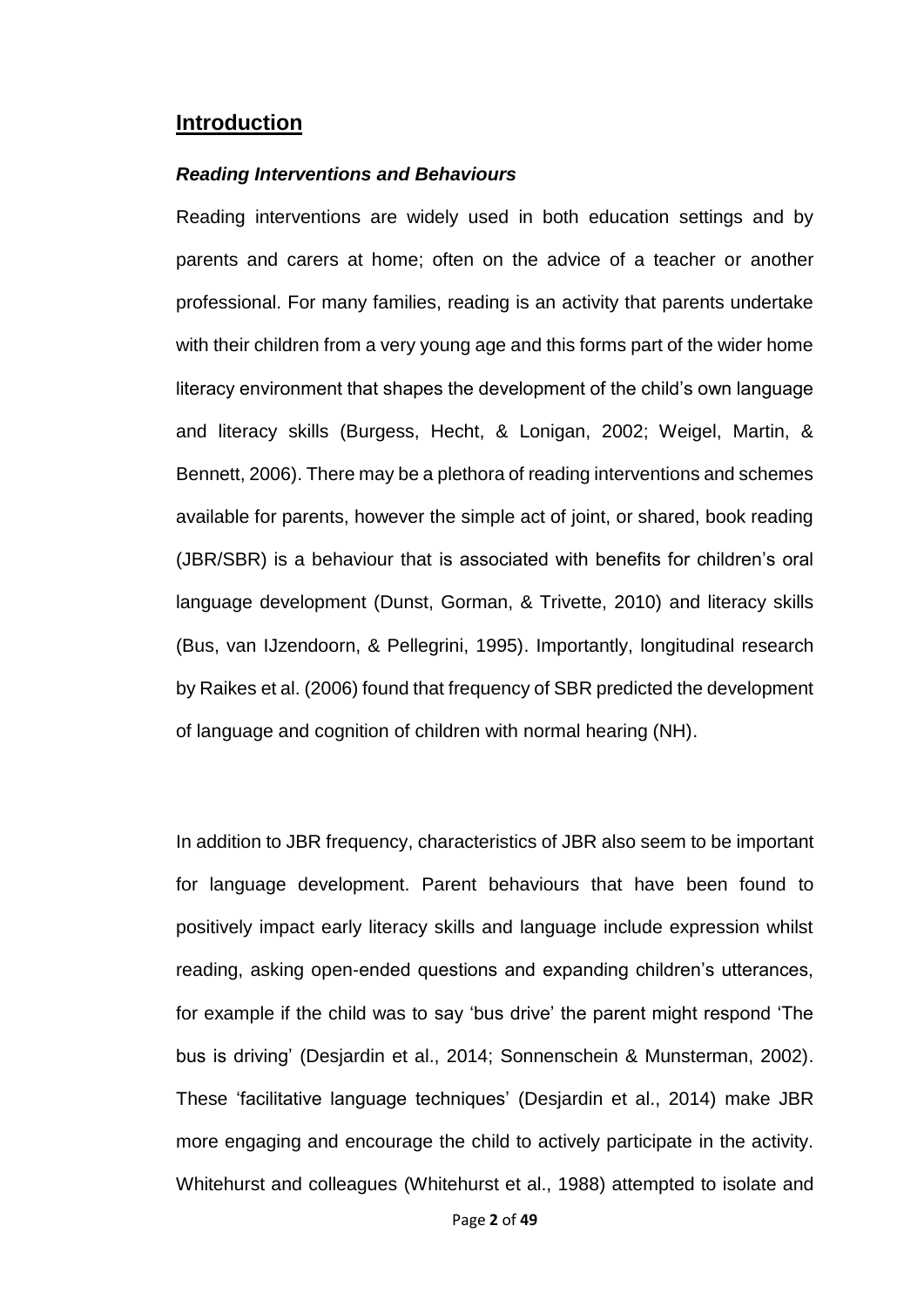promote parent behaviours that make JBR effective; creating a strategy called dialogic reading (DR). DR encompasses language, feedback and scaffolding techniques within parent-child book reading (Zevenbergen & Whitehurst, 2003). It centres on 4 principles; prompting, evaluating, expanding and repeating (PEER) to maximise the role of the parent during parent-child reading. A number of studies have found positive impacts of DR for children with no additional needs. Some reported benefits of this approach include improved reading comprehension (Zevenbergen & Whitehurst, 2003), language skills (Valdez-Menchaca & Whitehurst, 1992) and receptive vocabulary (Hargrave & Sénéchal, 2000).

# *Psychological Theory - Language Development in the Deaf/Hearing Impaired Population*

Neuroimaging studies suggest that children who are deaf or hearing impaired (DHI) are born with the same capacity for language learning as their NH peers, as long as there are no additional learning needs present, but a lack of stimulation impacts on the maturation of the brain in areas associated with language (Gordon et al., 2011; Sharma & Campbell, 2011). Although the causes of hearing loss and the level of associated need make it extremely difficult to consider the DHI population an homogenous group, this theory of a 'critical period' (Newport, 1990) underlies the common finding that DHI children present with delayed expressive and receptive oral language. Children who are DHI are not as easily able to access spoken language in early life and may therefore develop atypically with regard to skills such as phonological processing and speech production. Evidence from cochlear implantation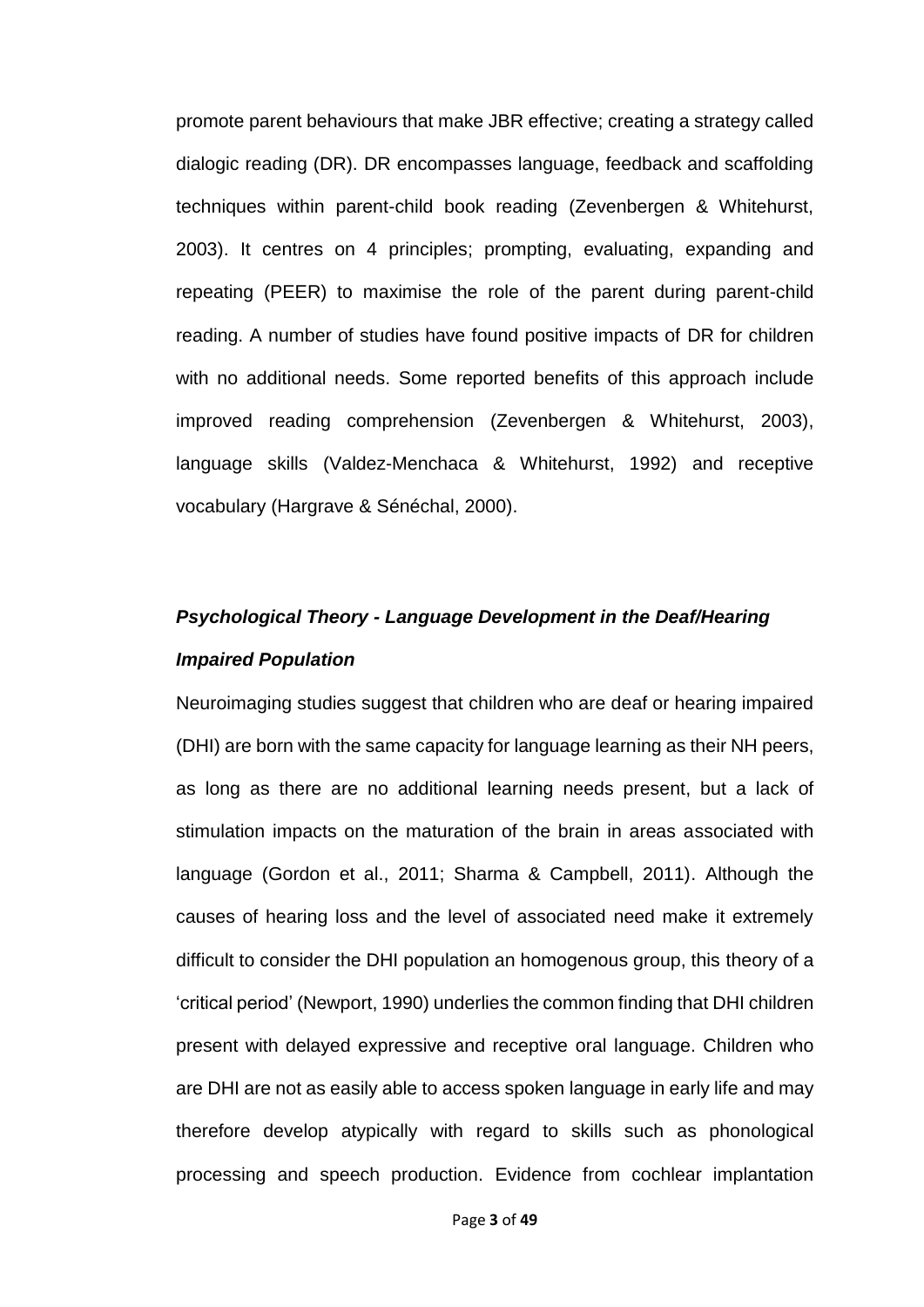studies supports this, as children who undergo this procedure at an early age generally develop better spoken language skills (Stacey, Fortnum, Barton, & Summerfield, 2006).

Communication mode for DHI children may be heavily dependent on need and there is much disagreement about what is optimal (Gravel & O'Gara, 2003). Whilst some children have sign-language as their first language, others may use only oral language. Many children will be exposed to a combination of communication modes across their development and use them interchangeably or for different purposes. The development of amplification technology and cochlear implants as an intervention, means that children can access spoken language that they may not otherwise have had adequate access to. The evidence surrounding early access to sensory aids suggests that there are benefits of this for oral language development (Stacey et al., 2006; Svirsky, Robbins, Kirk, Pisoni, & Miyamoto, 2000; Tomblin, Oleson, Ambrose, Walker, & Moeller, 2014).

#### *Rationale and Relevance*

The importance of language cannot be underestimated. Language is a prerequisite for other skills such as literacy skills which may also develop differently in DHI compared to their NH peers (Cupples, Ching, Crowe, Day, & Seeto, 2014). Furthermore, better spoken language in the DHI population has been associated with fewer peer relationships difficulties in adolescence (Fellinger, Holzinger, Beitel, Laucht, & Goldberg, 2009) and social, emotional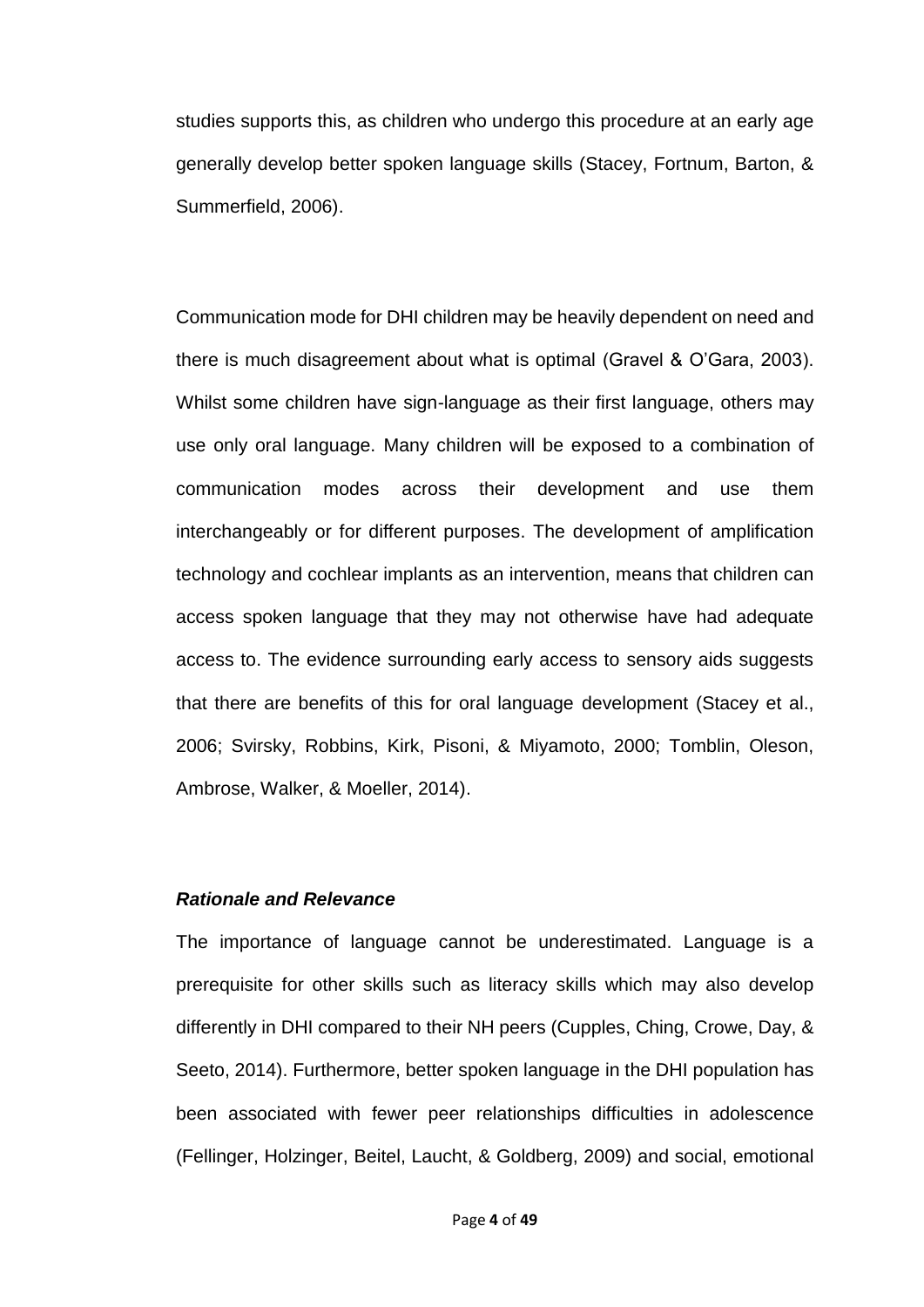and mental health (SEMH) (Dammeyer, 2009; Fellinger, Holzinger, Fellinger, Holzinger, & Pollard, 2012). Understanding both the factors that influence language in the DHI population and the impact of this, benefits Educational Psychologists (EPs) when they are making recommendations as part of consultation or working as part of multi-disciplinary teams to support children and young people (CYP).

Introduction of the Newborn Hearing Screen in the UK has enabled hearing impairments to be identified soon after birth and therefore families can access early intervention services to support their DHI child (Davis & Hind, 2003). Most DHI children are born to hearing parents and additional evidence suggests that parental involvement in their DHI child's early intervention programmes is associated with positive outcomes; including language (Calderon, 2000). For this reason, parent reading behaviours with their young DHI child would likely lead to positive outcomes for language development. Since EPs are involved in supporting CYP aged 0-25 with special educational needs and disabilities (SEND) (Department for Education & Department of Health, 2015) there is a role for educational psychologists (EPs) in supporting parents of DHI children through early intervention programmes and parent training courses.

The role of parent mediation during parent-child reading is something that has the potential to promote language development in both NH and DHI children. Vygotsky's Zone of Proximal Development theory (Vygotsky, 1934) suggests that mediation plays a role in learning and development (Shabani, Khatib, &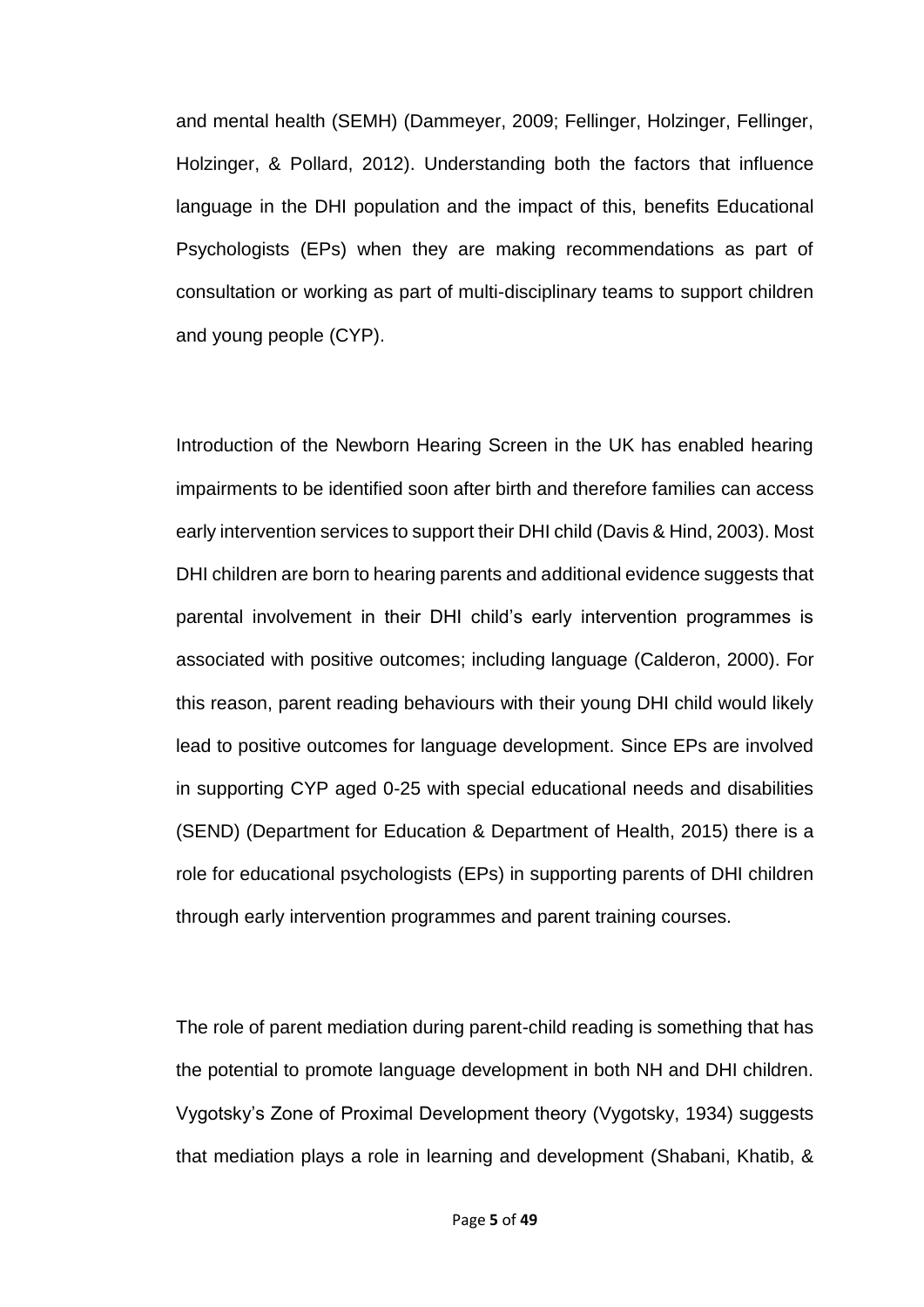Ebadi, 2010). In order to improve language and reading ability, a parent may mediate the child's reading by supporting with skills such as decoding or comprehension. In doing this, the child is likely to be able to carry out these skills independently the next time they are presented with a similar task. It is hugely important to consider how parents of children who are DHI may differ in their levels of mediation when reading with their child. The dialogic reading principles clearly suggest some techniques involved in successful mediation during parent-child reading and we should therefore consider that such mediation strategies might have similar relevance for DHI children. Although some studies have investigated specific reading interventions, such as dialogic reading, with the DHI population (Continisio et al., 2018; Fung, Wing-Yin Chow, & McBride-Chang, 2005), there is still a certain paucity of research on this subject. EPs undergo additional training that renders them a huge resource for educating parents on the sorts of behaviours that will nurture language development in CYP. Their role as evidence-based practitioners also gives them an advantage of considering the literature to inform their recommendations. Through understanding the research around language development and how this differs in DHI children, EPs can be involved in teaching parents how to mediate effectively when reading with their DHI children and this has the potential to promote language development.

#### *Review Question*

This review addresses the following question: 'What do we know about the effectiveness of parent shared book reading behaviours for language outcomes in children who are deaf or hearing impaired?'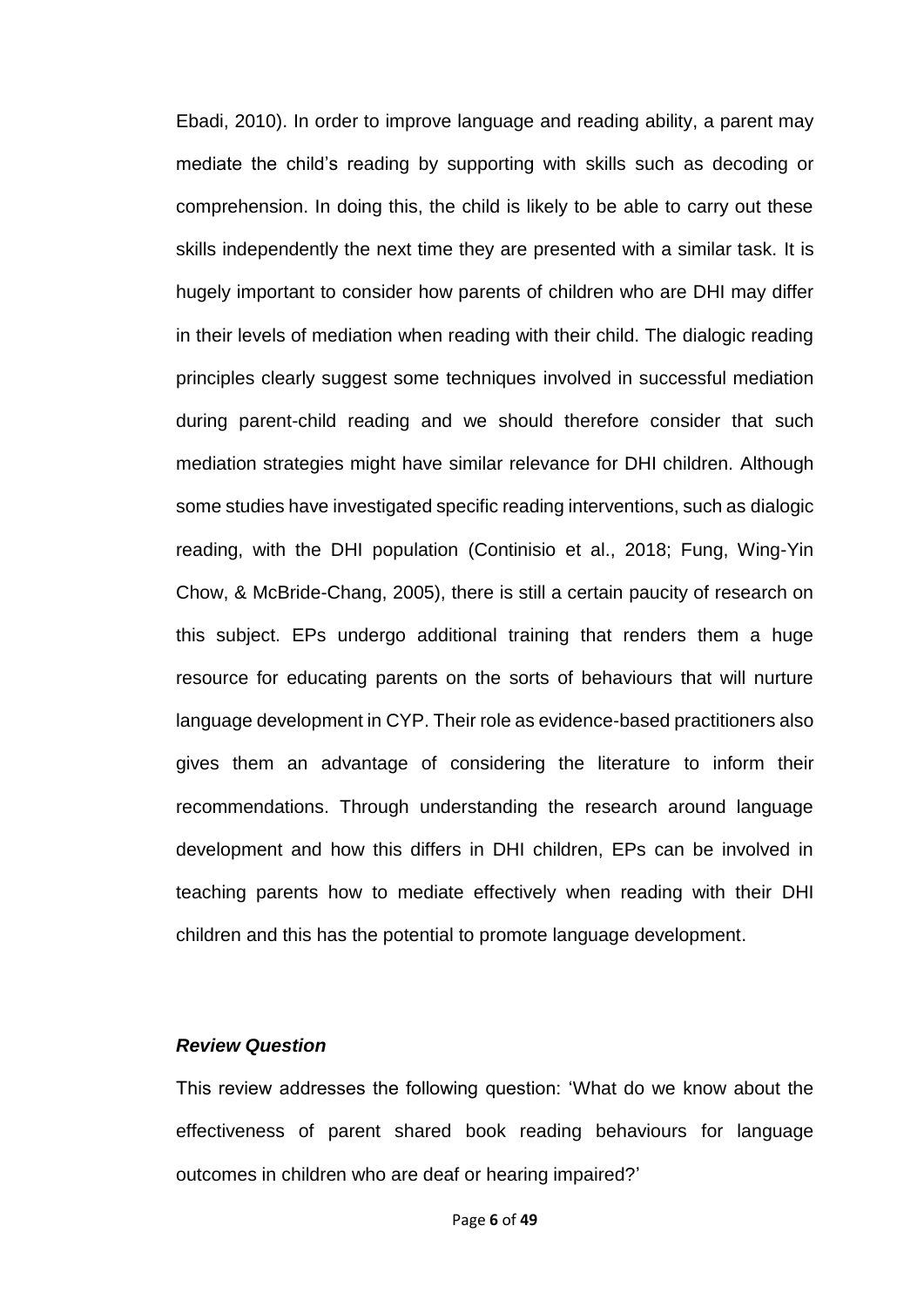## **Critical Review of the Evidence Base**

### *Literature Search*

A search of the literature was conducted between 30<sup>th</sup> December 2018 and 3<sup>rd</sup> January 2019 using three electronic databases; Web of Science, ERIC and PsycINFO. Table 1 shows the search terms used to identify relevant studies. Where possible, a filter for peer-reviewed journal articles was applied to the search results to satisfy the 'Publication Type' inclusion criterion.

Table 1

| Search terms applied to electronic databases |  |
|----------------------------------------------|--|
|----------------------------------------------|--|

| parent*<br><b>OR</b><br>carer* | AND | reading<br>ΩR<br>literacy | AND | deaf*<br><b>OR</b><br>hearing<br>impair* | <b>AND</b> | language |
|--------------------------------|-----|---------------------------|-----|------------------------------------------|------------|----------|

Note Table 1: \* denotes a wild card for word endings. All letters before the asterix are included with the potential for alternative endings. For example, parent\* could be 'parents' or 'parental'.

## *Selection of Review Studies*

The total number of studies identified across all three databases was 242 and these were carefully screened for duplication and relevance. Firstly, 50 duplicated studies were removed leaving 192 studies for consideration. The titles and abstracts of these studies were then screened for relevance to the review question and 124 were removed at the title screen stage and 40 at the abstract screen stage. The remaining 28 studies were included in a full text screening and 23 were excluded (Appendix A) based on the inclusion and exclusion criteria in Table 2. The remaining 5 studies were included in this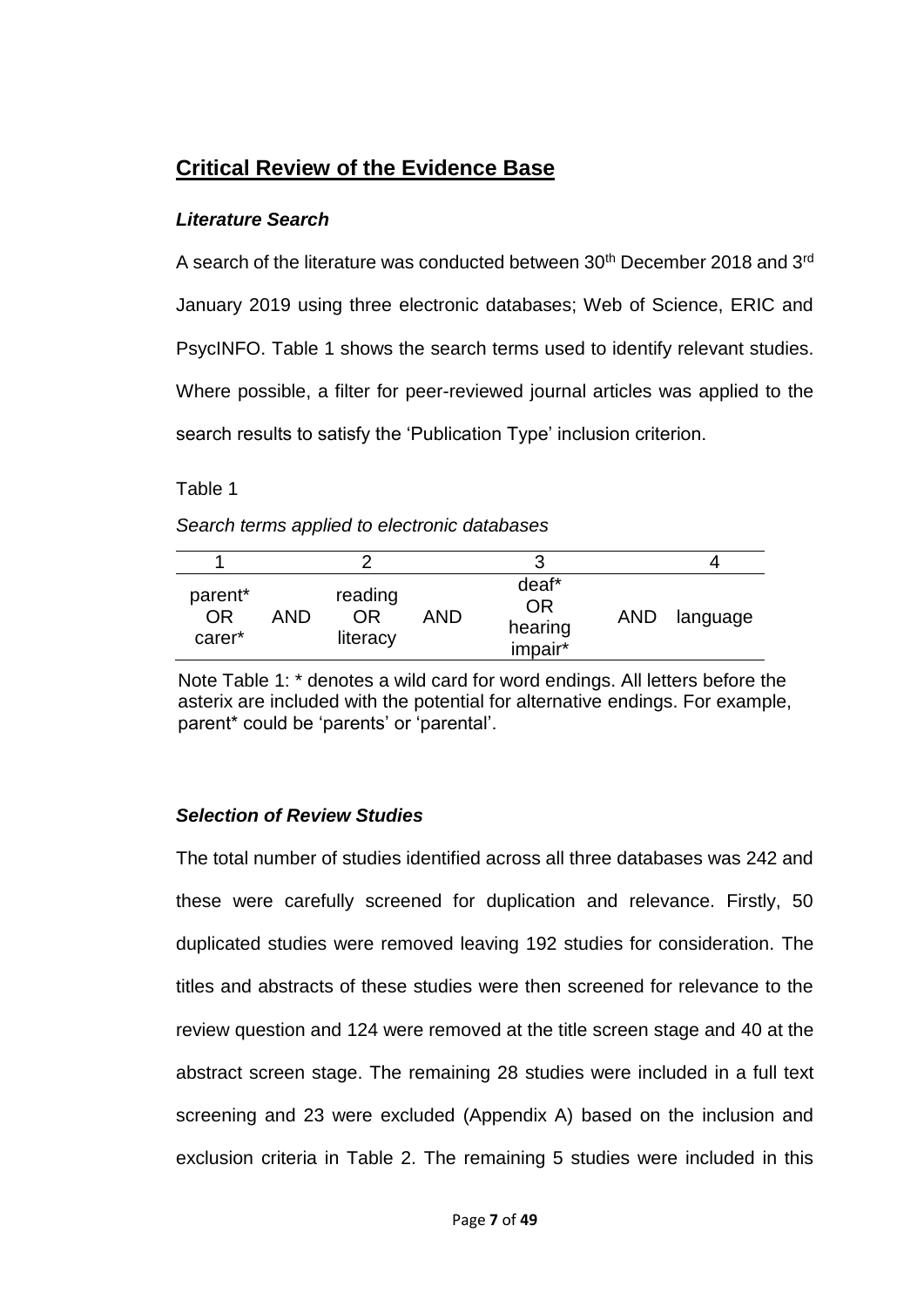review (Table 3). Figure 1 is a visual depiction of the search and screening process.

## Table *2*

## *Inclusion and exclusion criteria*

|         |                        | Inclusion                                                            | Exclusion                                                               | Rationale                                                                                                                                                |
|---------|------------------------|----------------------------------------------------------------------|-------------------------------------------------------------------------|----------------------------------------------------------------------------------------------------------------------------------------------------------|
| 1.      | Date                   | After 1 <sup>st</sup> January<br>1994                                | Before 1 <sup>st</sup> January<br>1994                                  | The reviewer is<br>interested in research<br>conducted after the<br>introduction of the UK<br><b>SEN Code of Practice</b><br>(1994).                     |
|         | 2. Language            | Article published<br>in English.                                     | Article published<br>in a language that<br>is not English.              | Difficult to locate<br>accurate translations<br>of text.                                                                                                 |
|         | 3. Study type          | Quantitative.                                                        | Qualitative.                                                            | The reviewer is only<br>interested in<br>quantitative studies.                                                                                           |
|         | 4. Publication<br>type | The study has<br>been published in<br>a peer-reviewed<br>journal.    | The study has not<br>been published in<br>a peer reviewed<br>journal.   | Peer-reviewed articles<br>have been subject to<br>a more rigorous<br>review process and<br>therefore are likely to<br>meet certain quality<br>standards. |
| 5. Data |                        | The study must<br>involve the<br>collection and<br>analysis of data. | The study did not<br>involve the<br>collection and<br>analysis of data. | Only empirical studies<br>that have collected<br>and analysed data<br>can be used for the<br>systematic literature<br>review.                            |
|         | 6. Participants        | Participants are<br>early years or<br>primary age.                   | Participants are<br>older than primary<br>age.                          | Since language<br>development in early<br>childhood is important,<br>the researcher is<br>interested in children<br>who are preschool or<br>primary age. |
|         | 7. Intervention        | The study reports<br>on parent reading<br>or literacy                | Does not report on<br>parent reading or<br>literacy                     | The reviewer is<br>interested in the<br>association between                                                                                              |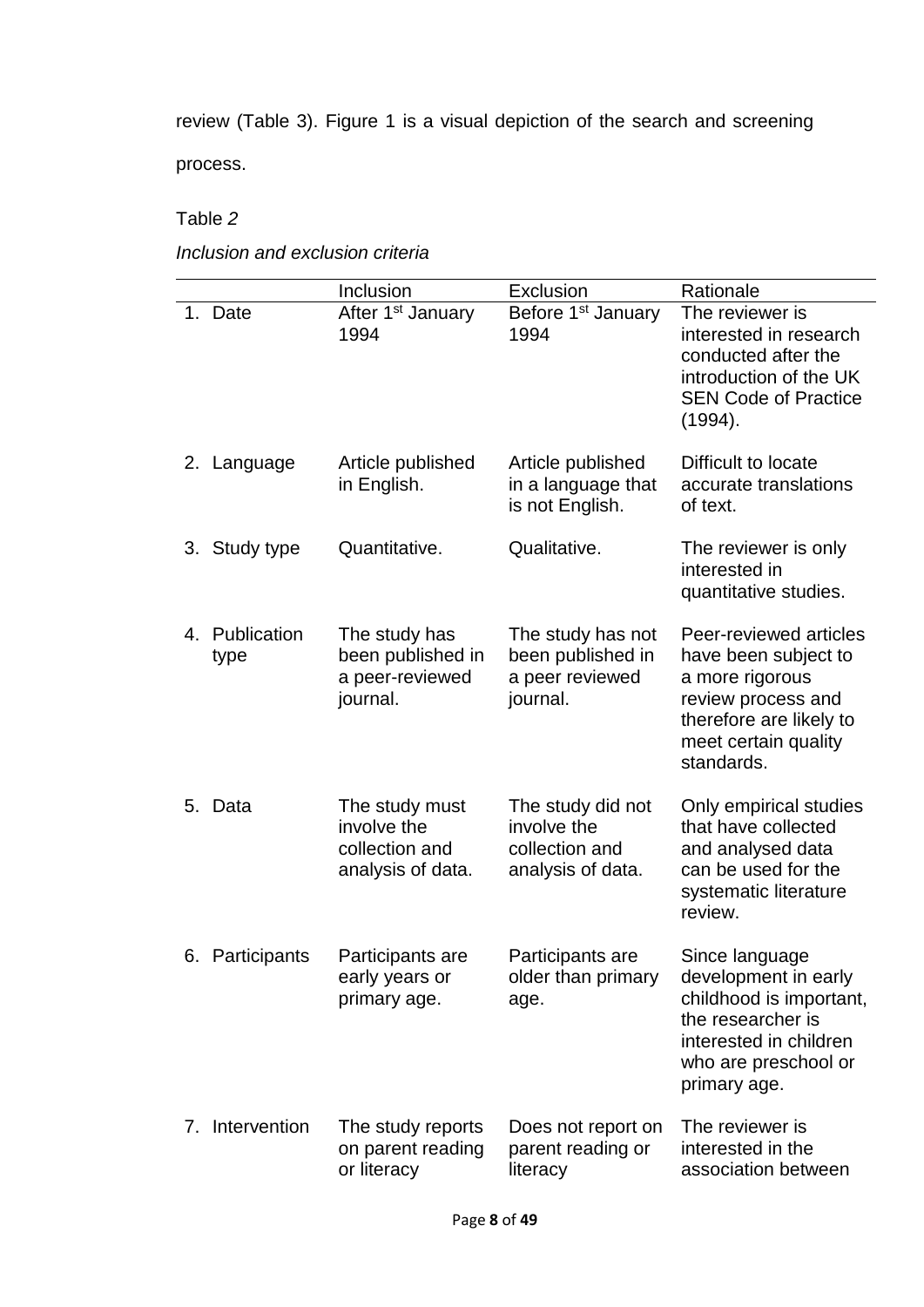|                           | Inclusion                                                                                          | Exclusion                                                                             | Rationale                                                                                                                                          |
|---------------------------|----------------------------------------------------------------------------------------------------|---------------------------------------------------------------------------------------|----------------------------------------------------------------------------------------------------------------------------------------------------|
|                           | intervention,<br>programme or<br>behaviour.                                                        | intervention,<br>programme or<br>behaviour.                                           | reading and language<br>outcomes, so studies<br>must contain a parent<br>reading or literacy<br>intervention,<br>programme or<br>behaviour.        |
| 8.<br>Outcome<br>measures | Expressive and/or<br>receptive oral<br>language<br>outcomes have<br>been measured in<br>the study. | Does not measure<br>language<br>outcomes or<br>measures sign<br>language<br>outcomes. | The reviewer is<br>interested in the<br>association between<br>reading and language<br>outcomes, so studies<br>must contain a<br>language measure. |

#### Table 3

*List of included studies*

#### Included studies

Aram, D., Most, T., & Mayafit, H. (2006). Contributions of Mother–Child Storybook Telling and Joint Writing to Literacy Development in Kindergartners With Hearing Loss. *Language Speech and Hearing Services in Schools*, 37(3), 209.

Continisio, G. I., Mattiello, A., Toscano, S., Continisio, P., Paternoster, M., Guarino, A., … Marciano, E. (2018). Dialogic reading in the rehabilitation of Children with Hearing Loss and the "Born to Read" Project: A pilot study. *Scandinavian Journal of Psychology*, 59(5), 518–523.

Desjardin, J. L., Doll, E. R., Stika, C. J., Eisenberg, L. S., Johnson, K. J., Ganguly, D. H., … Henning, S. C. (2014). Parental support for language development during joint book reading for young children with hearing loss. *Communication Disorders Quarterly*, 35(3), 167–181.

DesJardin, J. L., Stika, C. J., Eisenberg, L. S., Johnson, K. C., Hammes Ganguly, D. M., Henning, S. C., & Colson, B. G. (2017). A Longitudinal Investigation of the Home Literacy Environment and Shared Book Reading in Young Children With Hearing Loss. *Ear and Hearing*, 38(4), 441–454.

Fung, P.-C., Wing-Yin Chow, B., & McBride-Chang, C. (2005). The Impact of a Dialogic Reading Program on Deaf and Hard-of-Hearing Kindergarten and Early Primary School-Aged Students in Hong Kong. *Journal of Deaf Studies and Deaf Education*, 10(1), 82.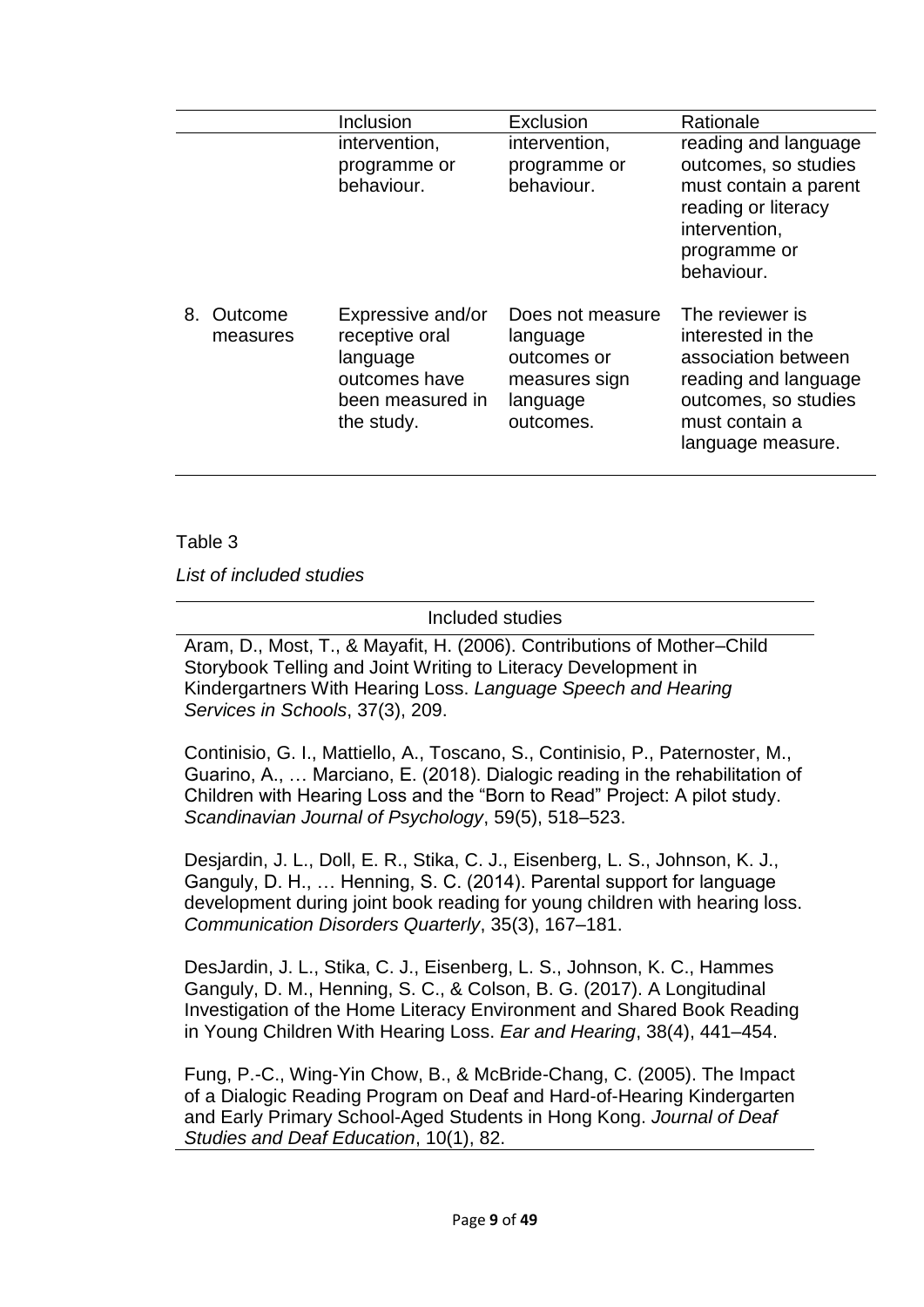## Figure 1

*Flowchart representation of the search and screening process*

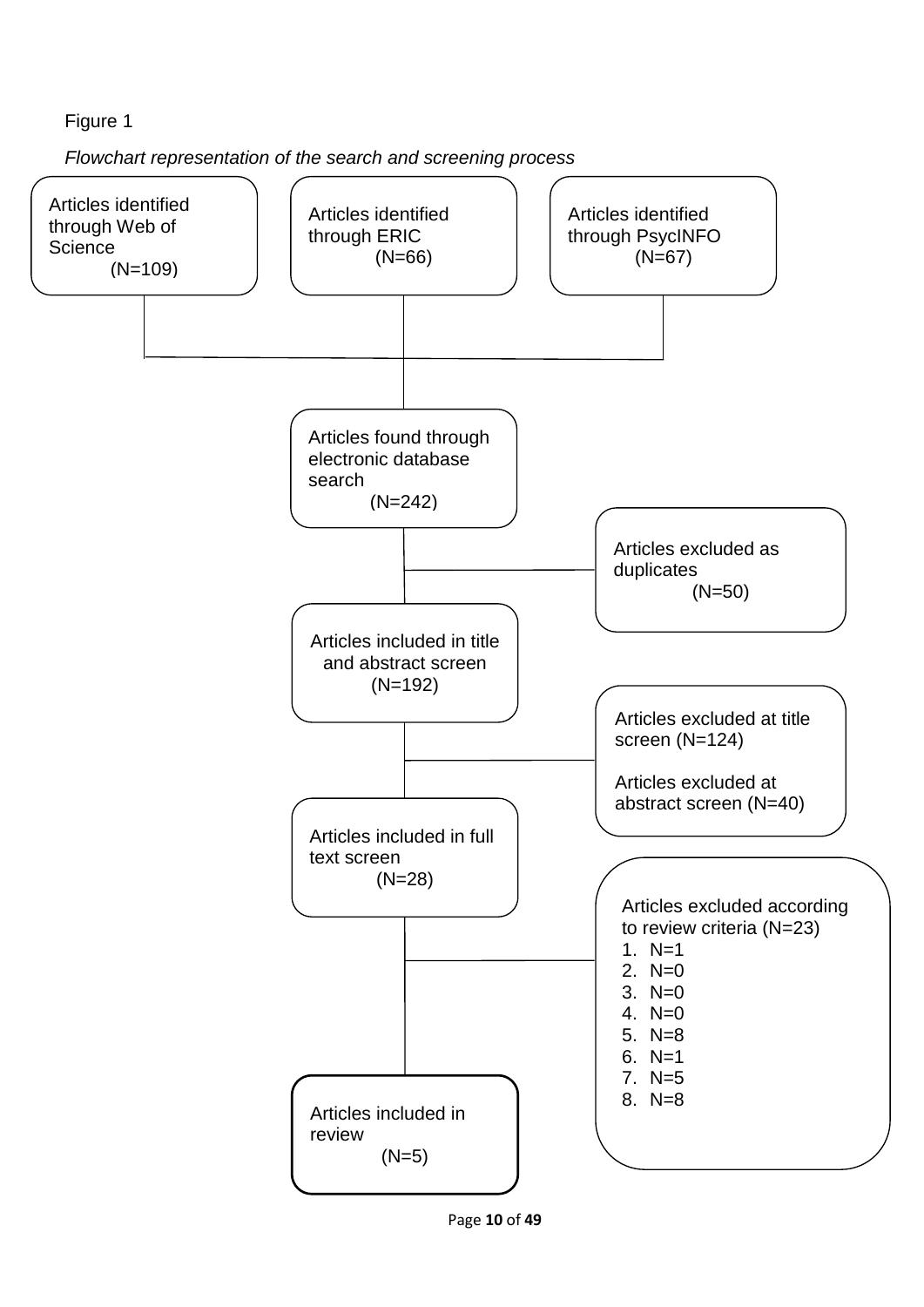### *Appraisal of quality and relevance*

The studies included in this review were each appraised using the framework by Gough (2007). This framework structures the appraisal of studies according to 4 criteria; weight of evidence (WoE) A, which pertains to the quality of a study according to agreed criteria, WoE B, which considers the methodological relevance of the each study to the review question, WoE C, which appraises how relevant the focus of each study is to the review question, and WoE D which provides an overall rating for the study by taking an average of the first three categories. WoE ratings are summarised in Table 4, protocols for WoE A and further information about the WoE judgements can be found in Appendix C.

#### Table 4

| Study                                       | WoE A          | WoE B          | WoE C          | WoE D           |
|---------------------------------------------|----------------|----------------|----------------|-----------------|
| Aram, Most &<br><b>Mayafit (2006)</b>       | $\overline{2}$ | 1              | $\overline{2}$ | 1.7<br>(Medium) |
| Continiso et al.<br>(2018)                  | $\overline{0}$ | 3              | 2.7            | 1.9<br>(Medium) |
| Desjardin et al<br>(2014)                   | 2.25           | $\overline{2}$ | 2.3            | 2.29<br>(High)  |
| Desjardin et al.<br>(2017)                  | 2.25           | $\overline{2}$ | 2.3            | 2.2<br>(High)   |
| Fung, Wing-Yin &<br>McBride-Chang<br>(2005) | $\overline{2}$ | 3              | $\overline{2}$ | 2.3<br>(High)   |

#### *Summary of weight of evidence scores*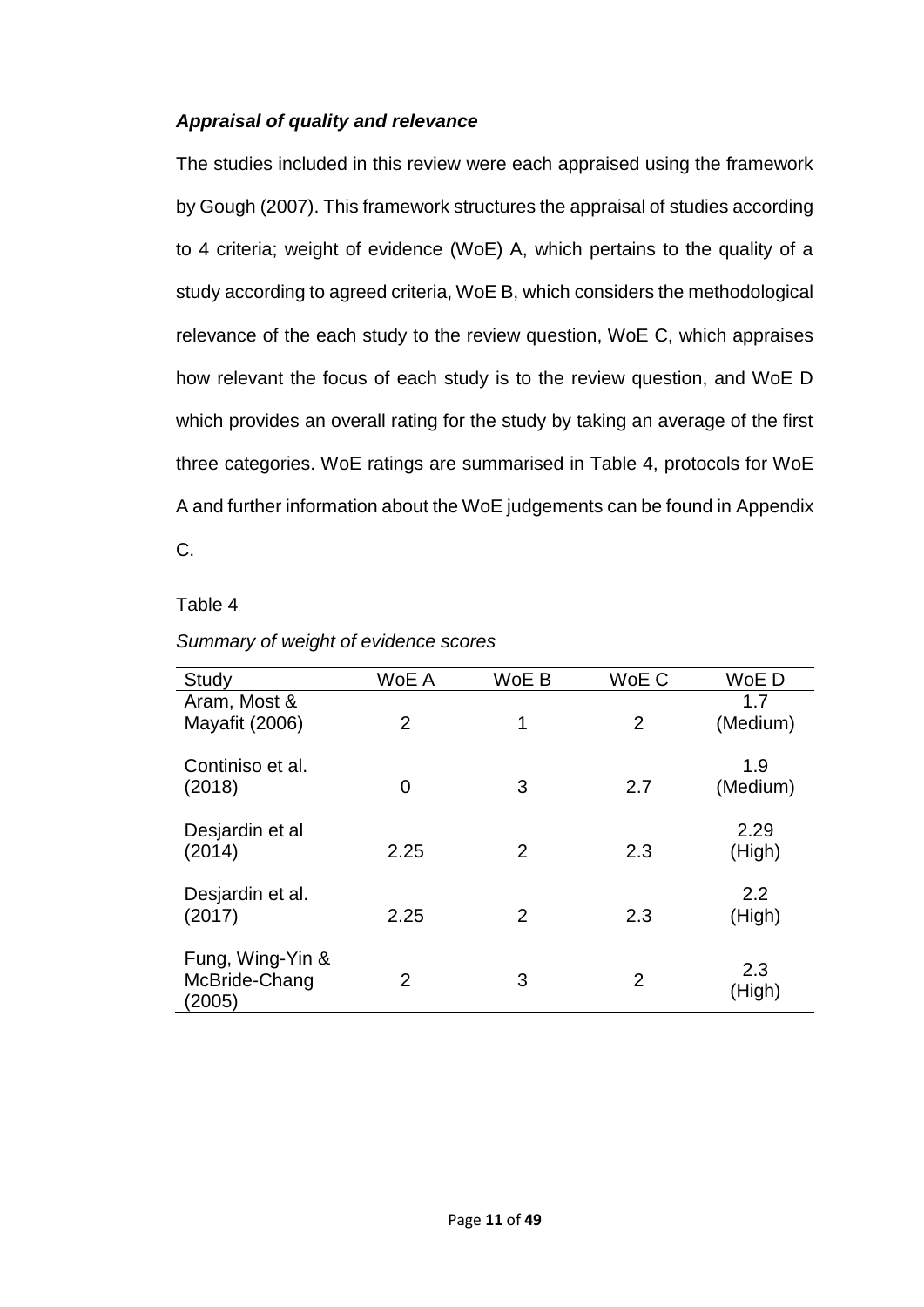#### *Participants*

Across all the review studies, there were 240 child participants aged between 6 months, at age of enrolment, and 9 years 1 month. Of these, 146 were DHI children and 94 were NH children who acted as controls in some studies. The number of child participants in each study ranged from 26 to 105, however the number of DHI children in any one study ranged from 17 to 45.

In three out of five studies, there was an adequate description of child participants, however there was minimal information in Continisio et al. (2018) and Fung et al. (2005) about how participants' hearing loss had been assessed and categorised and this was reflected in the WoE A weighting. Studies were carried out in four different countries, two in the USA (Desjardin et al., 2014; DesJardin et al., 2017), one in Israel (Aram, Most, & Mayafit, 2006), one in Italy (Continisio et al., 2018) and one in Hong Kong (Fung et al., 2005). The ability to generalise the findings from these populations to the United Kingdom will vary and studies carried out in countries that are part of the Convention on the Organisation for Economic Co-operation and Development (OECD) were therefore given a higher WoE C rating.

Each study also involved the children's parents. Four of the five studies provided information about the parents. The exception is Continisio et al. (2018) where the lack of information about adult participants meant this study was given a lower WoE A rating. The parents whose information was included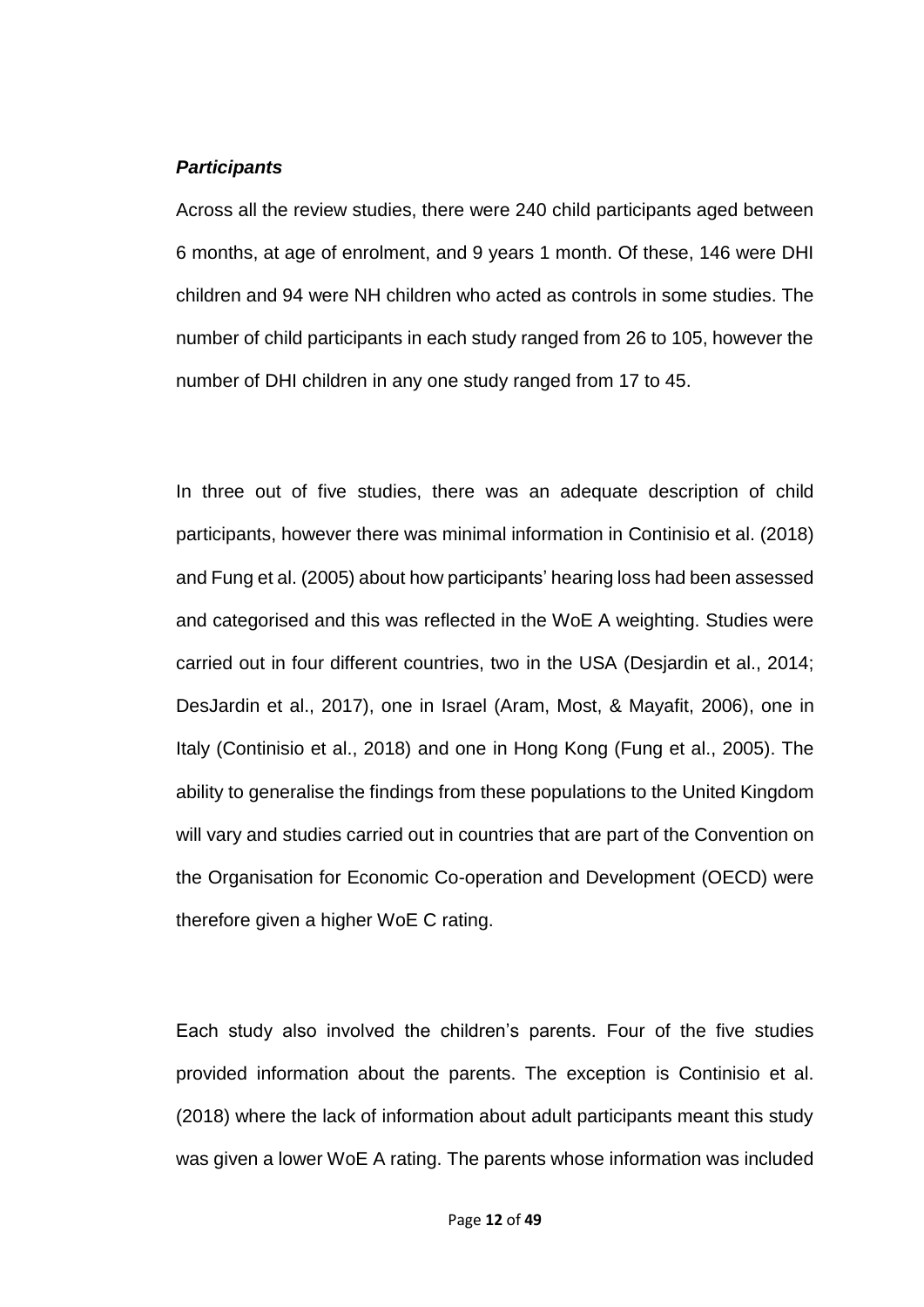were all reported to use spoken language as their primary form of communication with their child. This is important for comparing the participants across the review studies, as there are no differences in the predominant communication mode used between parents and children. Only a small number in each study reported having a HI themselves and these parents used amplification technology to support their hearing.

#### *Design*

Two of the studies in this review used a cross-sectional design (Aram et al., 2006; Desjardin et al., 2014), two used randomised control trials (RCTs) (Continisio et al., 2018; Fung et al., 2005) and one was a longitudinal study (DesJardin et al., 2017). Since only two studies were experimental in nature and involved the implementation of a reading intervention, we are only able to infer causality from these studies. This is reflected in a higher WoE B rating for Fung et al. (2005) and Continisio et al. (2018). Furthermore, the benefits for internal validity of random allocation to conditions (Barker, Pistrang, & Elliott, 2016), as seen in the RCTs (Continisio et al., 2018; Fung et al., 2005), is something that is viewed favourably in the Gersten et al. (2005) coding protocol and contributed to the WoE A scores for these studies. Use of a comparison group was present in all of the studies except Aram et al. (2006), but the nature of these groups varied. In Desjardin et al. (2014) and DesJardin et al. (2017), DHI children were compared to NH children and in Fung et al. (2005) and Continisio et al. (2018) the children were randomly assigned to the intervention or control groups. Thus Aram et al. (2006) was given a lower WoE B score due to the lack of control group.

Page **13** of **49**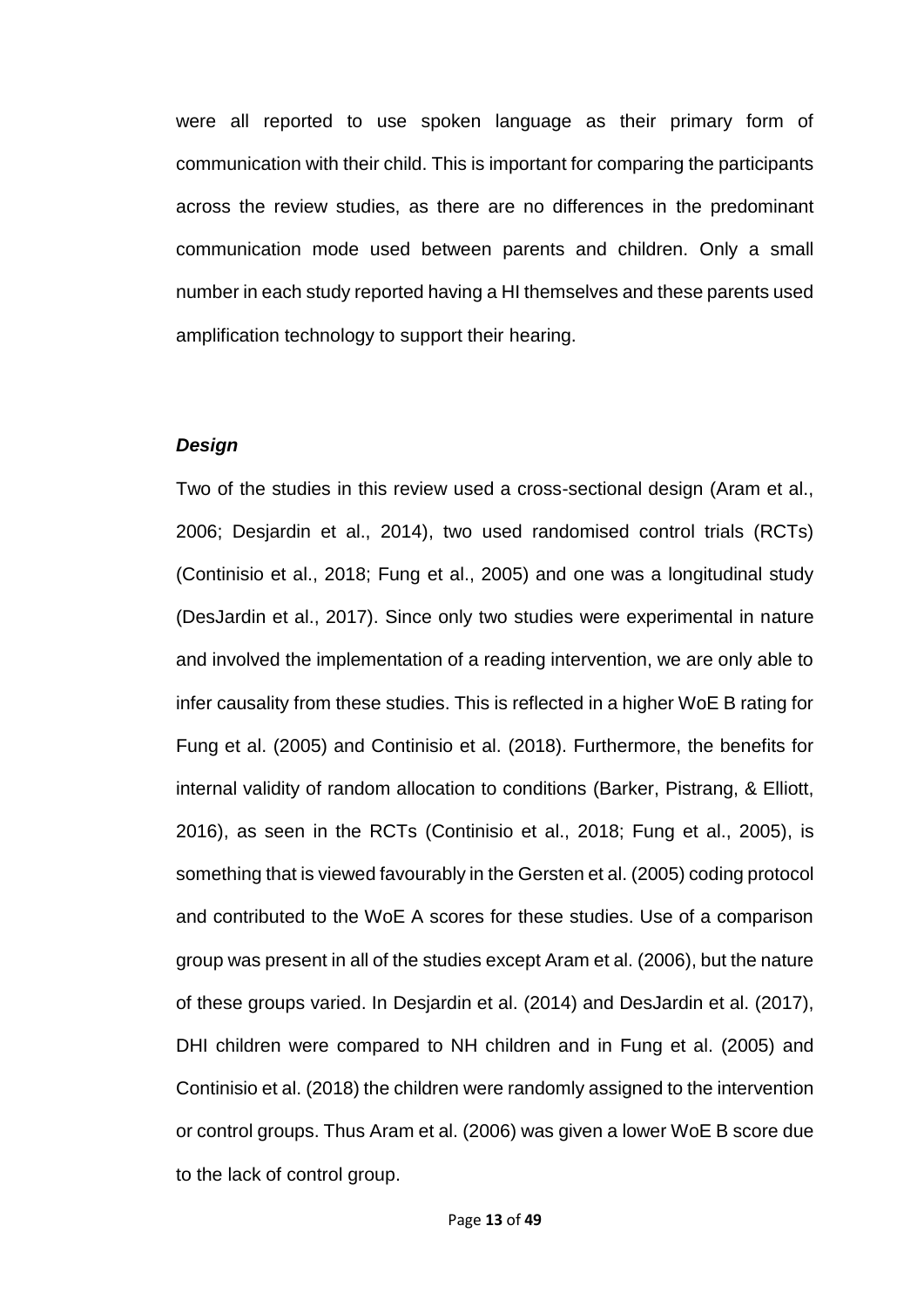Since children who are DHI may have additional learning needs, each study carefully controlled for other conditions or disabilities and these children did not make up the samples used for research. Families were, however, recruited very differently across the studies making it difficult to ascertain whether the samples are truly representative of the population as a whole. Researchers recruited from a range of sources including research groups, databases, nonprofit organisations and schools. We must consider that, in some countries, researchers may have access to databases from routine hearing screens or national organisations that support the DHI population and their families. In others, however, children with SEND may be educated in specialist settings and so researchers may need to recruit from schools in local areas. The latter appears to be true for Fung et al. (2005) whose participants were mostly recruited from one school and therefore limits the ability to which their findings can be generalised. Similarly the study by Aram et al. (2006) used only children from central Israel and again this limits how the findings can be applied more widely. Random sampling was not used in any of the studies and the method used by most of the researchers was convenience sampling.

It is unclear whether any of the studies undertook a power analysis and therefore whether they were sufficiently powered. DesJardin et al. (2017) reported reduced power as a limitation of their study but the statistic was not reported and Fung et al. (2005) also commented that their sample size was small but, again, no power statistic was reported. The remaining studies did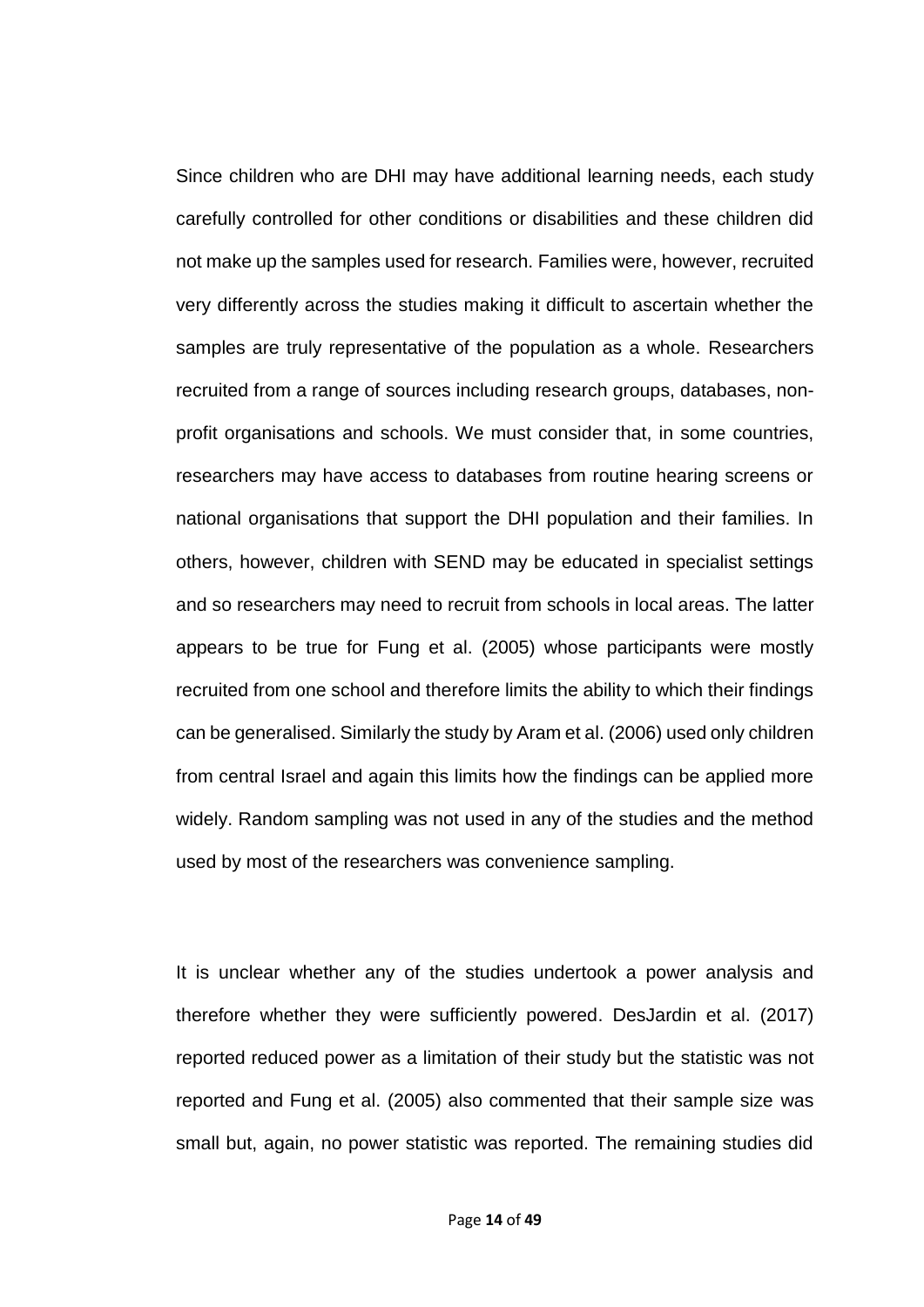not report any power calculations. The difficulty of recruiting from the DHI population may explain the small sample sizes of the studies in this review. We must therefore consider that any effects found in the review studies should be interpreted with caution as findings from inadequately powered studies may not reflect a true effect. It is important for researchers to calculate and report power analyses so that those reading the literature can make an informed judgement about the reliability and validity of the results.

Finally, where parents and their children were filmed as part of the study, we must consider that parents or children may have altered their behaviour either consciously or sub-consciously. We cannot conclude that parents' behaviours, measured for the purpose of the research, are an accurate representation of their natural behaviours.

#### *Measures*

Researchers employed a variety of measures to assess children's language. All studies measured receptive language, however only three measured both expressive and receptive language (Continisio et al., 2018; Desjardin et al., 2014; DesJardin et al., 2017). Measuring both expressive and receptive language enables additional conclusions to be drawn about the effects of reading on the children's language abilities. Studies that measured both types of language were scored higher on WoE C. Standardised measures of language were also employed to some extent by all studies. The Peabody Picture Vocabulary Test III (PPVT-III) was commonly used to assess receptive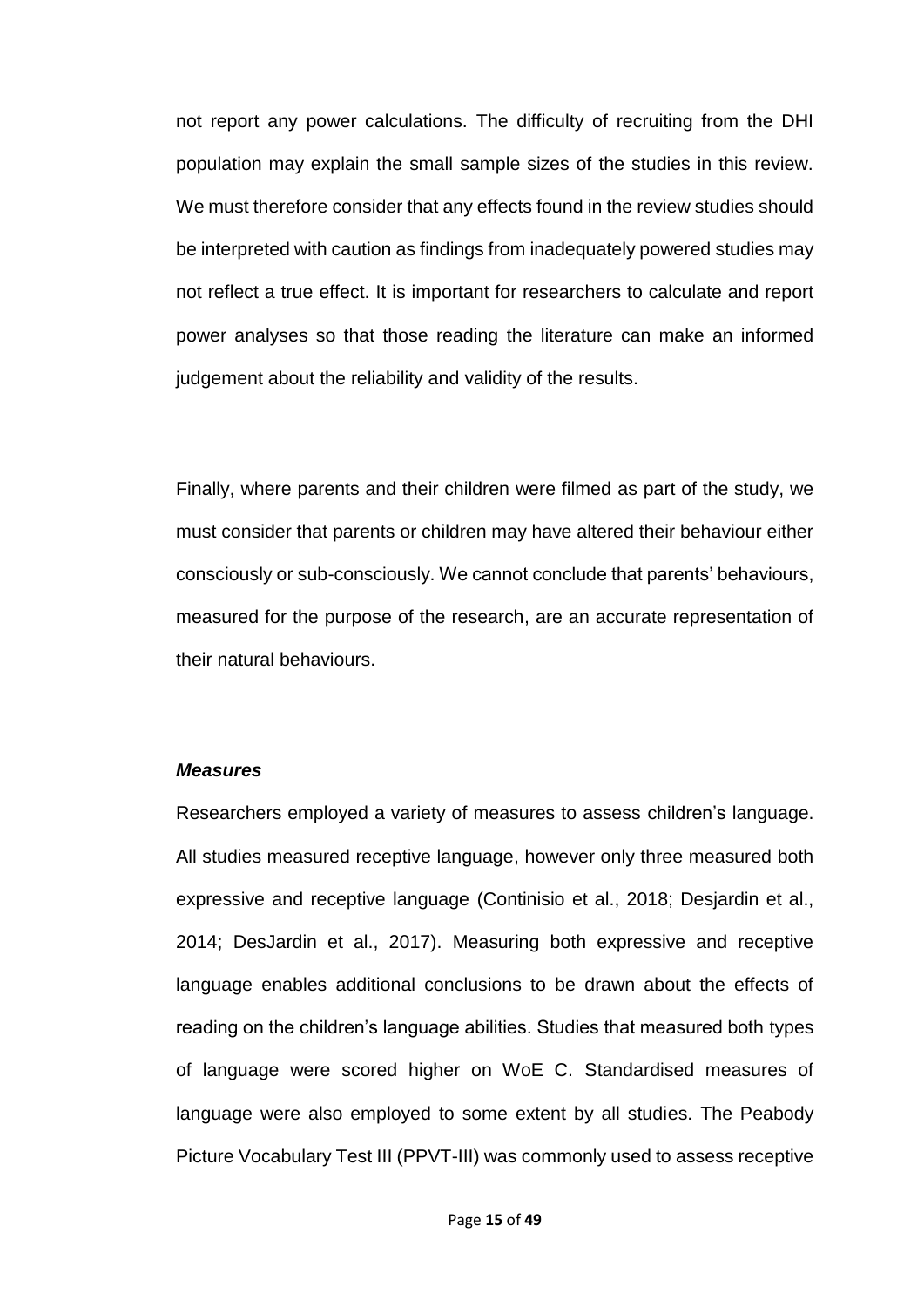language and the Griffiths and Pre-school Language Scales (PLS-4) were utilised as measures of expressive and receptive language. Although the benefit of standardised measures is well documented, the measures are not necessarily standardised for the countries that they are used in. This issue is particularly pertinent for Fung et al. (2005), Continisio et al. (2018) and Aram et al. (2006) where there was a discrepancy between language spoken by participants and that of the standardisation sample. Thus translating the assessment may have been detrimental to its reliability and validity.

Parent reading behaviours were also operationalised and measured differently between studies. Two studies reported on the frequency of JBR with the DHI children and their NH controls (Desjardin et al., 2014; DesJardin et al., 2017). This is an important measure to consider as it may prove to be a confounding variable when analysing the relationship of other reading behaviours, such as dialogic reading, with language. In other words, the quantity of reading may have mediated the impact of the quality. Aside from JBR frequency, parent reading behaviours that were measured in the review studies included dialogic reading, interactive reading and facilitative language techniques (FLTs). These relate to the way the parent reads to the child and the language-related strategies they employ whilst reading to them. In the cross-sectional and longitudinal studies, multiple measures were employed to measure parent reading behaviours; giving a clearer understanding of parent behaviours which can promote language in DHI children. Studies that examined multiple parent behaviours were therefore awarded a higher WoE C score.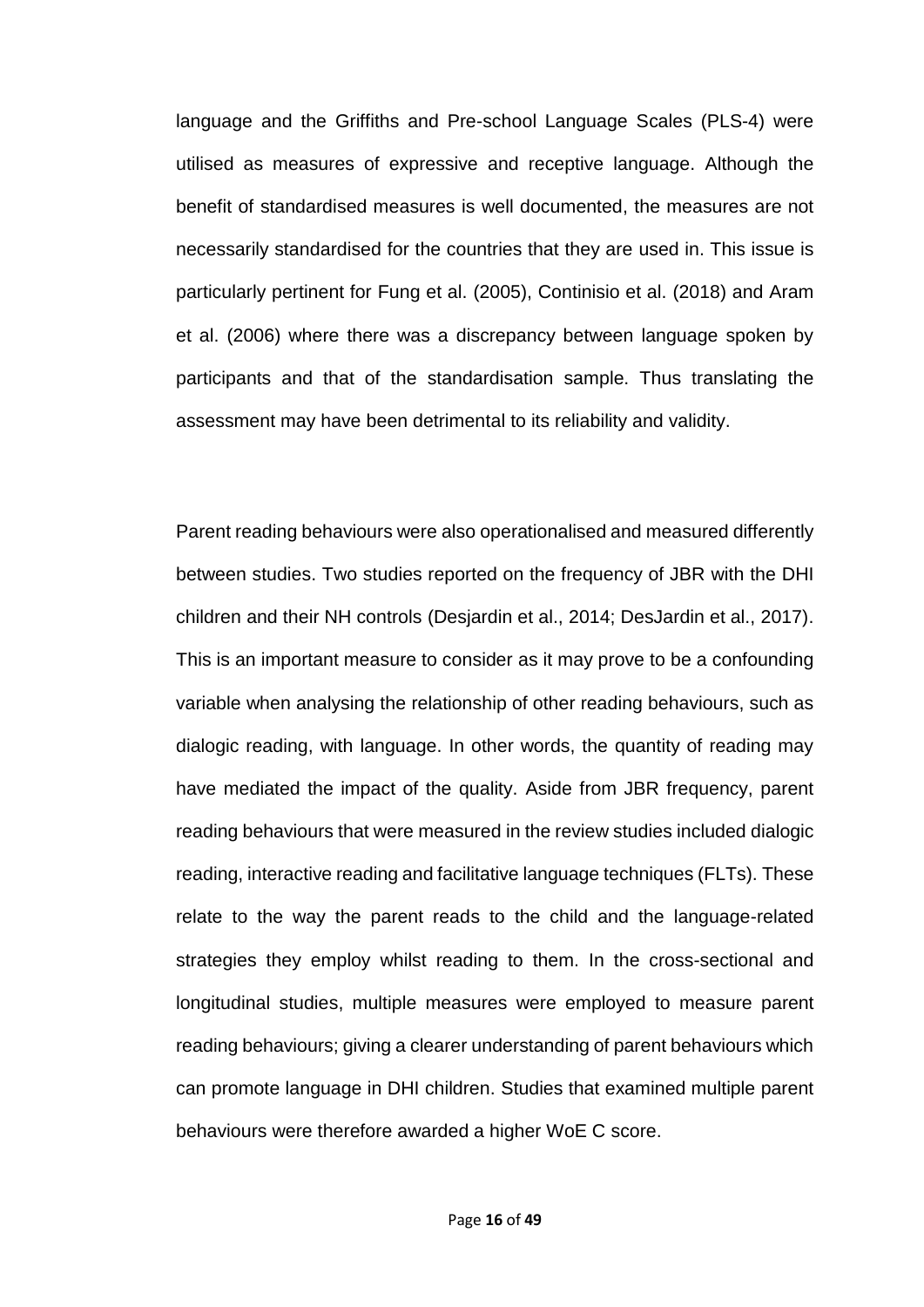#### *Outcomes*

The studies included in this review utilised different designs and measures and thus a variety of data analyses were carried out by the authors. Studies that contained a detailed description of their measures, such as including reliability coefficients, were considered to be of higher quality and were therefore weighted higher for WoE A. In addition to the variety of reported statistics, some of the studies included in this review did not report effect sizes and where possible in these cases, effect sizes were calculated using the Campbell Collaboration calculator (Wilson, 2015). In the case of correlational research, the variables that had been measured were carefully considered to ascertain both which were the most relevant to the review and which were the most comparable across the included studies. Due to the complexity of the variables measured and lack of composite scores for parent shared book reading behaviours in Desjardin et al. (2017), it was decided to use only the expressive and receptive language scores reported at the 36 month time point. This time point is the most comparable in terms of participant age for the purpose of this review. Table 5 contains the effect sizes of the outcomes measured and discussion of outcomes is organised according to the type of language measured.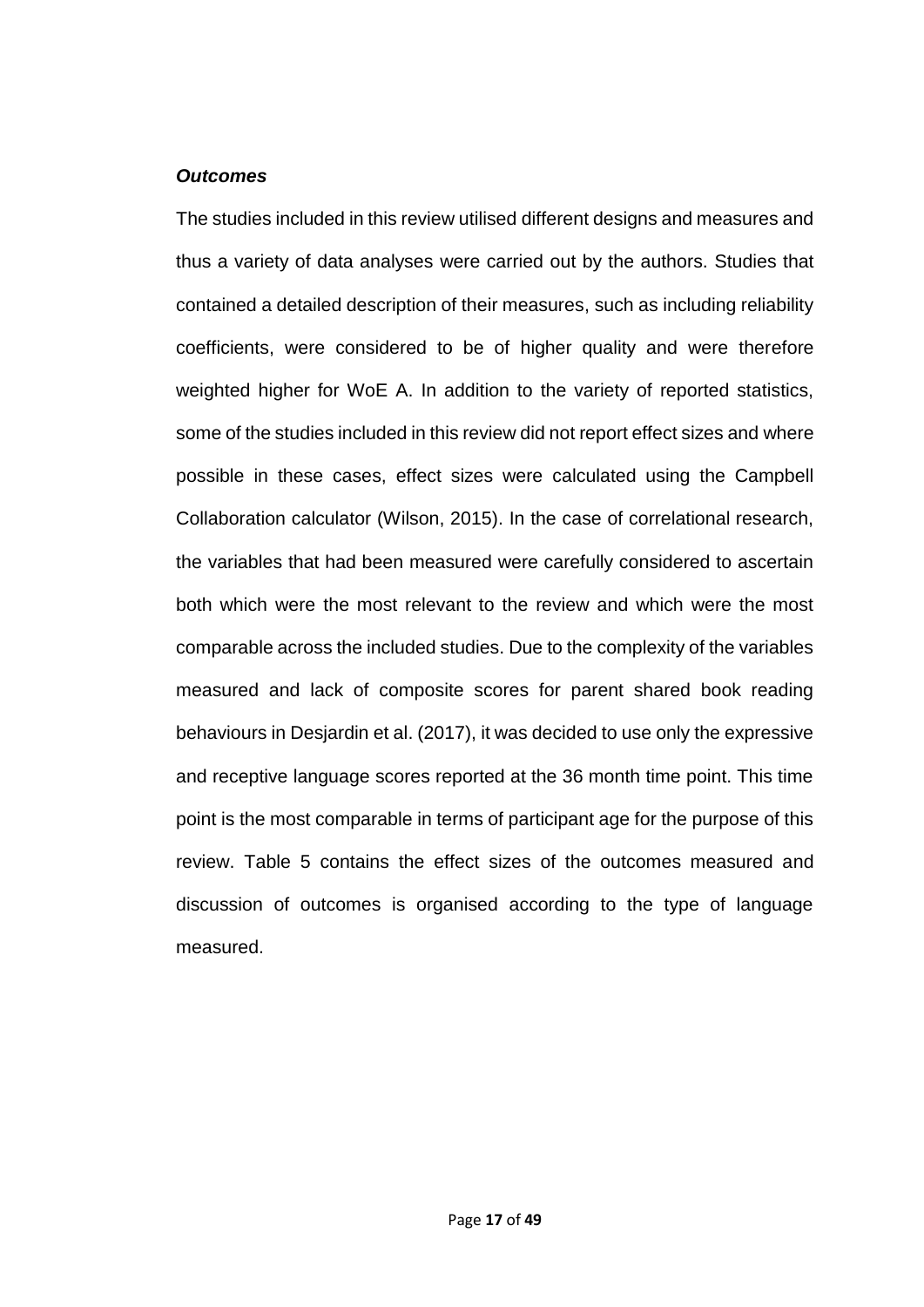## Table 5

*Effect sizes for review studies. Joint Book Reading (JBR), Shared Book Reading (SBR), Facilitative Language Techniques (FLTs), Peabody Picture Vocabulary Test (PPVT), Deaf/Hearing Impaired (DHI), Normal Hearing (NH)*

| Study                                | Sample size                                      | Outcome measure(s)                                                  | Reported<br>effect size or<br>statistic | Converted<br>effect size<br>(Cohen's d) | Method of<br>effect size<br>calculation or<br>conversion | Effect size<br>descriptor<br>$(Small = 0.2,$<br>Medium = $0.5$ , | Overall<br>WoE D<br>rating |
|--------------------------------------|--------------------------------------------------|---------------------------------------------------------------------|-----------------------------------------|-----------------------------------------|----------------------------------------------------------|------------------------------------------------------------------|----------------------------|
|                                      |                                                  |                                                                     |                                         |                                         |                                                          | Large = $0.8$ )                                                  |                            |
| Aram,<br>Most &<br>Mayafit<br>(2006) | 30 DHI<br>children (14<br>boys, 16<br>girls) and | Interactive Reading and<br>Phonological<br>Awareness                | $r = 0.43$                              | 0.95                                    | Correlations<br>extracted from<br>paper and<br>converted | Large                                                            | 1.7<br>(Medium)            |
|                                      | their NH<br>mothers                              | Interactive Reading and<br><b>Receptive Vocabulary</b>              | $r = 0.33$                              | 0.70                                    | using<br>Campbell<br>Collaboration                       | Medium                                                           |                            |
|                                      |                                                  | Dialogic Reading and<br><b>Receptive Vocabulary</b>                 | $r = 0.32$                              | 0.68                                    | Calculator                                               | Medium                                                           |                            |
|                                      |                                                  | Dialogic Reading and<br>Phonological<br>Awareness                   | $r = 0.27$                              | 0.56                                    |                                                          | Medium                                                           |                            |
| Continiso<br>et al.<br>(2018)        | 26 DHI<br>children and<br>their                  | Receptive/Expressive<br>language (using<br><b>Griffiths Scales)</b> |                                         |                                         | Data not<br>available for<br>calculation of              |                                                                  | 1.9<br>(Medium)            |
|                                      | parents (14<br>intervention,<br>12 control)      |                                                                     | None                                    | N/A                                     | effect size                                              | N/A                                                              |                            |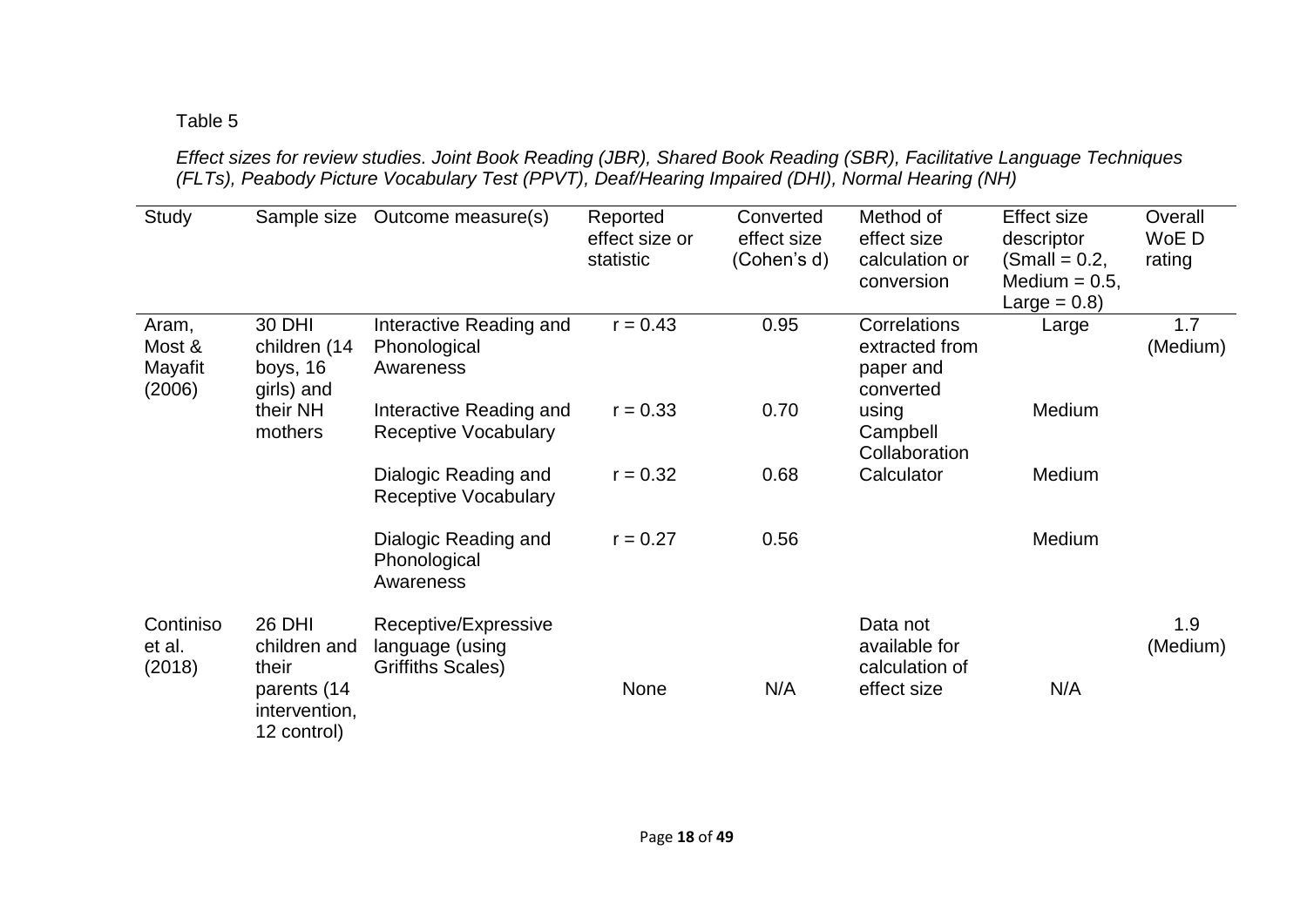| Desjardin<br>et al (2014)     | <b>45 DHI</b><br>children and<br>their<br>parents | Frequency of JBR and<br>receptive language (for<br>DHI children)  | $r = 0.39$ | 0.85 | Correlations<br>extracted from<br>paper and<br>converted | Large  | 2.29<br>(High) |
|-------------------------------|---------------------------------------------------|-------------------------------------------------------------------|------------|------|----------------------------------------------------------|--------|----------------|
|                               | 60 NH<br>children and<br>their                    | Higher level FLTs and<br>receptive language (for<br>DHI children) | $r = 0.49$ | 1.12 | using<br>Campbell<br>Collaboration<br>Calculator         | Large  |                |
|                               | parents                                           | Higher level FLTs and<br>expressive (for DHI<br>children)         | $r = 0.47$ | 1.07 |                                                          | Large  |                |
| Desjardin<br>et al.<br>(2017) | 17 DHI<br>children and<br>their<br>parents        | Interactive reading and<br>receptive language at<br>36 months     | $r = 0.70$ | 1.96 | Correlations<br>extracted from<br>paper and<br>converted | Large  | 2.2<br>(High)  |
|                               | 34 NH<br>children and<br>their                    | Interactive reading and<br>expressive language at<br>36 months    | $r = 0.71$ | 2.02 | using<br>Campbell<br>Collaboration<br>Calculator         | Large  |                |
|                               | parents                                           | SBR frequency and<br>receptive language at<br>36 months           | $r = 0.15$ | 0.30 |                                                          | Small  |                |
|                               |                                                   | SBR frequency and<br>expressive language at<br>36 months          | $r = 0.26$ | 0.54 |                                                          | Medium |                |
|                               |                                                   | High FLTs at 12<br>months and receptive<br>language at 36 months  | $r = 0.65$ | 1.71 |                                                          | Large  |                |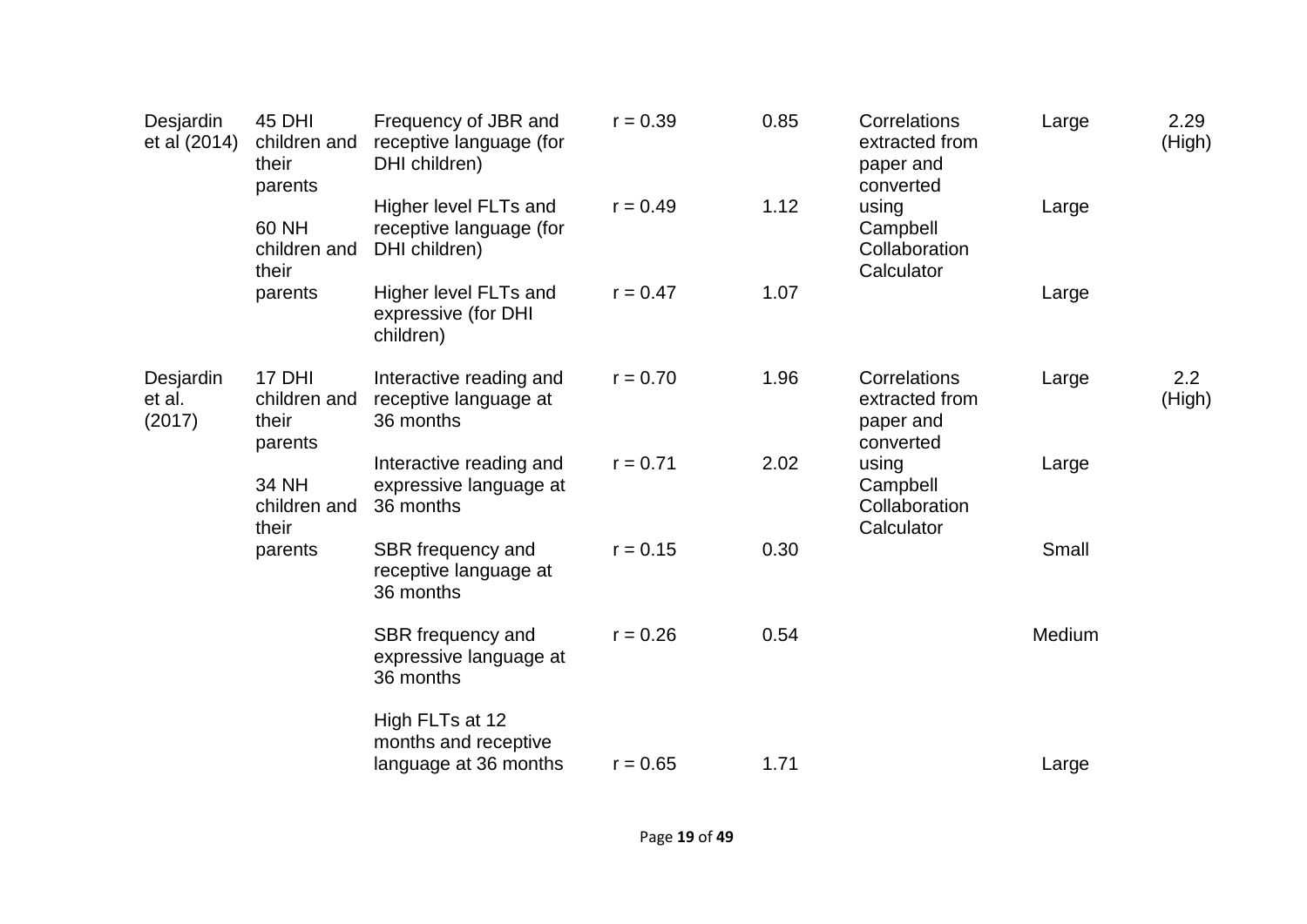|                                                    |                    | Low FLTs at 12 months<br>and receptive language<br>at 36 months   | $r = -0.30$                     | $-0.63$ |                                                                                              | <b>Medium</b><br>negative |               |
|----------------------------------------------------|--------------------|-------------------------------------------------------------------|---------------------------------|---------|----------------------------------------------------------------------------------------------|---------------------------|---------------|
|                                                    |                    | High FLTs at 12<br>months and expressive<br>language at 36 months | $r = 0.24$                      | 0.49    |                                                                                              | Small                     |               |
|                                                    |                    | Low FLTs at 12 months<br>and expressive<br>language at 36 months  | $r = -0.29$                     | $-0.61$ |                                                                                              | <b>Medium</b><br>negative |               |
| Fung,<br>Wing-Yin &<br>McBride-<br>Chang<br>(2005) | 28 DHI<br>children | Receptive vocabulary<br>(using PPVT)                              | $\Gamma$ p <sup>2</sup> = 0.276 | 1.23    | Extracted from<br>paper and<br>converted<br>using<br>Campbell<br>Collaboration<br>Calculator | Large                     | 2.3<br>(High) |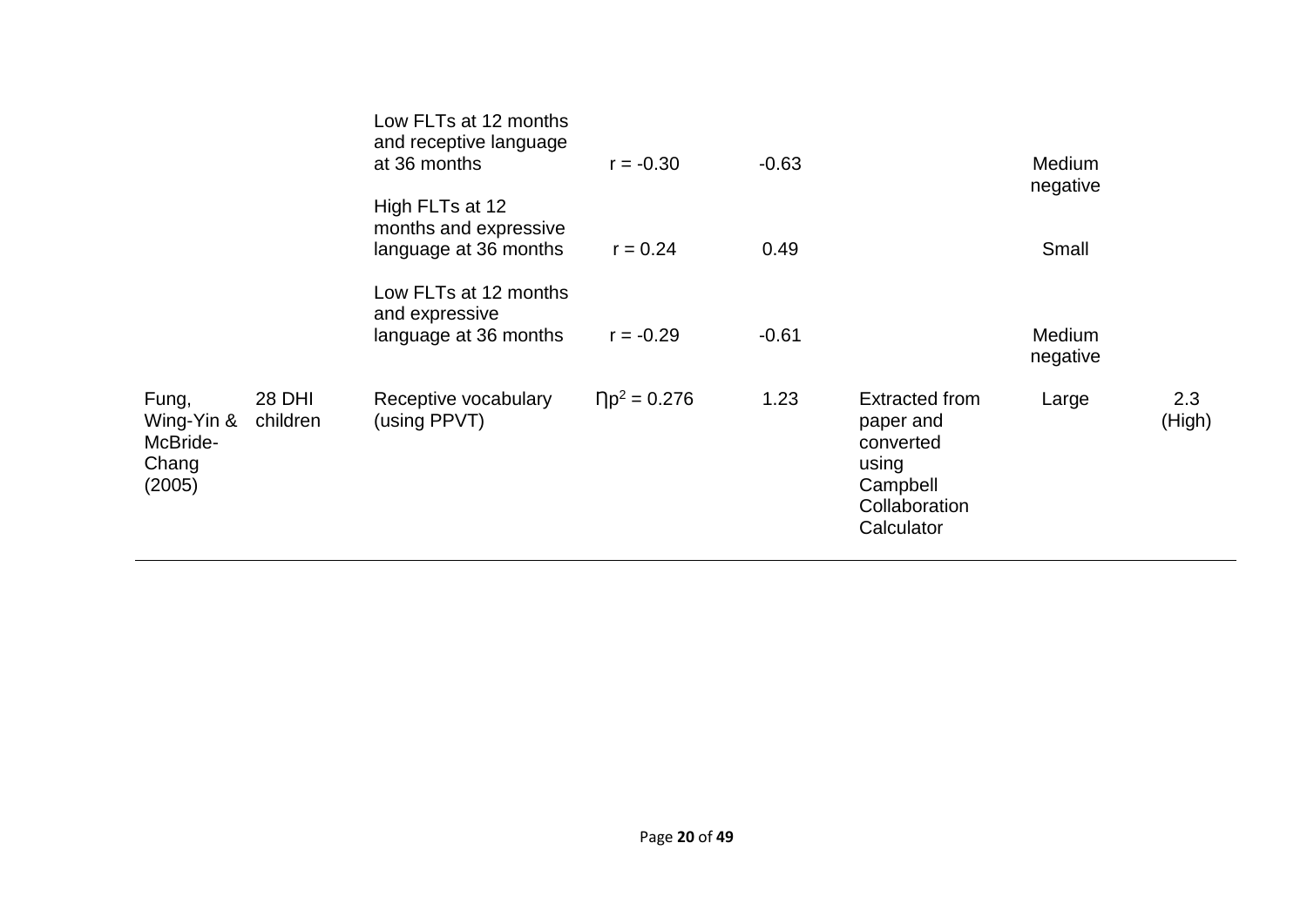#### *Receptive Language*

Frequency of JBR was considered by two studies. A small effect was found by Desjardin et al. (2017) but a large effect by Desjardin et al. (2014). This should be considered alongside other measures, as set out in WoE C where studies with multiple measures were given a higher weighting than studies who simply measured JBR frequency. The second parent reading behaviour that was considered was interactive reading which was judged using videoed footage of parent-child JBR and correlated with receptive language measures. Medium to large effect sizes were found across two studies for interactive reading. This suggests that parents successfully promote their child's language and understanding by asking questions and discussing the book. Finally, the effect of dialogic reading on children's receptive language was the most widely reported parent behaviour across the review studies. Effect sizes were available for Aram et al. (2006) and Fung et al. (2005), however Continisio et al. (2018) did not report any data that could be used to calculate an effect. This lack of data meant that Continisio et al. (2018) scored lower on the WoE A coding for this study. Continisio et al. (2018) reported improved language scores for 36% of children who received the dialogic reading programme versus 25% of controls. We must consider that receptive and expressive language have been combined within the reported Griffiths C measure in this paper and so we cannot infer the benefits of the dialogic reading intervention for either language type.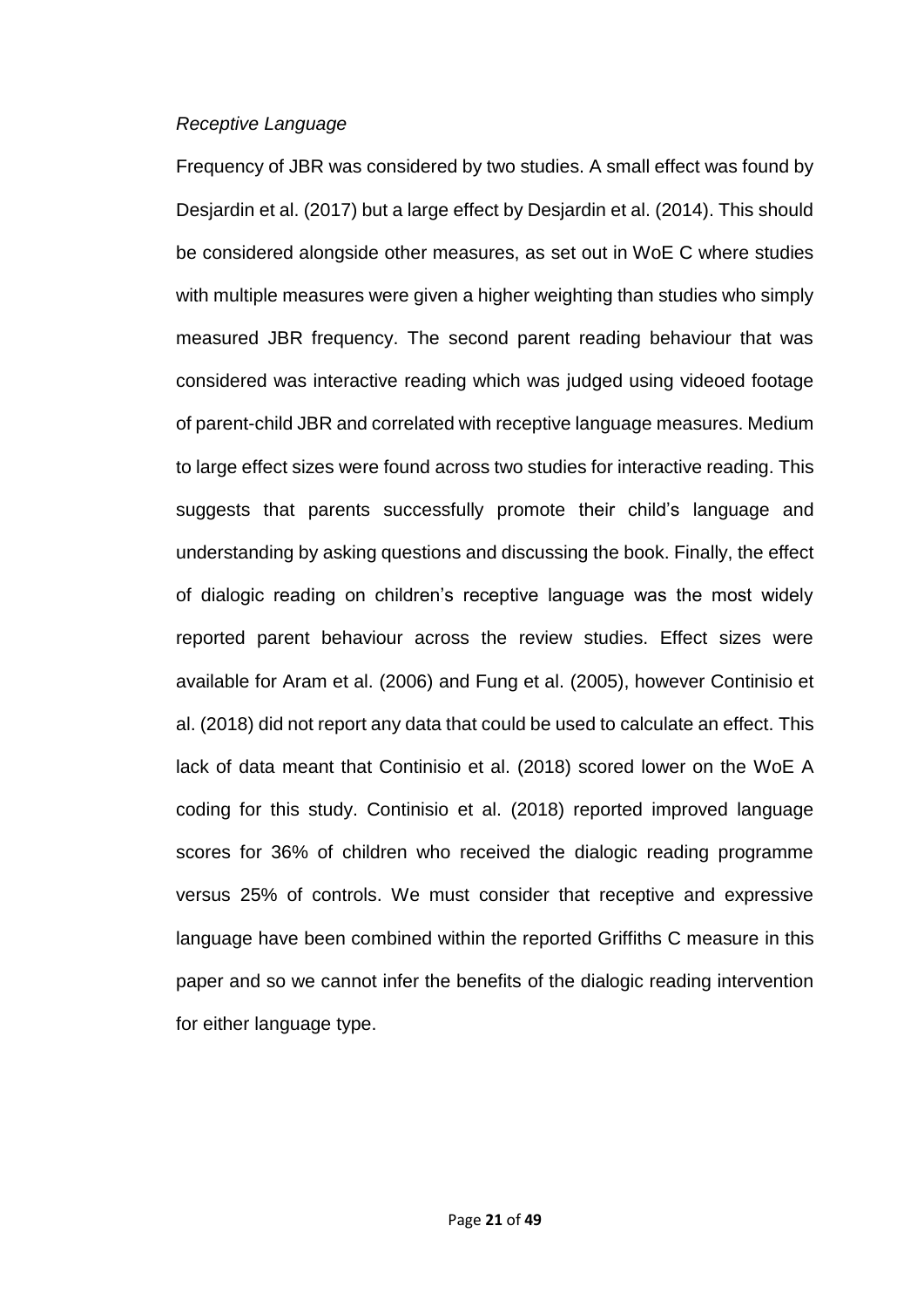#### *Expressive Language*

Some studies included an assessment of expressive language in addition to receptive measures. These studies were awarded a higher WoE C rating as designs with a wider range of measures allow us to gain a more holistic picture of language skills for the review question. The Continisio et al. (2018) paper did not give particularly clear evidence to support the benefits of a dialogic reading intervention for language skills, so the findings from this review are taken from correlations in Desjardin et al. (2017) and Desjardin et al. (2014). Nonetheless, a large effect size was found for interactive reading and a medium effect size for frequency of JBR, suggesting that there are similar benefits associated with these behaviours as there are for receptive language. Interestingly, there were varied effect sizes for FLTs measures and expressive language. In Desjardin et al. (2017) there was only a small effect for parents who utilised high FLTs, however, Desjardin et al. (2014) found a large effect. Furthermore, there was a medium negative effect for low FLTs and expressive language suggesting that a lack of FLTs are associated with negative expressive language outcomes. The results of this review seem less clear for expressive language than for receptive and only tentative conclusions can be made regarding this outcome.

#### *Phonological Awareness*

Aram and colleagues (2006) also included phonological awareness as a measure of linguistic skills in their study. The researchers reported medium and large effects for dialogic reading and interactive reading respectively. The level of hearing impairment of each child was taken into account by presenting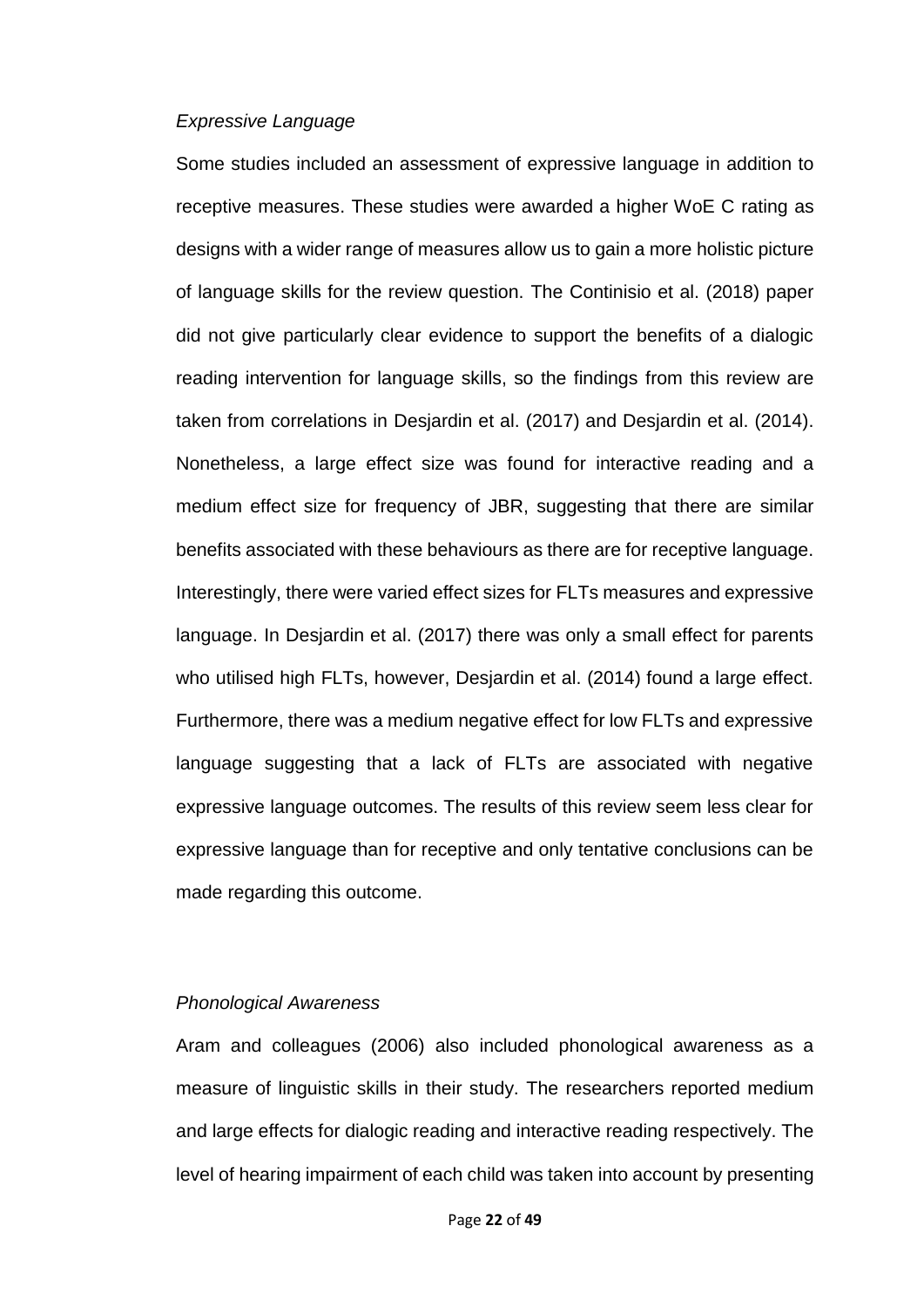the words as images whilst assessing phonological awareness. This is a strength of the design in this study and we can conclude that the two parent behaviours measured are associated with better phonological awareness in their child. The mechanisms for this might be unknown, however the codes used by the researchers for both dialogic and interactive reading imply that significant mediation and support for the child is applied by parents who scored highly on these measures.

## **Conclusion and Recommendations**

#### *Conclusions*

This review aimed to explore the parent reading behaviours associated with language development in DHI children. Overall, there is good evidence that particular parent reading behaviours are associated with the development of both receptive language and phonological awareness in children who are DHI, but the findings around expressive language are somewhat unclear. The lack of experimental research makes it more difficult to attribute positive language outcomes to the specific reading behaviours measured in the review studies. Conclusions can therefore be drawn about the associations between parentchild reading behaviours and language but not necessarily the effects of these behaviours.

#### *Recommendations*

Early intervention programmes and parent involvement in these are important for DHI children's outcomes (Calderon, 2000). This review suggests that there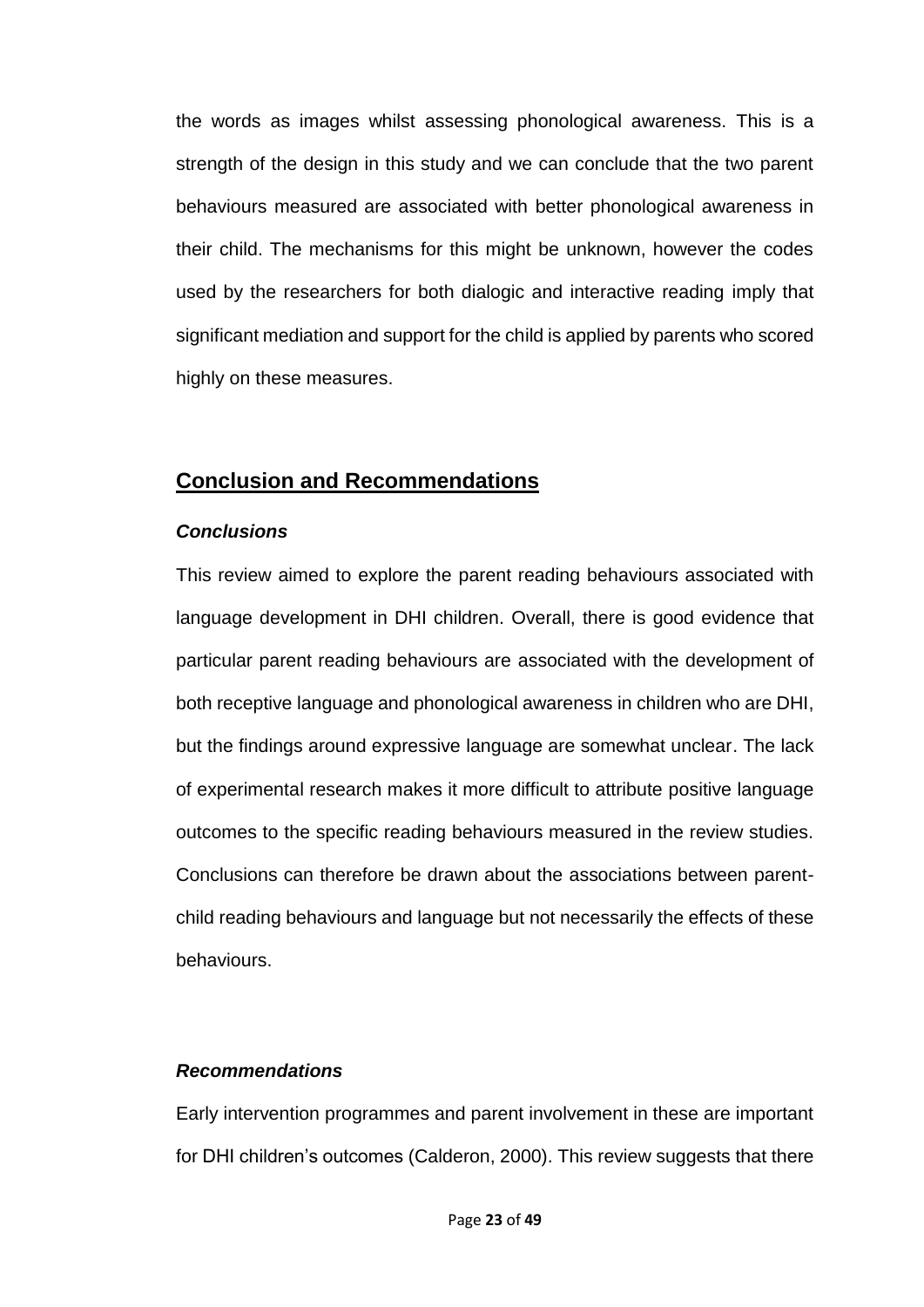are language benefits of frequent JBR between DHI children and their parents (Desjardin et al., 2014; DesJardin et al., 2017). The importance of regular JBR is something that can be promoted as part of early intervention services and EP advice. Evidence from the review studies suggests that parents reading more frequently with their children (Continisio et al., 2018) is associated with positive language development.

This review also highlights a number of beneficial behaviours that parents can be taught to employ whilst reading with their DHI child. Mediation, as seen in the dialogic reading principles, is an important behaviour for promoting language. The role of facilitative language techniques, such as asking openended questions, can also benefit language in DHI children. Teaching and modelling these behaviours to parents of DHI children would hopefully support them when reading with their children. There may also be benefits of these techniques for child engagement and where children are more engaged with reading, this would likely increase the frequency with which they participate in reading activities.

#### *Future Research*

Further research regarding reading interventions specifically for young DHI children is needed. This review found a paucity of studies investigating specific reading interventions in the DHI population and additional research is required to ascertain whether such interventions have a positive impact on DHI children's language. Two studies examined the impact of dialogic reading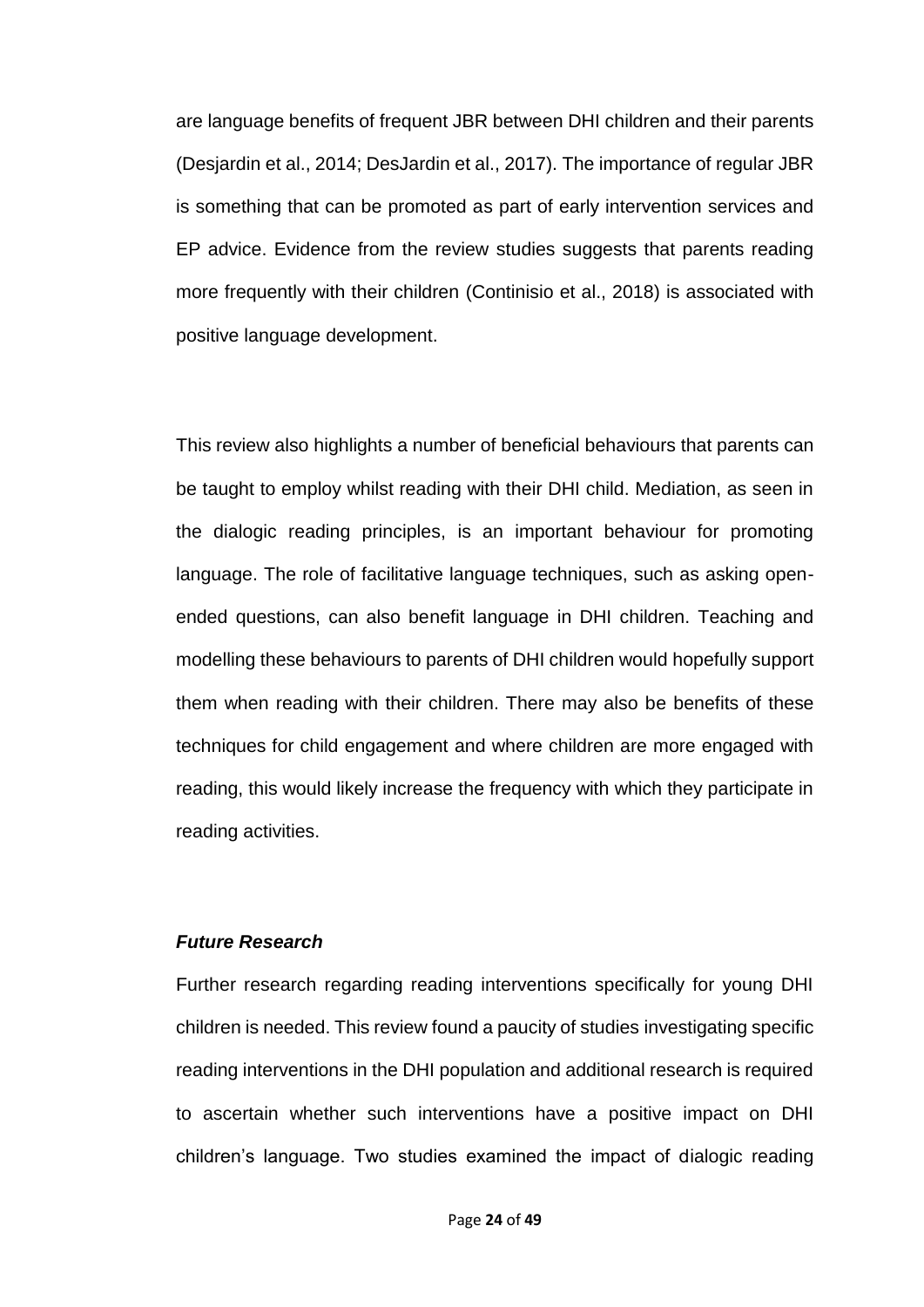programmes, but more research will need to be carried out to clarify whether this type of home reading intervention is effective for DHI children's language. Increased longitudinal research will also contribute to the current knowledge base on this subject. Whilst it would be unethical to withhold a potentially beneficial intervention from children over a long period of time, tracking the language development of DHI children whose parents are employing a targeted reading programme will assess whether initial benefits are sustained.

None of the studies in this review were carried out in the United Kingdom (UK) and we are therefore limited in the extent to which we can generalise the findings to the UK DHI population. It will be beneficial for researchers in the UK to investigate the effectiveness of parent reading behaviours and interventions for child language development.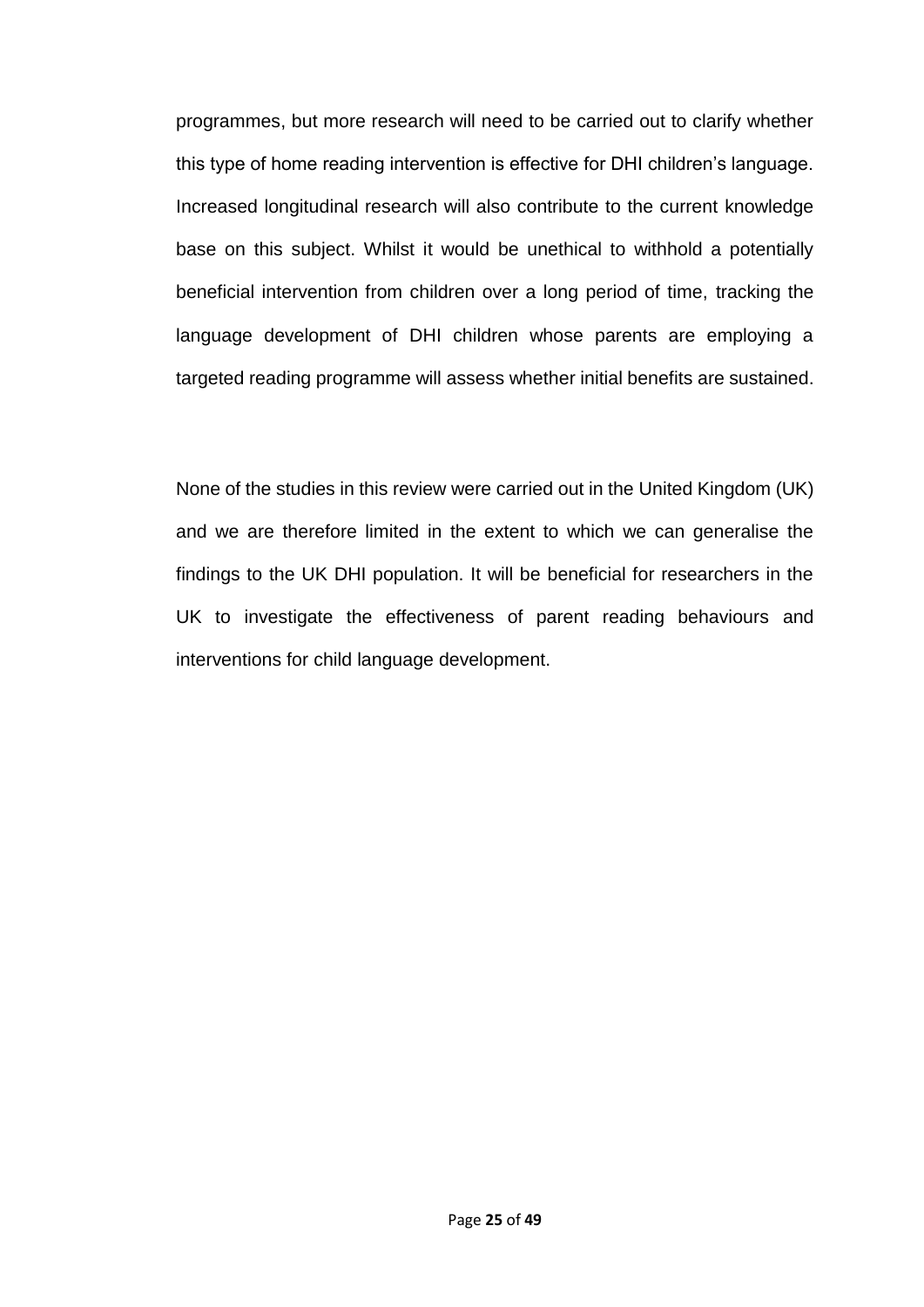## **References and Appendices**

### *References*

- Aram, D., Most, T., & Mayafit, H. (2006). Contributions of Mother–Child Storybook Telling and Joint Writing to Literacy Development in Kindergartners With Hearing Loss. *Language Speech and Hearing Services in Schools*, *37*(3), 209.
- Barker, C., Pistrang, N., & Elliott, R. (2016). *Research Methods in Clinical Psychology: An Introduction for Students and Participants*.
- Burgess, S. R., Hecht, S. A., & Lonigan, C. J. (2002). Relations of the home literacy environment (HLE) to the development of reading-related abilities: A one-year longitudinal study. *Reading Research Quarterly*, *37*(4), 408–426.
- Bus, A. G., van IJzendoorn, M. H., & Pellegrini, A. D. (1995). *Joint Book Reading Makes for Success in Learning to Read: A Meta-Analysis on Intergenerational Transmission of Literacy*. *Review of Educational Research* (Vol. 65).
- Calderon, R. (2000). Parental Involvement in Deaf Children's Education Programs as a Predictor of Child's Language, Early Reading, and Social- Emotional Development. *Journal of Deaf Studies and Deaf Education*.
- Continisio, G. I., Mattiello, A., Toscano, S., Continisio, P., Paternoster, M., Guarino, A., … Marciano, E. (2018). Dialogic reading in the rehabilitation of Children with Hearing Loss and the "Born to Read" Project: A pilot study. *Scandinavian Journal of Psychology*, *59*(5), 518–523. =
- Cupples, L., Ching, T. Y. C., Crowe, K., Day, J., & Seeto, M. (2014). Predictors of early reading skill in 5-year-old children with hearing loss who use spoken language. *Reading Research Quarterly*, *49*(1), 85–104.
- Dammeyer, J. (2009). Psychosocial development in a Danish population of children with cochlear implants and deaf and hard-of-hearing children. *Journal of Deaf Studies and Deaf Education*, *15*(1), 50–58.
- Davis, A., & Hind, S. (2003). The newborn hearing screening programme in England. *International Journal of Pediatric Otorhinolaryngology*, *67*, S193–S196.
- Department for Education, & Department of Health. (2015). *Special educational needs and disability code of practice: 0 to 25 years Statutory guidance for organisations which work with and support children and young people who have special educational needs or disabilities*.
- Desjardin, J. L., Doll, E. R., Stika, C. J., Eisenberg, L. S., Johnson, K. J., Ganguly, D. H., … Henning, S. C. (2014). Parental support for language development during joint book reading for young children with hearing loss. *Communication Disorders Quarterly*, *35*(3), 167–181.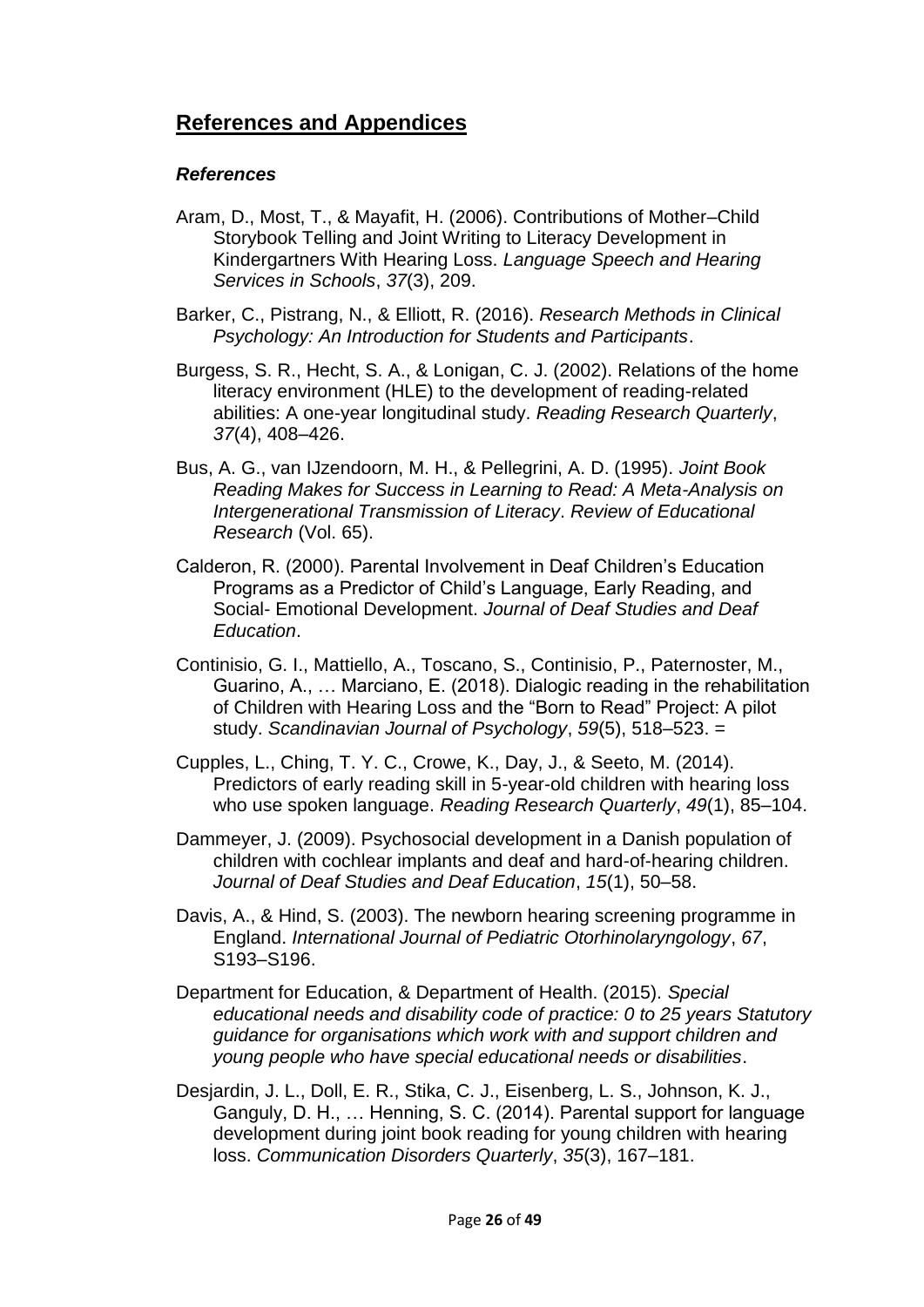- DesJardin, J. L., Stika, C. J., Eisenberg, L. S., Johnson, K. C., Hammes Ganguly, D. M., Henning, S. C., & Colson, B. G. (2017). A Longitudinal Investigation of the Home Literacy Environment and Shared Book Reading in Young Children With Hearing Loss. *Ear and Hearing*, *38*(4),
- Dunst, C. J., Gorman, E., & Trivette, C. M. (2010). *Effects of Parent-Mediated Joint Book Reading on the Early Language Development of Toddlers and Preschoolers*. *Cell reviews* (Vol. 3). Retrieved from http://earlyliteracylearning.org/cellreviews/cellreviews\_v3\_n2.pdf
- Fellinger, J., Holzinger, D., Beitel, C., Laucht, M., & Goldberg, D. P. (2009). The impact of language skills on mental health in teenagers with hearing impairments. *Acta Psychiatrica Scandinavica*, *120*(2), 153–159.
- Fellinger, J., Holzinger, D., Fellinger, J., Holzinger, D., & Pollard, R. (2012). *Mental health of deaf people*. *www.thelancet.com* (Vol. 379). Retrieved from www.thelancet.com
- Fung, P.-C., Wing-Yin Chow, B., & McBride-Chang, C. (2005). The Impact of a Dialogic Reading Program on Deaf and Hard-of-Hearing Kindergarten and Early Primary School-Aged Students in. *Source: Journal of Deaf Studies and Deaf Education*, *10*(1), 82.
- Gersten, R., Fuchs, L. S., Compton, D., Coyne, M., Greenwood, C., & Innocenti, M. S. (2005). *Quality Indicators for Group Experimental and Quasi-Experimental Research in Special Education*. *Exceptional Children* (Vol. 71).
- Gordon, K. A., Wong, D. D. E., Valero, J., Jewell, S. F., Yoo, P., & Papsin, B. C. (2011). Use it or lose it? Lessons learned from the developing brains of children who are deaf and use cochlear implants to hear. *Brain Topography*, *24*(3–4), 204–219.
- Gough, D. (2007). Weight of evidence: A framework for the appraisal of the quality and relevance of evidence. *Research Papers in Education*, *22*(2), 213–228.
- Gravel, J. S., & O'Gara, J. (2003). Communication Options for Children with Hearing Loss. *Mental Retardation and Developmental Disabilities Research Reviews*, *9*(4), 243–251.
- Hargrave, A. C., & Sénéchal, M. (2000). A book reading intervention with preschool children who have limited vocabularies: the benefits of regular reading and dialogic reading. *Early Childhood Research Quarterly*, *15*(1), 75–90.
- Newport, E. L. (1990). *Maturational constraints on language learning*. *Cognitive Science* (Vol. 14).
- Raikes, H. H., Pan, B. A., Luze, G., Tamis-LeMonda, C. S., Brooks-Gunn, J., Constantine, J., … Rodriguez, E. T. (2006). Mother-child bookreading in low-income families: correlates and outcomes during the first three years of life. *Child Development*, *77*(4), 924–953.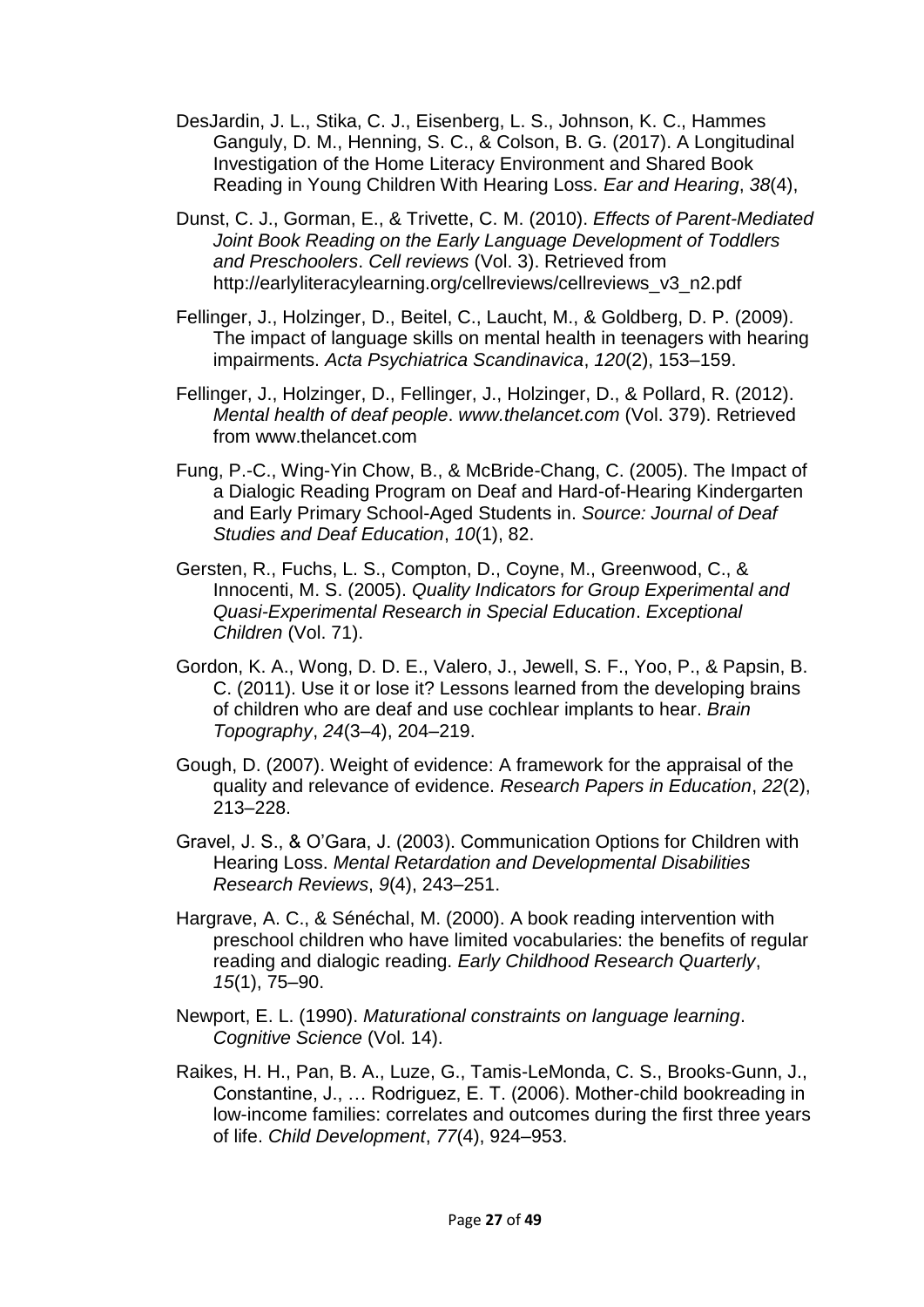- Shabani, K., Khatib, M., & Ebadi, S. (2010). Vygotsky's Zone of Proximal Development: Instructional Implications and Teachers' Professional Development. English language teaching, 3(4), 237-248.
- Sharma, A., & Campbell, J. (2011). A sensitive period for cochlear implantation in deaf children. *Journal of Maternal-Fetal and Neonatal Medicine*, *24*(SUPPL. 1), 151–153.
- Sonnenschein, S., & Munsterman, K. (2002). The influence of home-based reading interactions on 5-year-olds' reading motivations and early literacy development. *S. Sonnenschein, K. Munsterman / Early Childhood Research Quarterly*, *17*, 318–337.
- Stacey, P. C., Fortnum, H. M., Barton, G. R., & Summerfield, A. Q. (2006). Hearing-Impaired Children in the United Kingdom, I: Auditory Performance, Communication Skills, Educational Achievements, Quality of Life, and Cochlear Implantation. *Ear and Hearing*, *27*(2), 161–186.
- Svirsky, M. A., Robbins, A. M., Kirk, K. I., Pisoni, D. B., & Miyamoto, R. T. (2000). *Language Development in Profoundly Deaf Children With Cochlear Implants*. Retrieved from https://journals.sagepub.com/doi/pdf/10.1111/1467- 9280.00231?casa\_token=f5eJXTwlP2cAAAAA:SGFvLTNTKb0iLubl\_2p YiyWReVYpZjO\_JUjLDR3pbx7eMJQ\_jPyuFw5TjxRJwq4pEnoVPU-2Uuw
- Thompson, B., Diamond, K. E., Mcwilliam, R., Snyder, P., & Snyder, S. W. (2005). *Evaluating the quality of evidence from correlational research for evidence-based practice*. *Exceptional Children* (Vol. 71).
- Tomblin, J. B., Oleson, J. J., Ambrose, S. E., Walker, E., & Moeller, M. P. (2014). The influence of hearing aids on the speech and language development of children with hearing loss. *JAMA Otolaryngology - Head and Neck Surgery*, *140*(5), 403–409.
- Valdez-Menchaca, M. C., & Whitehurst, G. J. (1992). Accelerating language development through picture book reading: A systematic extension to Mexican day care. *Developmental Psychology*, *28*(6), 1106–1114.
- Weigel, D. J., Martin, S. S., & Bennett, K. K. (2006). Contributions of the home literacy environment to preschool‐aged children's emerging literacy and language skills. *Early Child Development and Care*, *176*(3– 4), 357–378.
- Whitehurst, G. J., Falco, F. L., Lonigan, C. J., Fischel, J. E., DeBaryshe, B. D., Valdez-Menchaca, M. C., & Caulfield, M. (1988). Accelerating language development through picture book reading. *Developmental Psychology*, *24*(4), 552–559.
- Wilson, D. B. (2015). Practical meta-analysis effect size calculator. Retrieved from http://www.campbellcollaboration.org/escalc/html/EffectSizeCalculator-Home.php

Zevenbergen, A. A., & Whitehurst, G. J. (2003). Dialogic reading: A shared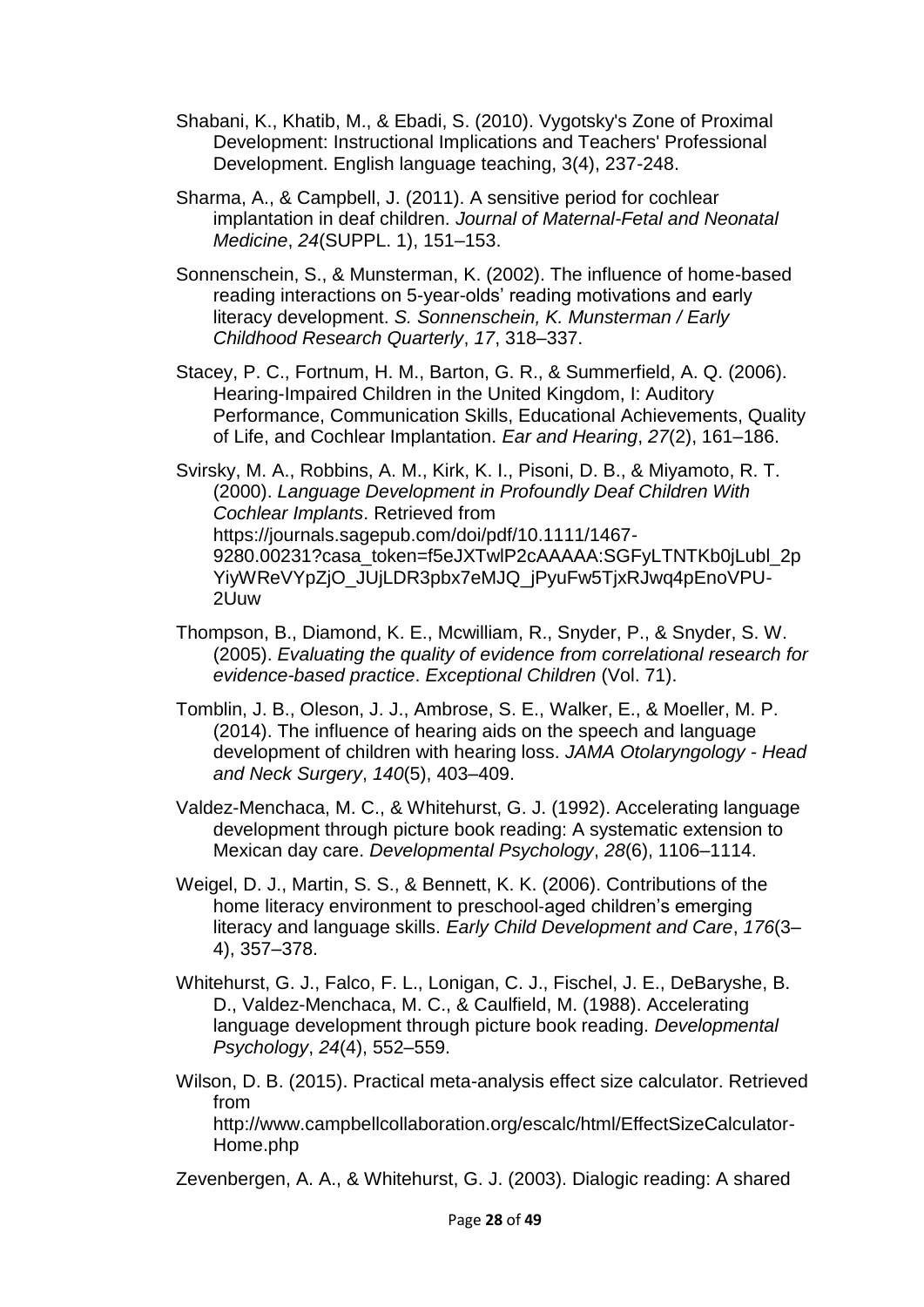picture book reading intervention for preschoolers. In *On reading books to children: Parents and teachers* (pp. 177–200).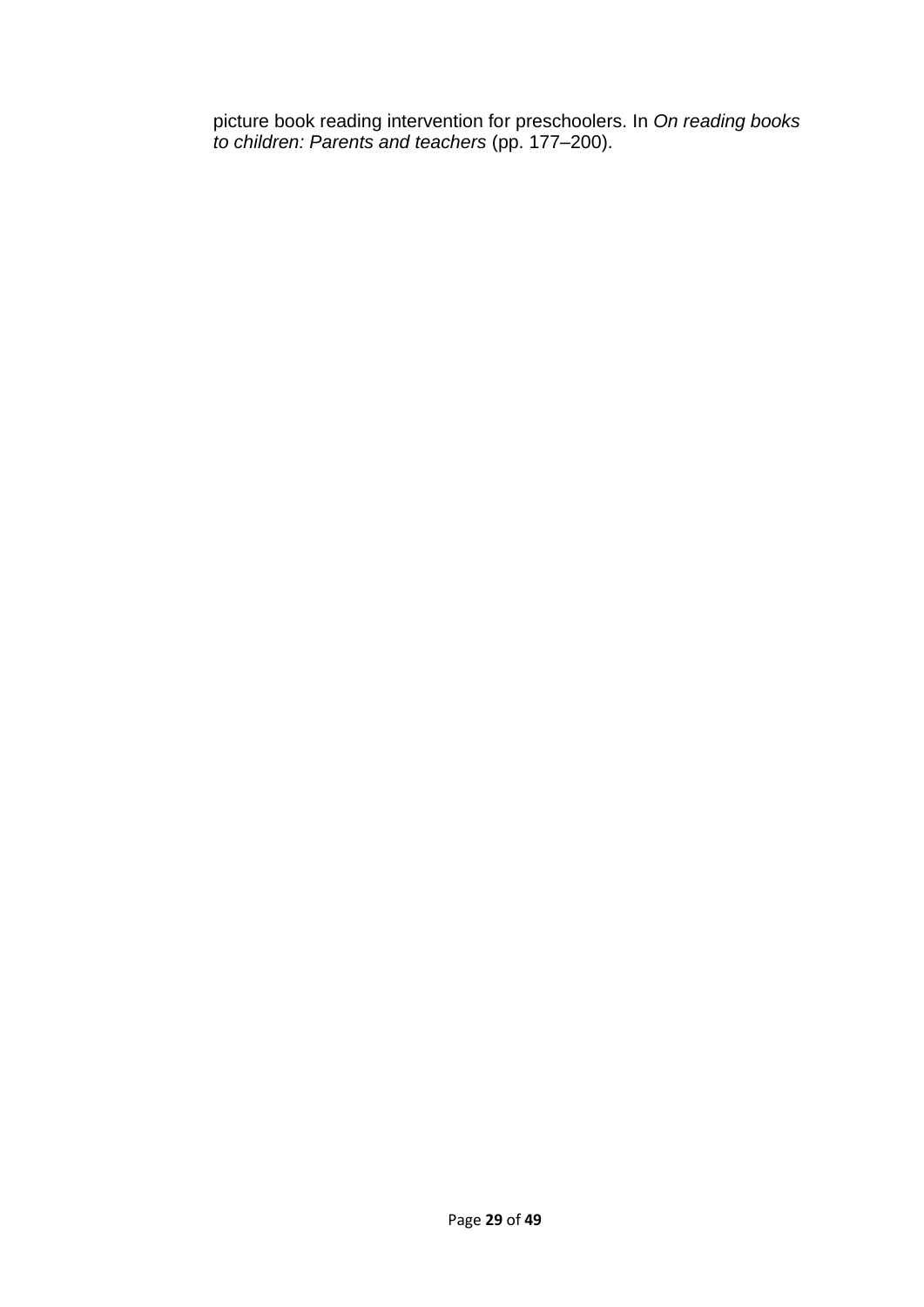# **Appendix A: List of excluded studies**

| <b>Excluded Study (Full Reference)</b>                                                                                                                                                                                                                                                                 | <b>Exclusion</b><br><b>Criteria</b> | <b>Exclusion Description</b>                                                                                      |
|--------------------------------------------------------------------------------------------------------------------------------------------------------------------------------------------------------------------------------------------------------------------------------------------------------|-------------------------------------|-------------------------------------------------------------------------------------------------------------------|
| Andrews, J. F., & Zmijewski, G. (1997).<br>How parents support home literacy with<br>deaf children. Early child development<br>and care, 127(1), 131-139.                                                                                                                                              | 8                                   | The study did not<br>measure language<br>outcomes.                                                                |
| Borg, E., Edquist, G., Reinholdson, A. C.,<br>Risberg, A., & McAllister, B. (2007).<br>Speech and language development in a<br>population of Swedish hearing-impaired<br>pre-school children, a cross-sectional<br>study. International journal of pediatric<br>otorhinolaryngology, 71(7), 1061-1077. | 7                                   | The study did not involve<br>a parent-led reading<br>intervention or analysis of<br>parent reading<br>behaviours. |
| Brown, P. M., & Watson, L. M. (2017).<br>Language, play and early literacy for deaf<br>children: the role of parent<br>input. Deafness & Education<br>International, 19(3-4), 108-114.                                                                                                                 | 5                                   | The study was not<br>empirical in nature and<br>therefore did involve the<br>collection of raw data.              |
| Cannon, J. E., Fredrick, L. D., &<br>Easterbrooks, S. R. (2010). Vocabulary<br>instruction through books read in<br>American Sign Language for English-<br>language learners with hearing loss.<br>Communication Disorders Quarterly,<br>$31(2)$ , 98-112.                                             | $\overline{7}$                      | The study did not involve<br>a parent-led reading<br>intervention or analysis of<br>parent reading<br>behaviours. |
| DesJardin, J. L., & Ambrose, S. E. (2010).<br>The importance of the home literacy<br>environment for developing literacy skills<br>in young children who are deaf or hard of<br>hearing. Young Exceptional<br>Children, 13(5), 28-44.                                                                  | 5                                   | The study was not<br>empirical in nature and<br>therefore did involve the<br>collection of raw data.              |
| Dirks, E., & Wauters, L. (2018). It takes<br>two to read: Interactive reading with<br>young deaf and hard-of-hearing<br>children. The Journal of Deaf Studies and<br>Deaf Education, 23(3), 261-270.                                                                                                   | 8                                   | The study did not<br>measure language<br>outcomes.                                                                |
| Lederberg, A. R., Schick, B., & Spencer,<br>P. E. (2013). Language and literacy<br>development of deaf and hard-of-hearing<br>children: successes and challenges.<br>Developmental psychology, 49(1), 15.                                                                                              | 5                                   | The study was not<br>empirical in nature and<br>therefore did involve the<br>collection of raw data.              |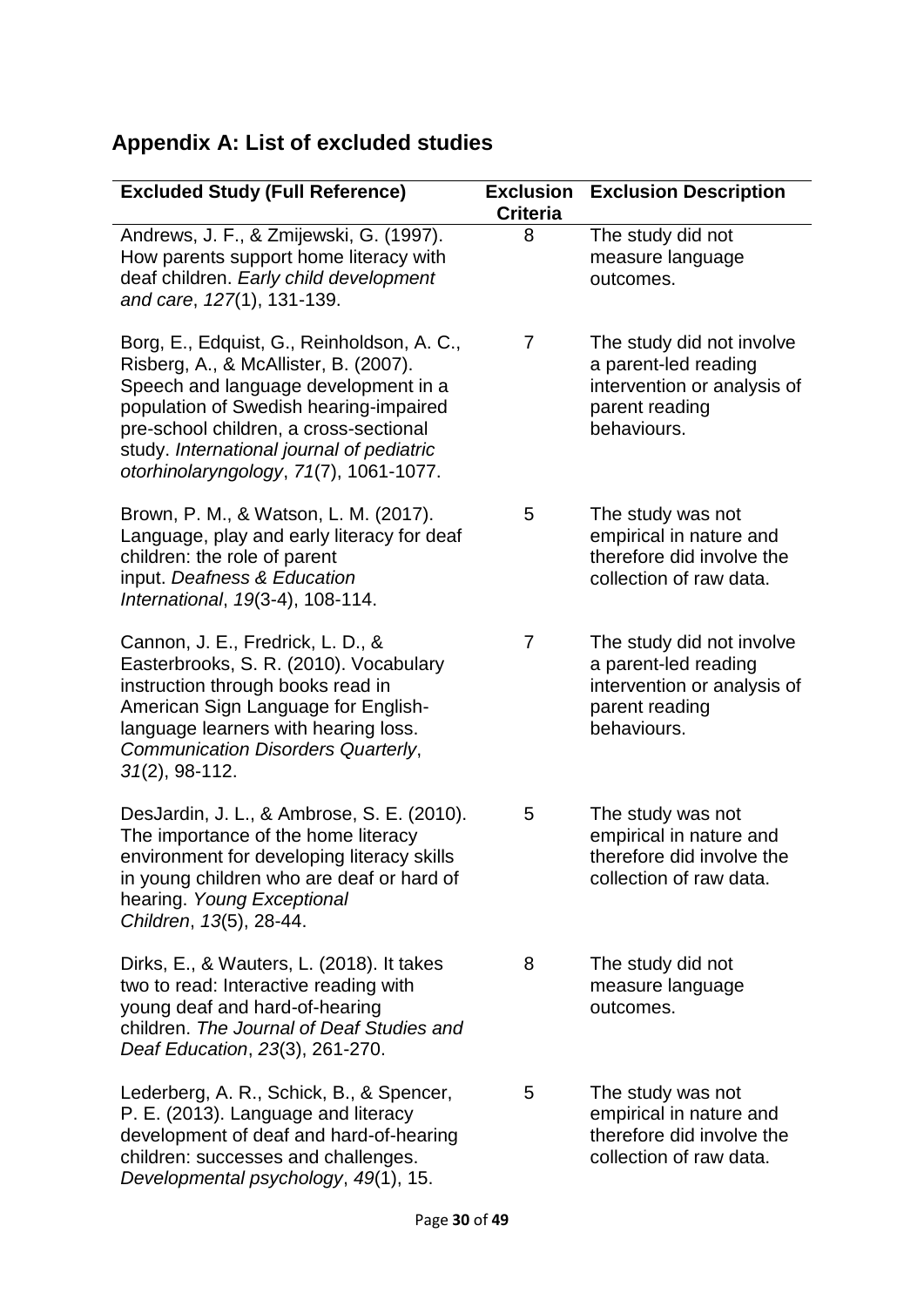Lutz, L. (2017). The Early Years: Parents and Young Deaf Children Reading Together. *Odyssey: New Directions in Deaf Education*, *18*, 4-10.

Miller, P. F. (2000). Syntactic and semantic processing in Hebrew readers with prelingual deafness. *American Annals of the Deaf*, *145*(5), 436-451.

Moores, D. F., & Sweet, C. (1990). Relationships of English grammar and communicative fluency to reading in deaf adolescents. *Exceptionality: A Special Education Journal*, *1*(2), 97-106.

Mueller, V., & Hurtig, R. (2009). Technology-enhanced shared reading with deaf and hard-of-hearing children: The role of a fluent signing narrator. *Journal of Deaf Studies and Deaf Education*, *15*(1), 72-101.

Nielsen, D. C., Luetke, B., McLean, M., & Stryker, D. (2016). The English-language and reading achievement of a cohort of deaf students speaking and signing standard English: a preliminary study. *American annals of the deaf*, *161*(3), 342- 368.

Rathmann, C., Mann, W., & Morgan, G. (2007). Narrative structure and narrative development in deaf children. *Deafness & Education International*, *9*(4), 187-196.

Robertson, L., Dow, G. A., & Hainzinger, S. L. (2006). Story retelling patterns among children with and without hearing loss: Effects of repeated practice and parent-child attunement. *Volta Review*, *106*(2), 147.

Sarant, J. Z., Holt, C. M., Dowell, R. C., Rickards, F. W., & Blamey, P. J. (2008). Spoken language development in oral preschool children with permanent childhood deafness. *Journal of Deaf* 

5 The study was not empirical in nature and therefore did involve the collection of raw data.

6 The participants in the study were not primary or preschool age.

1 The article was published before 1<sup>st</sup> January 1994.

8 The study measured sign language outcomes not oral language outcomes.

7 The study did not involve a parent-led reading intervention or analysis of parent reading behaviours.

5 The study was not empirical in nature and therefore did involve the collection of raw data.

8 The study did not measure language outcomes.

7 The study did not involve a parent-led reading intervention or analysis of parent reading behaviours.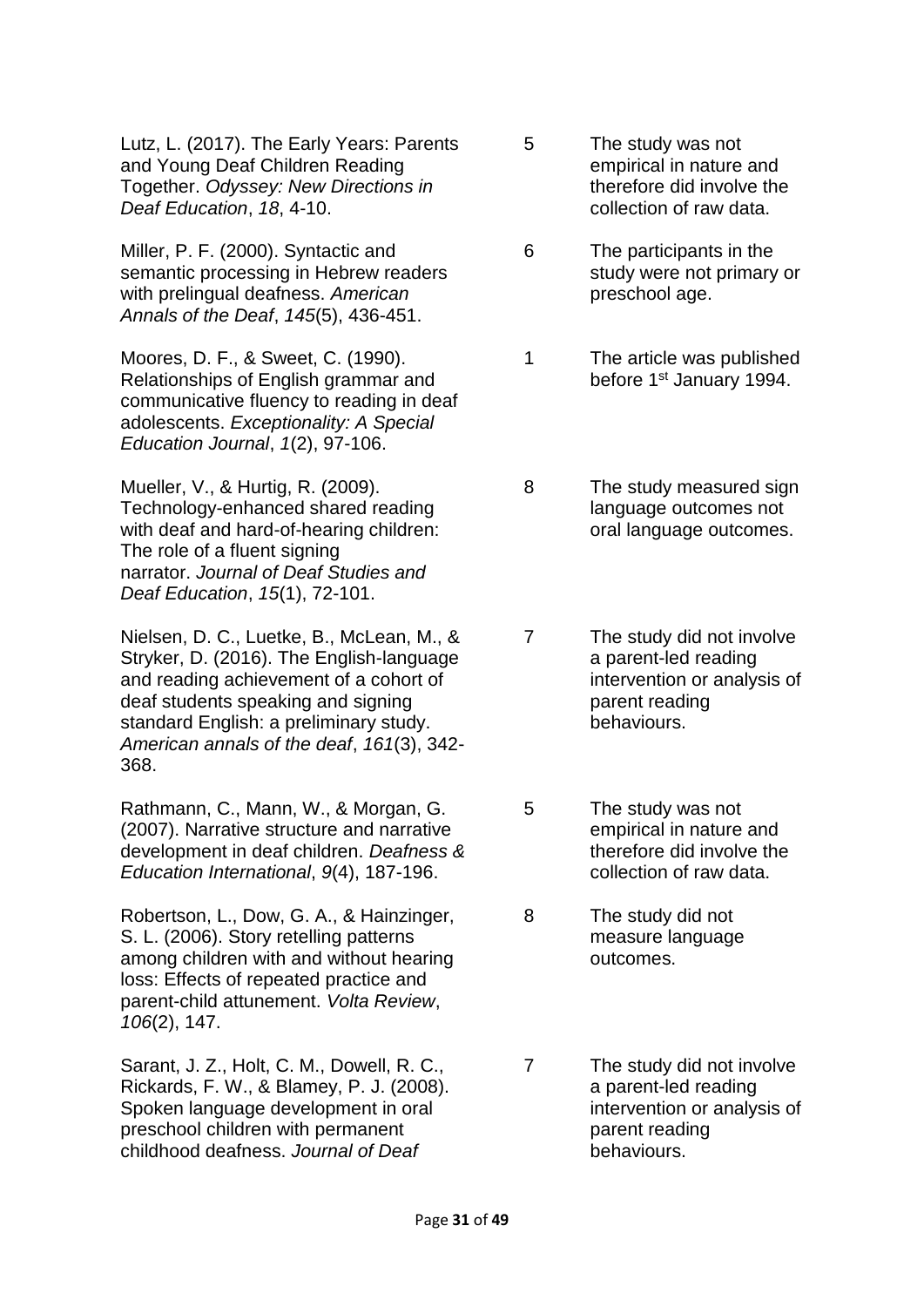*Studies and Deaf Education*, *14*(2), 205- 217.

Stobbart, C., & Alant, E. (2008). Homebased literacy experiences of severely to profoundly deaf preschoolers and their hearing parents. *Journal of Developmental and Physical Disabilities*, *20*(2), 139-153.

Swanwick, R., & Watson, L. (2005). Literacy in the homes of young deaf children: Common and distinct features of spoken language and sign bilingual environments. *Journal of Early Childhood Literacy*, *5*(1), 53-78.

Swanwick, R., & Watson, L. (2007). Parents sharing books with young deaf children in spoken English and in BSL: The common and diverse features of different language settings. *Journal of Deaf Studies and Deaf Education*, *12*(3), 385-405.

von Mentzer, C. N., Lyxell, B., Sahlén, B., Wass, M., Lindgren, M., Ors, M., ... & Uhlén, I. (2013). Computer-assisted training of phoneme–grapheme correspondence for children who are deaf and hard of hearing: Effects on phonological processing skills. International *Journal of Pediatric Otorhinolaryngology*, *77*(12), 2049-2057.

Waldner, H. M. (2004). Family Fun Night: Where Stories Come Alive!. *Odyssey: New Directions in Deaf Education*, *5*(2), 32-33.

Watkins, S., Pittman, P., & Walden, B. (1998). The deaf mentor experimental project for young children who are deaf and their families. *American Annals of the Deaf*, *143*(1), 29-34.

Wauters, L., & Dirks, E. (2017). Interactive reading with young deaf and hard-of-hearing children in eBooks versus 8 The study did not measure language outcomes.

5 The study was not empirical in nature and therefore did involve the collection of raw data.

8 The study did not measure language outcomes.

8 The study did not measure language outcomes.

- 5 The study was not empirical in nature and therefore did involve the collection of raw data.
- 7 The study did not involve a parent-led reading intervention or analysis of parent reading behaviours.
- 8 The study did not measure language outcomes.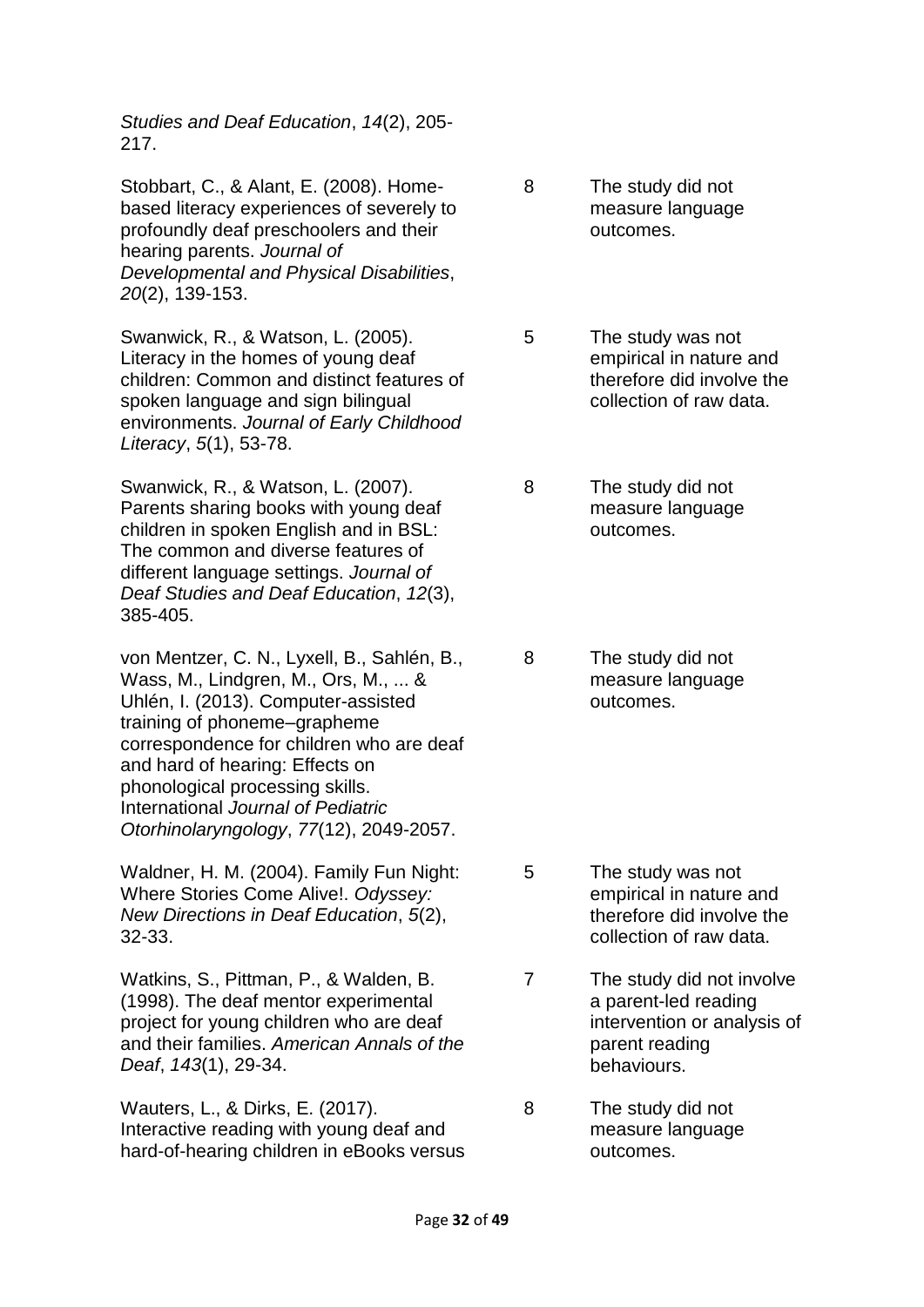print books. *The Journal of Deaf Studies and Deaf Education*, *22*(2), 243-252.

Williams, C. (2012). Promoting vocabulary learning in young children who are d/Deaf and hard of hearing: Translating research into practice. *American annals of the deaf*, *156*(5), 501-508.

5 The study was not empirical in nature and therefore did involve the collection of raw data.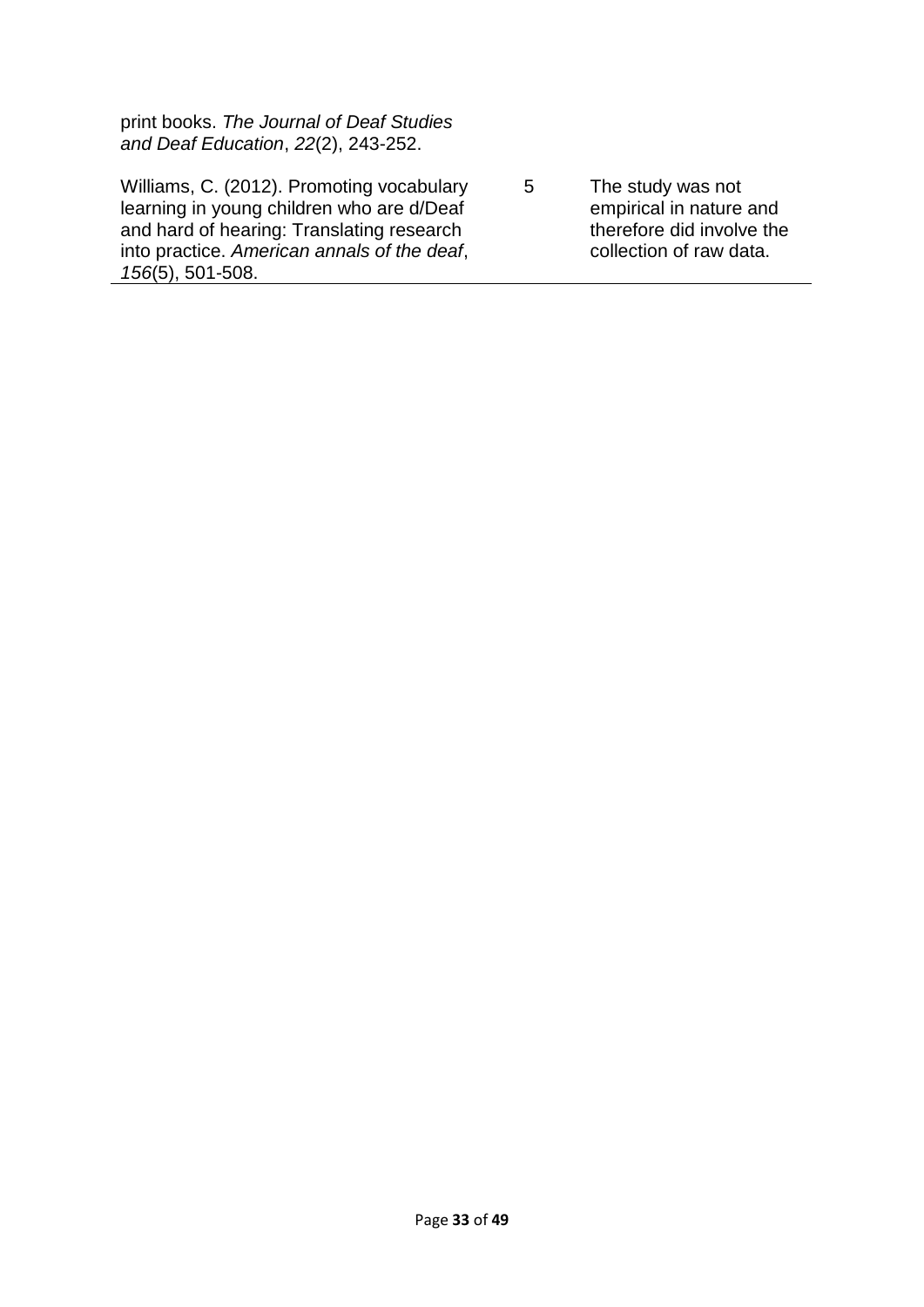| Author(s)                            | Research<br>Aims                                                                                                                                                     | <b>Study Design</b>                                                                                                                     | Country    | Participants<br>(including age<br>and degree of<br>hearing loss)                                | Reading<br>intervention<br>or behaviour | Outcome<br>measure(s)                                                                            | Key findings                                                                      |
|--------------------------------------|----------------------------------------------------------------------------------------------------------------------------------------------------------------------|-----------------------------------------------------------------------------------------------------------------------------------------|------------|-------------------------------------------------------------------------------------------------|-----------------------------------------|--------------------------------------------------------------------------------------------------|-----------------------------------------------------------------------------------|
| Aram,<br>Most &<br>Mayafit<br>(2006) | To explore the<br>mother-child<br>story book<br>reading and<br>writing<br>interactions<br>that are<br>associated<br>with the<br>development<br>of literacy<br>skills | Cross<br>sectional<br>design using<br>videoed<br>mother-child<br>interactions<br>and<br>assessments<br>of reading and<br>writing skills | Israel     | 30 kindergartners<br>with hearing loss<br>$(14$ boys, 16 girls)<br>and their hearing<br>mothers | Story-book<br>reading                   | Child:<br>Alphabetic skills<br>and linguistic skills                                             | Higher parent<br>mediation skills<br>associated with<br>better<br>language skills |
| Continiso<br>et al.<br>(2018)        | To examine<br>the impact of<br>a dialogic<br>reading<br>intervention<br>on children<br>with hearing<br>loss                                                          | Pilot Study -<br>Quasi<br>experimental                                                                                                  | Italy      | 26 children with<br>hearing loss and<br>their parents (14<br>intervention, 12<br>control)       | Dialogic<br>reading<br>intervention     | <b>Griffiths Scales for</b><br>expressive and<br>receptive language<br>and motor<br>coordination | Positive impact<br>of dialogic<br>reading<br>intervention on<br>language          |
| Desjardin<br>et al<br>(2014)         | To explore the<br>relationship<br>between the<br>home literacy                                                                                                       | Cross-<br>sectional<br>design using<br>videoed                                                                                          | <b>USA</b> | 45 children with<br>hearing loss and<br>their parents                                           |                                         | Preschool<br>Language Scale                                                                      | <b>Higher FLTs</b><br>associated with<br>better<br>language                       |

# **Appendix B: Mapping the field**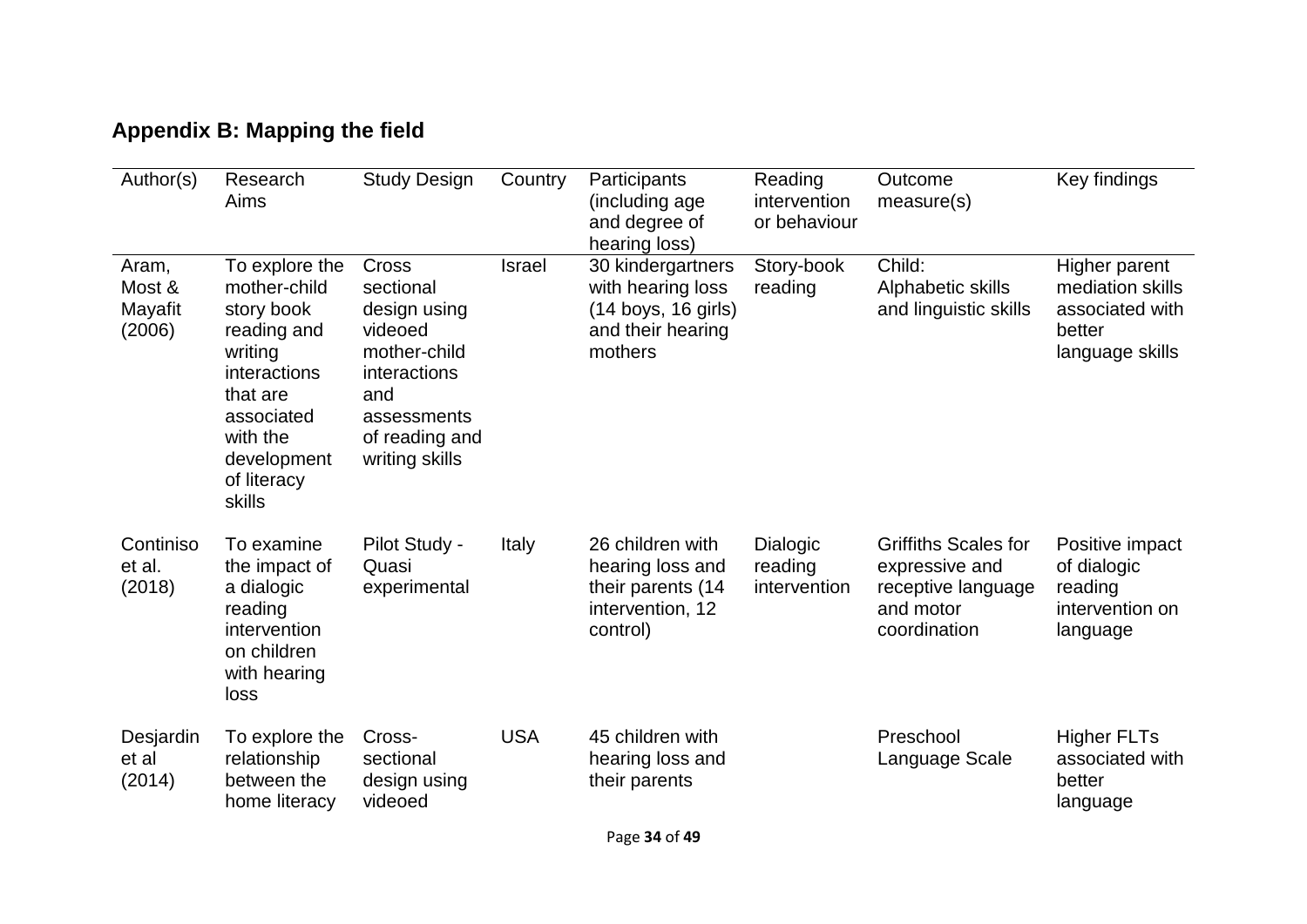|                                                       | environment<br>and observed<br>parent-child<br>behaviour                                                                                               | interactions,<br>language<br>assessments<br>and parent<br>questionnaires |              | 60 children with<br>normal hearing<br>and their parents                                                          |                                                                   |                                                    | Frequency of<br><b>JBR</b> positively<br>correlated with<br>language<br>measures                                                             |
|-------------------------------------------------------|--------------------------------------------------------------------------------------------------------------------------------------------------------|--------------------------------------------------------------------------|--------------|------------------------------------------------------------------------------------------------------------------|-------------------------------------------------------------------|----------------------------------------------------|----------------------------------------------------------------------------------------------------------------------------------------------|
| Desjardin<br>et al.<br>(2017)                         | To explore the<br>relationship<br>between<br>parent reading<br>behaviours<br>and the<br>language<br>development<br>of children<br>with hearing<br>loss | Cross-<br>sectional<br>longitudinal                                      | <b>USA</b>   | 17 children with<br>hearing loss and<br>their parents<br>34 children with<br>normal hearing<br>and their parents | Parent joint<br>book<br>reading<br>frequency<br>and<br>behaviours | Preschool<br>Language Scale                        | Parent<br>measures<br>predicted<br>language over<br>time<br>Frequency of<br><b>SBR</b> positively<br>correlated with<br>language<br>measures |
| Fung,<br>Wing-Yin<br>&<br>McBride-<br>Chang<br>(2005) | To examine<br>the impact of<br>a dialogic<br>reading<br>intervention<br>on children<br>with hearing<br>loss.                                           | Quasi<br>experimental                                                    | Hong<br>Kong | 28 children with<br>hearing loss                                                                                 | <b>Dialogic</b><br>reading<br>intervention                        | <b>Peabody Picture</b><br><b>Vocabulary Test 3</b> | Positive impact<br>of dialogic<br>reading<br>intervention on<br>language                                                                     |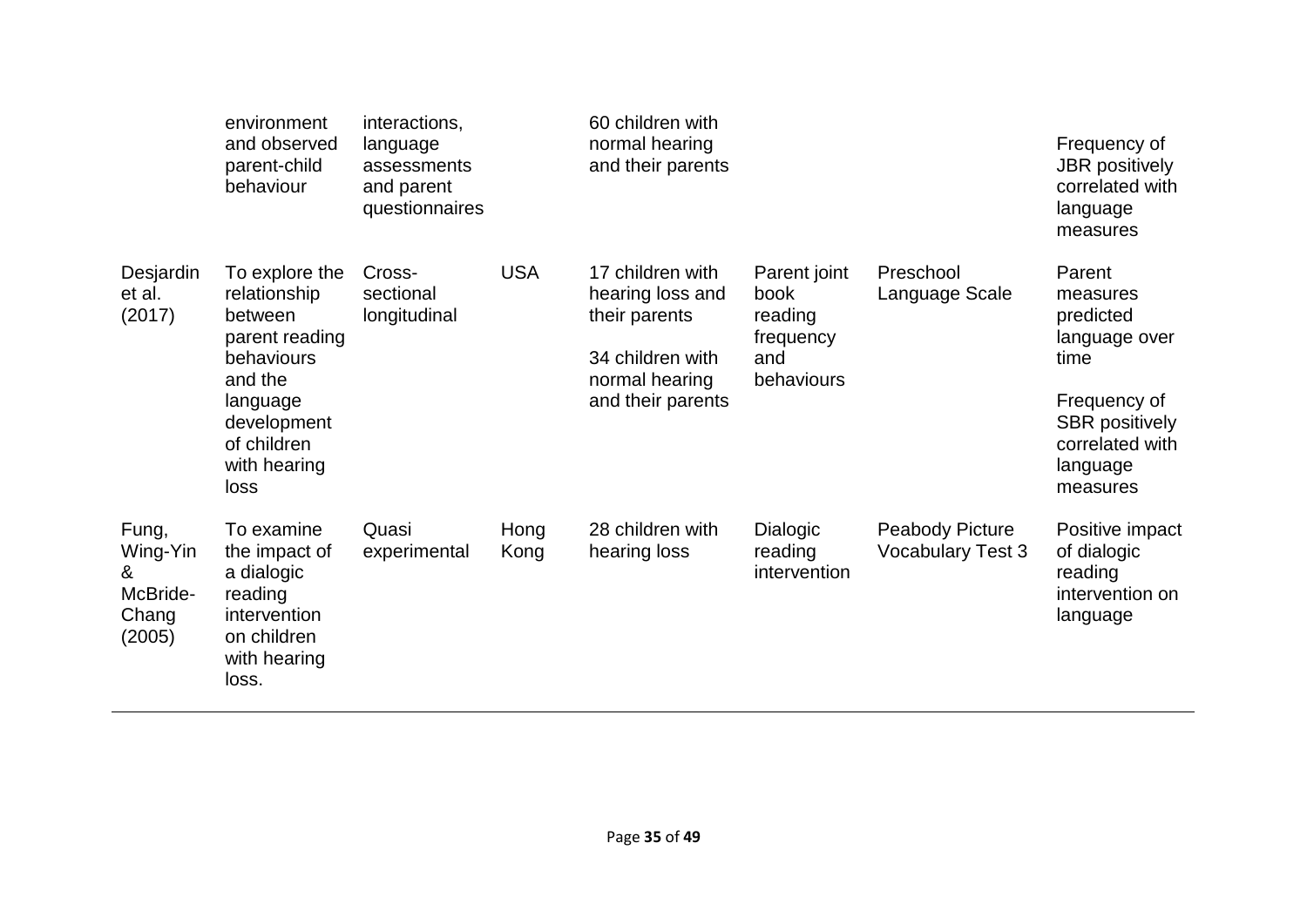## **Appendix C: Weight of Evidence Criteria**

The following papers were used for Weight of Evidence judgements

Correlational: Thompson, B., Diamond, K. E., McWilliam, R., Snyder, P., & Snyder, S. W. (2005). Evaluating the quality of evidence from correlational research for evidence-based practice. *Exceptional Children*, 71(2), 181-194.

Group experimental: Gersten, R., Fuchs, L. S., Compton, D., Coyne, M., Greenwood, C., & Innocenti, M. S. (2005). Quality indicators for group experimental and quasi-experimental research in special education. *Exceptional children*, *71*(2), 149-164.

WoE framework: Gough, D. (2007). Weight of evidence: a framework for the appraisal of the quality and relevance of evidence. *Research papers in education*, *22*(2), 213-228.

#### **Weight of Evidence A – Methodological quality of the research**

Two different protocols were used in this review due to the varying research designs employed by the researchers. For correlational research, a coding protocol was designed based on Thompson et al. (2005). For group experimental and quasi experimental research, the Gersten et al. (2005) was adapted to create a coding protocol. These papers offer suggested quality indicators for the type of research design employed in a study. They were therefore used as an indicator of quality in the present review.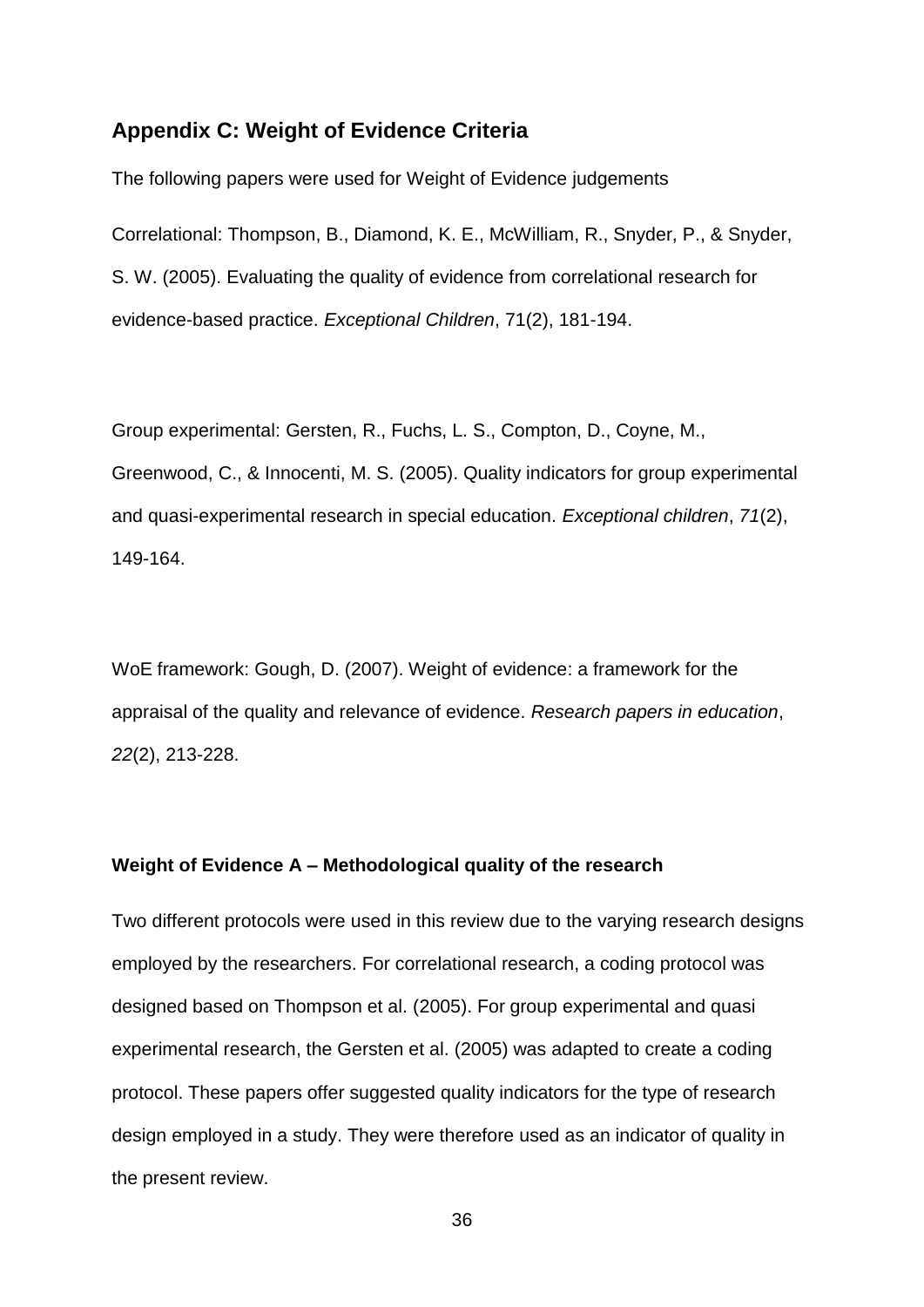## **[Coding Protocol for Correlational Research, taken from Thompson, Diamond, Mcwilliam, Snyder, & Snyder, 2005]**

## *Name of coder: Date:*

*Full study reference:* Desjardin, J. L., Doll, E. R., Stika, C. J., Eisenberg, L. S., Johnson, K. J., Ganguly, D. H., … Henning, S. C. (2014). Parental support for language development during joint book reading for young children with hearing loss. *Communication Disorders Quarterly*, *35*(3), 167–181.

## **Quality Indicators A - Measurement**

1. Score reliability coefficients are reported for all measured variables, based on induction from a prior study or test manual, with explicit and reasonable justifications as regards comparabilities of (a) sample compositions and (b) score dispersions.

| $\Box$ Yes | $\Box$ N/A               |
|------------|--------------------------|
| ⊠ No       | □ Unknown/Could not Code |

2. Score reliability coefficients are reported for all measured variables based on analysis of the data in hand in the particular study.

| $\boxtimes$ Yes | $\Box$ N/A               |
|-----------------|--------------------------|
| $\Box$ No       | □ Unknown/Could not Code |

3. Evidence is inducted, with explicit rationale, from a prior study or test manual that suggests scores are valid for the inferences being made in the study.

| $\boxtimes$ Yes | $\Box$ N/A               |
|-----------------|--------------------------|
| $\Box$ No       | □ Unknown/Could not Code |

4. Score validity is empirically evaluated based on data generated within the study.

| $\Box$ Yes     | $\Box$ N/A               |
|----------------|--------------------------|
| $\boxtimes$ No | □ Unknown/Could not Code |

5. The influences of score reliability and validity on study interpretations are explicitly considered in reasonable detail.

| $\Box$ Yes     | $\Box$ N/A               |
|----------------|--------------------------|
| $\boxtimes$ No | □ Unknown/Could not Code |

## **Quality Indicators B – Practical and Clinical Significance**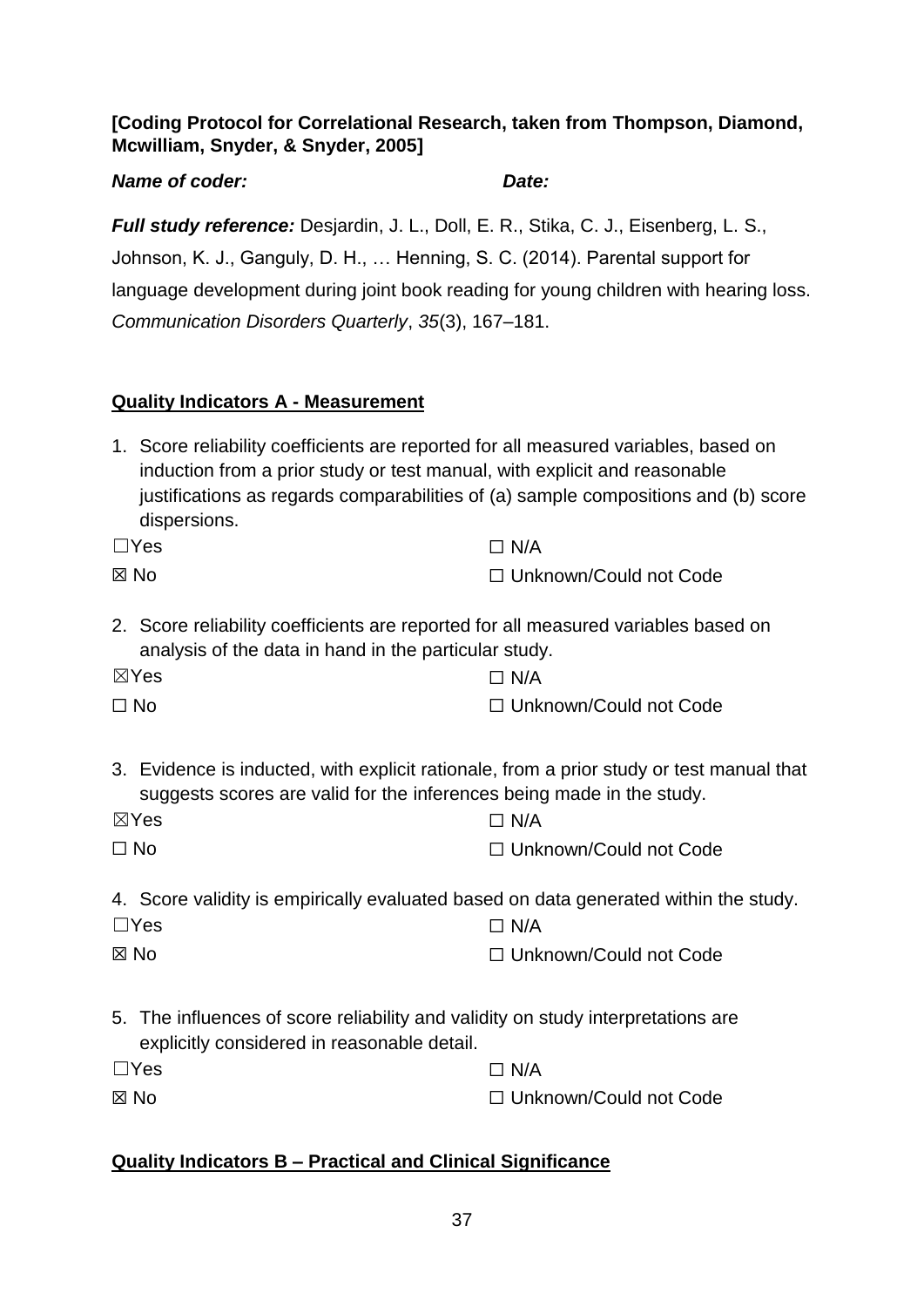| 1. One or more effect size statistics is reported for each study primary outcome, and<br>the effect statistic used is clearly identified.                                                                                                                                             |                               |  |
|---------------------------------------------------------------------------------------------------------------------------------------------------------------------------------------------------------------------------------------------------------------------------------------|-------------------------------|--|
| $\boxtimes$ Yes                                                                                                                                                                                                                                                                       | $\Box$ N/A                    |  |
| $\Box$ No                                                                                                                                                                                                                                                                             | □ Unknown/Could not code      |  |
| 2. Authors interpret study effect sizes for selected practices by directly and explicitly<br>comparing study effects with those reported in related prior studies.                                                                                                                    |                               |  |
| $\boxtimes$ Yes                                                                                                                                                                                                                                                                       | $\Box$ N/A                    |  |
| $\Box$ No                                                                                                                                                                                                                                                                             | $\Box$ Unknown/Could not code |  |
| 3. Authors explicitly consider study design and effect size statistic limitations as part<br>of effect interpretation.                                                                                                                                                                |                               |  |
| $\boxtimes$ Yes                                                                                                                                                                                                                                                                       | $\Box$ N/A                    |  |
| $\Box$ No                                                                                                                                                                                                                                                                             | $\Box$ Unknown/Could not code |  |
| <b>Quality Indicators C - Avoidance of some common macro-analytic mistakes</b>                                                                                                                                                                                                        |                               |  |
| 1. GLM weights (e.g., beta weights) are interpreted as reflecting correlations of<br>predictors with outcome variables only in the exceptional case that the weights<br>indeed are correlation coefficients.                                                                          |                               |  |
| $\boxtimes$ Yes                                                                                                                                                                                                                                                                       | $\Box$ N/A                    |  |
| $\Box$ No                                                                                                                                                                                                                                                                             | □ Unknown/Could not Code      |  |
| 2. When noteworthy results are detected, and the origins of these effects are<br>investigated, the interpretation includes examination of structure coefficients.<br>$\boxtimes$ Yes<br>$\Box$ N/A                                                                                    |                               |  |
| $\Box$ No                                                                                                                                                                                                                                                                             | □ Unknown/Could not Code      |  |
|                                                                                                                                                                                                                                                                                       |                               |  |
| 3. Interval data are not converted to nominal scale, unless such choices are justified<br>on the extraordinary basis of distribution shapes, and the consequences of the<br>conversion are thoughtfully considered as part of result interpretation.<br>$\boxtimes$ Yes<br>$\Box$ N/A |                               |  |
| $\Box$ No                                                                                                                                                                                                                                                                             | □ Unknown/Could not Code      |  |
|                                                                                                                                                                                                                                                                                       |                               |  |
| 4. Univariate methods are not used in the presence of multiple outcome variables.<br>$\Box$ Yes                                                                                                                                                                                       | $\Box$ N/A                    |  |
| $\boxtimes$ No                                                                                                                                                                                                                                                                        | □ Unknown/Could not Code      |  |
|                                                                                                                                                                                                                                                                                       |                               |  |
| 5. Univariate methods are not used post hoc to multivariate tests.                                                                                                                                                                                                                    |                               |  |
| $\Box$ Yes                                                                                                                                                                                                                                                                            | $\Box$ N/A                    |  |
| ⊠ No                                                                                                                                                                                                                                                                                  | □ Unknown/Could not Code      |  |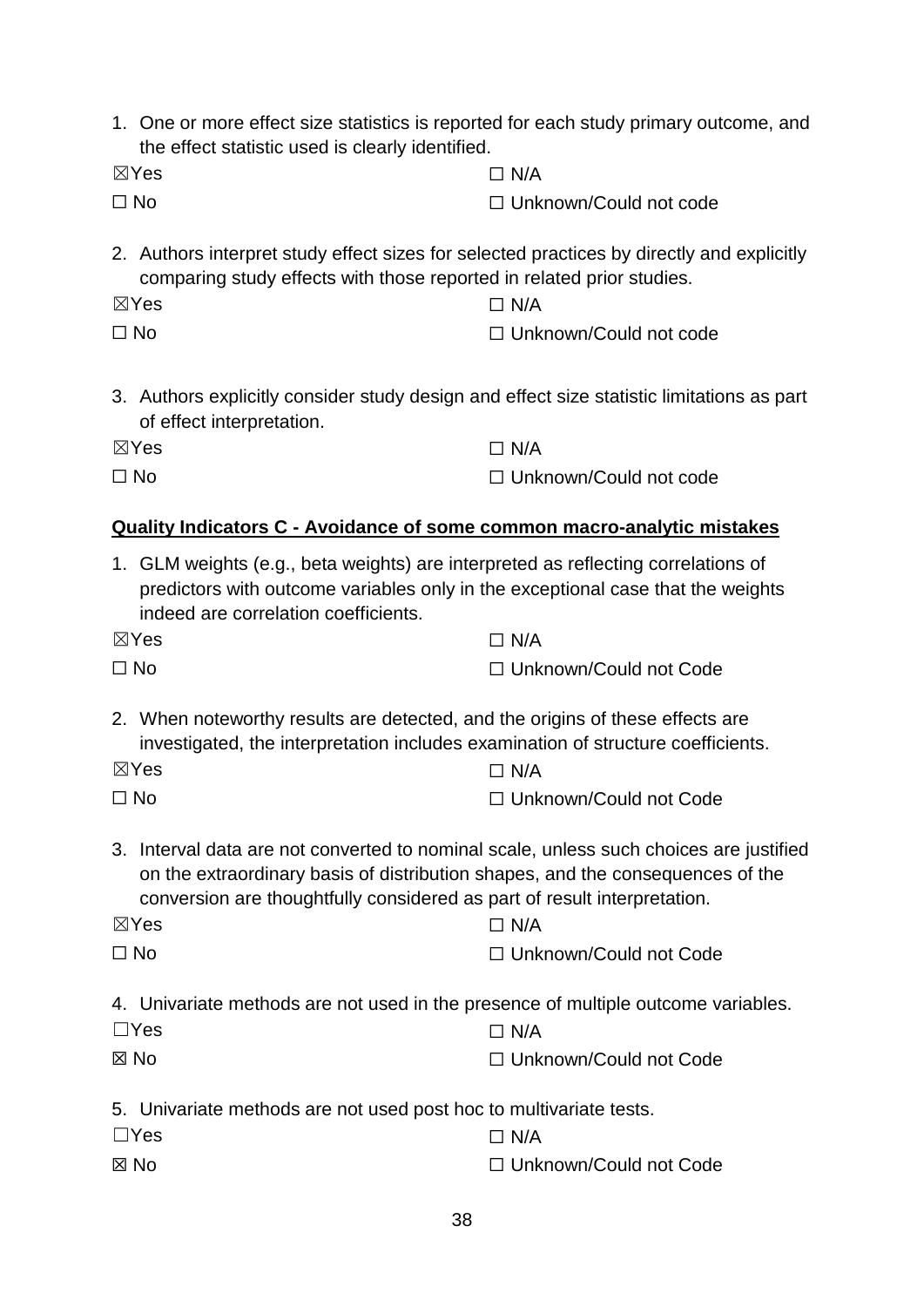6. Persuasive evidence is explicitly presented that the assumptions of statistical methods are sufficiently well-met for results to be deemed credible.

☒Yes

 $\Box$  No

 $\Box$  N/A

☐ Unknown/Could not Code

## **Quality Indicators D - Confidence intervals for reliability coefficients, statistics and effect sizes**

1. Confidence intervals are reported for the reliability coefficients derived for study data.

| $\Box$ Yes     | $\Box$ N/A               |
|----------------|--------------------------|
| $\boxtimes$ No | □ Unknown/Could not Code |

2. Confidence intervals are reported for the sample statistics (e.g., means, correlation coefficients) of primary interest in the study.

| $\Box$ Yes     | $\Box$ N/A               |
|----------------|--------------------------|
| $\boxtimes$ No | □ Unknown/Could not Code |

3. Confidence intervals are reported for study effect sizes.

| $\Box$ Yes | $\Box$ N/A               |
|------------|--------------------------|
| ⊠ No       | □ Unknown/Could not Code |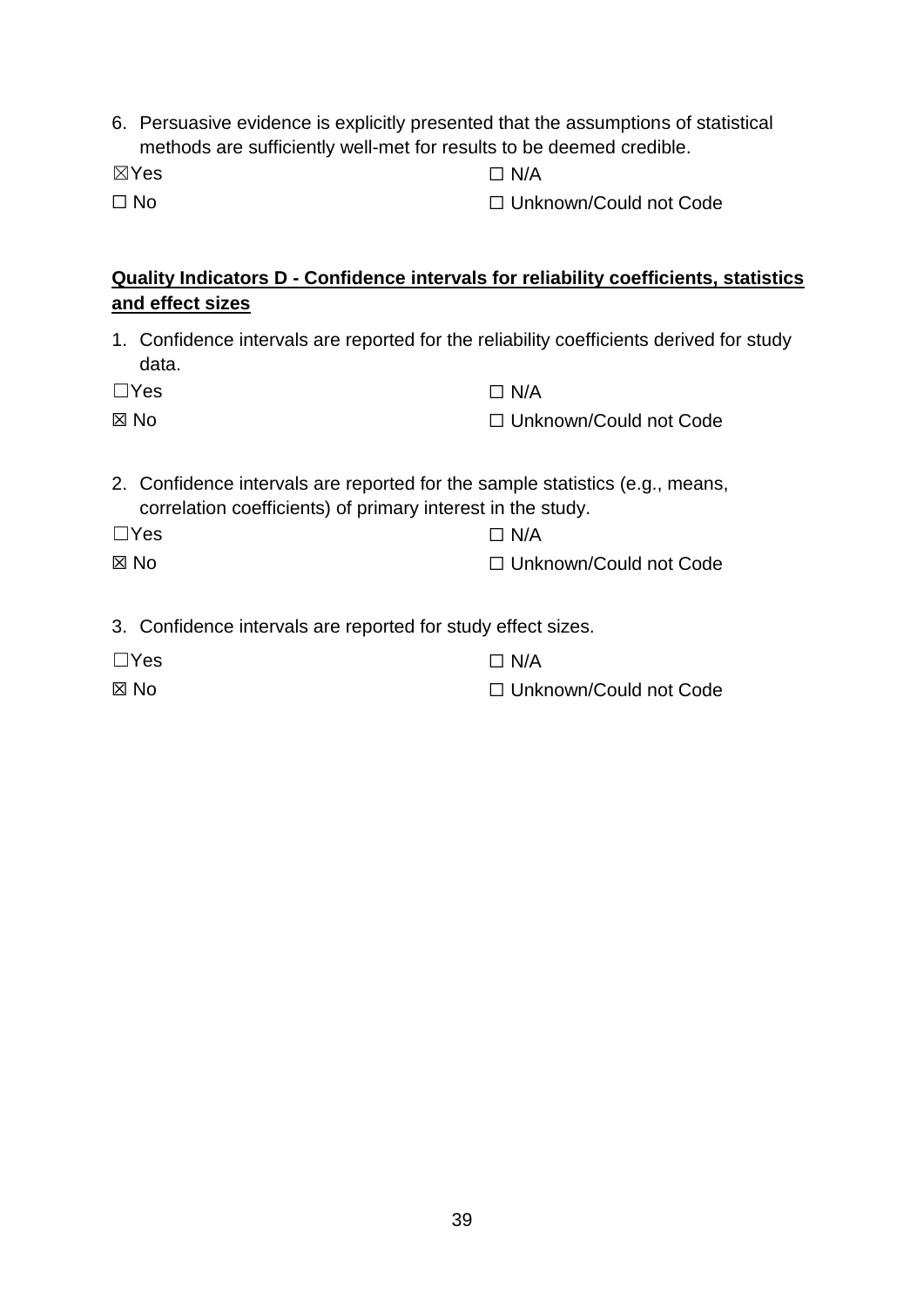## **Summary:**

|                                            | Yes % | <b>Score</b>              |
|--------------------------------------------|-------|---------------------------|
|                                            |       | $(33\% = 1, 33-66\% = 2,$ |
|                                            |       | $>66\% = 3$               |
| <b>Overall score for A (Measurement)</b>   | 40%   | 2                         |
| <b>Overall score for B</b>                 | 100%  | 3                         |
| (Practical and Clinical Significance)      |       |                           |
| <b>Overall score for C</b>                 |       |                           |
| (Avoidance of some common macro-           | 67%   | 3                         |
| analytic mistakes)                         |       |                           |
| <b>Overall score for D</b>                 |       |                           |
| (Confidence intervals for reliability      | 0%    |                           |
| coefficients, statistics and effect sizes) |       |                           |
| Total score (Average)                      |       | 2.25                      |
|                                            |       |                           |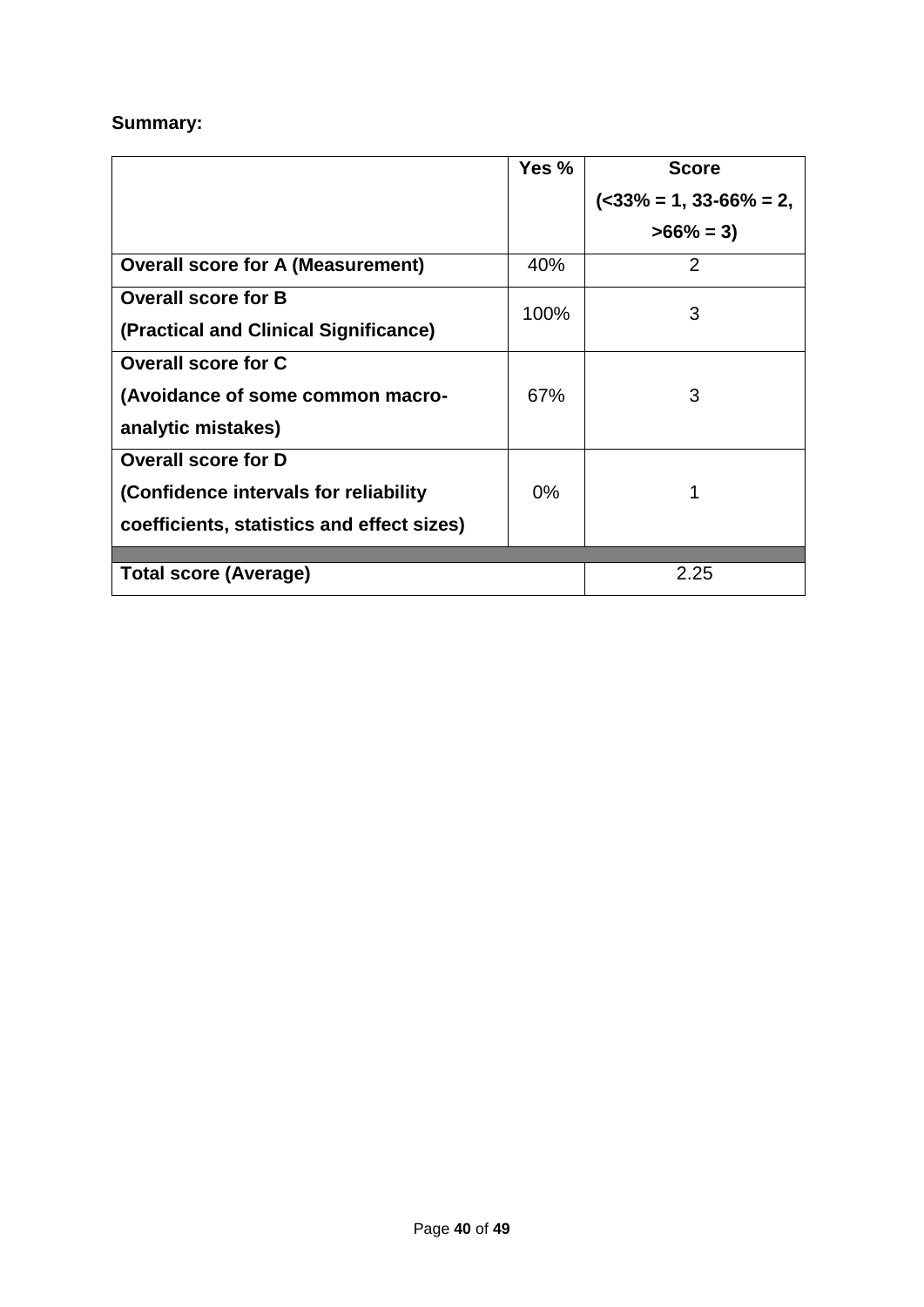## **[Coding Protocol for Group Experimental and Quasi Experimental Research, taken from Gersten et al., 2005]**

### *Name of coder: Date:* 1.2.18

*Full study reference:* Fung, P.-C., Wing-Yin Chow, B., & McBride-Chang, C. (2005). The Impact of a Dialogic Reading Program on Deaf and Hard-of-Hearing Kindergarten and Early Primary School-Aged Students in Hong Kong. *Journal of Deaf Studies and Deaf Education*, *10*(1), 82.

## **Essential and Desirable Quality Indicators for Group Experimental and Quasi-Experimental Research Articles and Reports**

| <b>Essential Quality Indicators - Quality Indicators for Describing Participants</b>                                                                             |                                                                                  |  |
|------------------------------------------------------------------------------------------------------------------------------------------------------------------|----------------------------------------------------------------------------------|--|
| 6. Was sufficient information provided to determine/confirm whether the participants<br>demonstrated the disability(ies) or difficulties presented?              |                                                                                  |  |
| $\Box$ Yes                                                                                                                                                       | $\Box$ N/A                                                                       |  |
| ⊠ No                                                                                                                                                             | $\Box$ Unknown/Could not Code                                                    |  |
| 7. Were appropriate procedures used to increase the likelihood that relevant                                                                                     | characteristics of participants in the sample were comparable across conditions? |  |
| $\boxtimes$ Yes                                                                                                                                                  | $\Box$ N/A                                                                       |  |
| $\square$ No                                                                                                                                                     | □ Unknown/Could not Code                                                         |  |
| 8. Was sufficient information given characterizing the interventionists or teachers<br>provided? Did it indicate whether they were comparable across conditions? |                                                                                  |  |
| $\boxtimes$ Yes                                                                                                                                                  | $\Box$ N/A                                                                       |  |
| $\Box$ No                                                                                                                                                        | □ Unknown/Could not Code                                                         |  |
| <b>Essential Quality Indicators - Quality Indicators for Implementation of the</b><br><b>Intervention and Description of Comparison Conditions</b>               |                                                                                  |  |
| 5. Was the intervention clearly described and specified?                                                                                                         |                                                                                  |  |
| $\boxtimes$ Yes                                                                                                                                                  | $\Box$ N/A                                                                       |  |
| $\Box$ No                                                                                                                                                        | $\Box$ Unknown/Could not code                                                    |  |
| 6. Was the fidelity of implementation described and assessed?                                                                                                    |                                                                                  |  |
| ⊠Yes                                                                                                                                                             | $\Box$ N/A                                                                       |  |
| $\Box$ No                                                                                                                                                        | $\Box$ Unknown/Could not code                                                    |  |

7. Was the nature of services provided in comparison conditions described?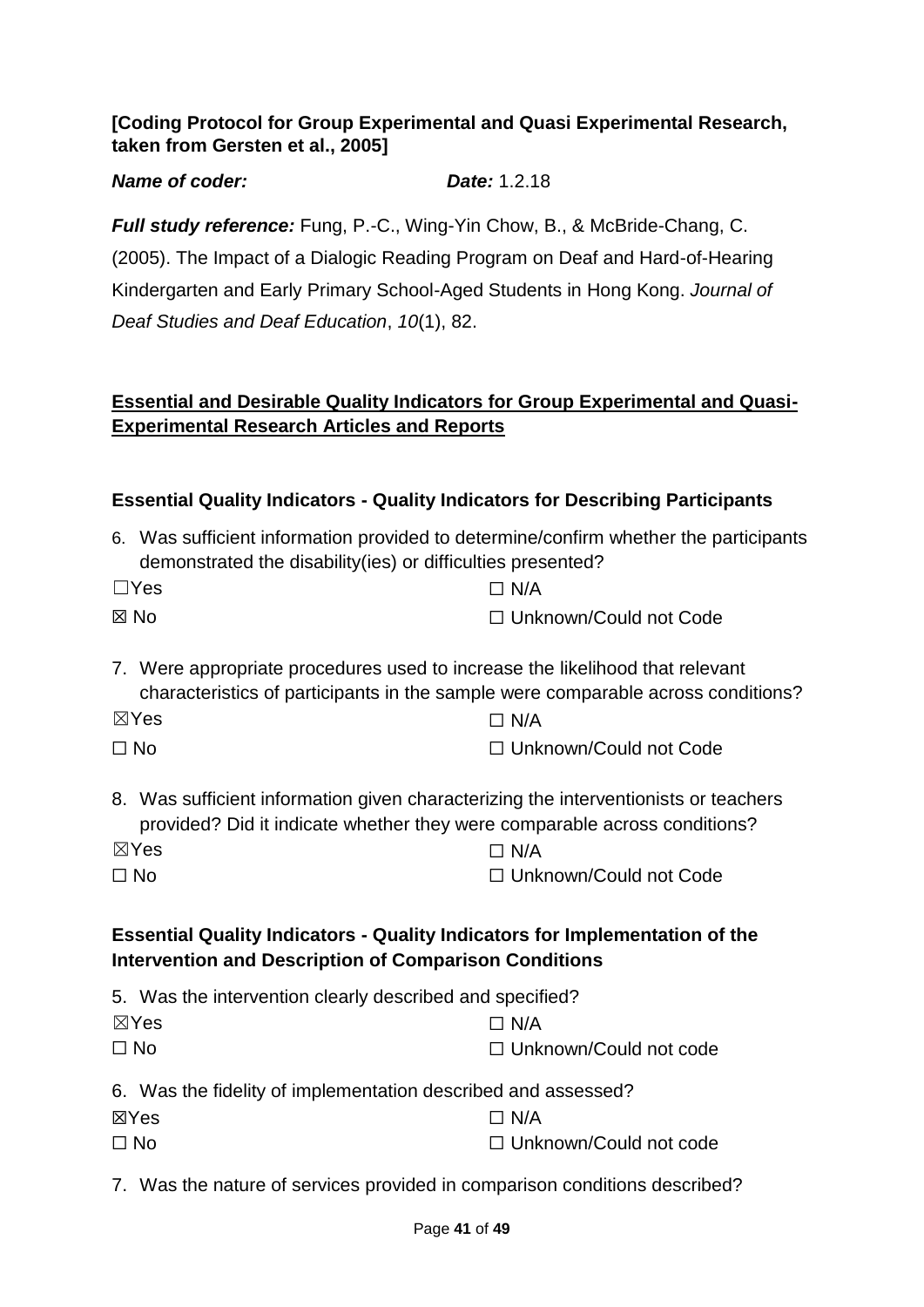| ⊠Yes      | $\Box$ N/A               |
|-----------|--------------------------|
| $\Box$ No | □ Unknown/Could not code |

## **Essential Quality Indicators - Quality Indicators for Outcome Measures**

- 1. Were multiple measures used to provide an appropriate balance between measures closely aligned with the intervention^ and measures of generalized performance?
- ☒Yes  $\Box$  No  $\Box$  N/A ☐ Unknown/Could not code
- 2. Were outcomes for capturing the interventions effect measured at the appropriate times?

| ⊠Yes      | $\Box$ N/A               |
|-----------|--------------------------|
| $\Box$ No | □ Unknown/Could not code |

## **Essential Quality Indicators - Quality Indicators for Data Analysis**

1. Were the data analysis techniques appropriately linked to key research questions and hypotheses? Were they appropriately linked to the limit of analysis in the study?

| $\boxtimes$ Yes | $\Box$ N/A               |
|-----------------|--------------------------|
| $\Box$ No       | □ Unknown/Could not code |

2. Did the research report include not only inferential statistics but also effect size calculations?

| $\boxtimes$ Yes | $\Box$ N/A               |
|-----------------|--------------------------|
| $\Box$ No       | □ Unknown/Could not code |

## **Essential Quality Indicators Total Score: 10**

#### **Desirable Quality Indicators**

1. Was data available on attrition rates among intervention samples? Was severe overall attrition documented? If so, is attrition comparable across samples? Is overall attrition less than 30%?

| $\Box$ Yes | $\Box$ N/A               |
|------------|--------------------------|
| ⊠ No       | □ Unknown/Could not code |

2. Did the study provide not only internal consistency reliability but also test-retest reliability and interrater reliability (when appropriate) for outcome measures? Were data collectors and/or scorers blind to study conditions and equally (un)familiar to examinees across study conditions?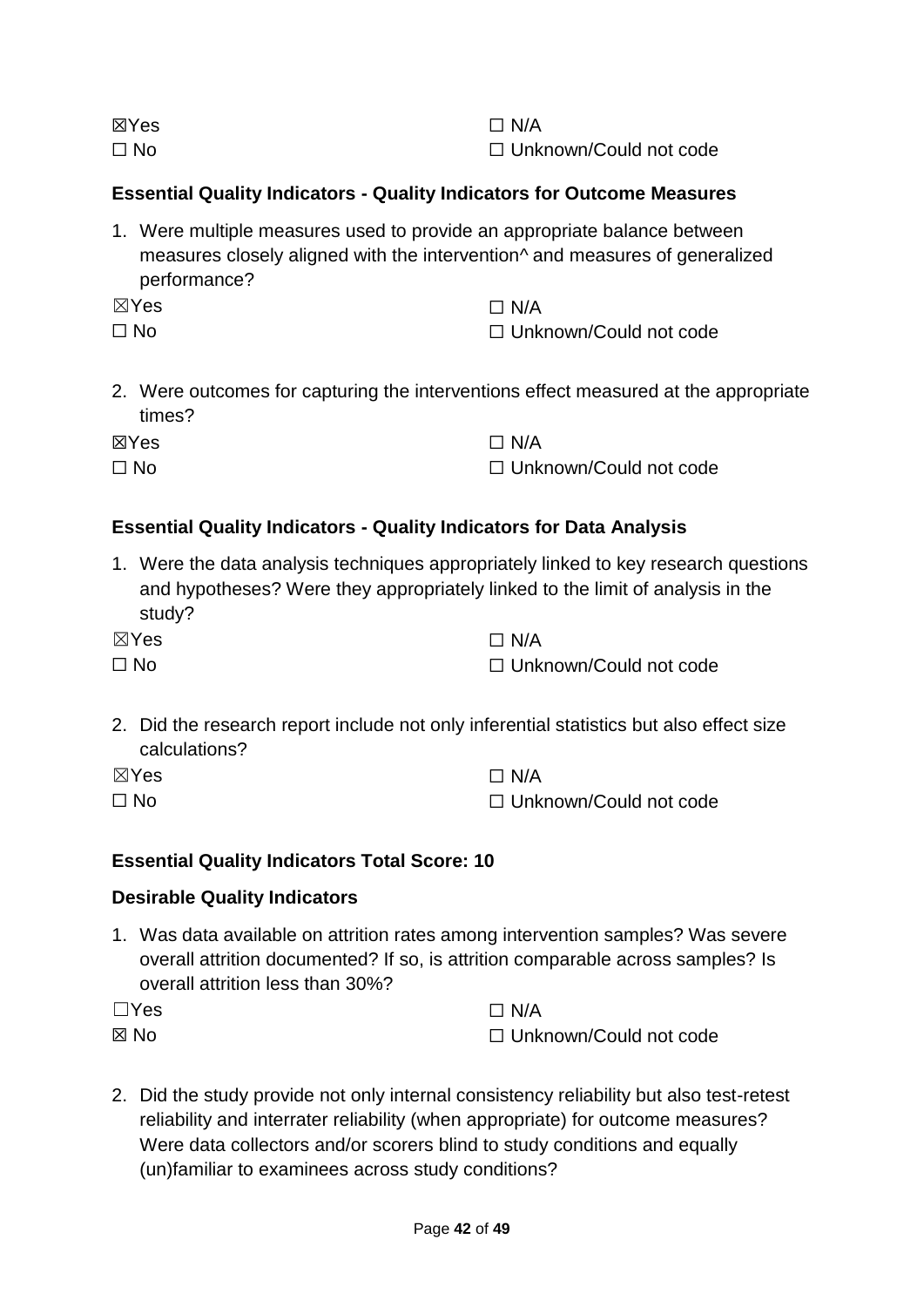| $\boxtimes$ Yes<br>$\Box$ No                                                                                                                                                                                                                                            | $\Box$ N/A<br>$\Box$ Unknown/Could not code |
|-------------------------------------------------------------------------------------------------------------------------------------------------------------------------------------------------------------------------------------------------------------------------|---------------------------------------------|
| 3. Were outcomes for capturing the intervention's effect measured beyond an<br>immediate posttest?                                                                                                                                                                      |                                             |
| $\Box$ Yes                                                                                                                                                                                                                                                              | $\Box$ N/A                                  |
| $\boxtimes$ No                                                                                                                                                                                                                                                          | □ Unknown/Could not code                    |
| 4. Was evidence of the criterion-related validity and construct validity of the<br>measures provided?                                                                                                                                                                   |                                             |
| $\Box$ Yes                                                                                                                                                                                                                                                              | $\Box$ N/A                                  |
| $\boxtimes$ No                                                                                                                                                                                                                                                          | □ Unknown/Could not code                    |
| 5. Did the research team assess not only surface features of fidelity implementation<br>(e.g., number of minutes allocated to the intervention or teacher/interventionist<br>following procedures specified), but also examine quality of implementation?<br>$\Box$ Yes | $\Box$ N/A                                  |
| ⊠ No                                                                                                                                                                                                                                                                    | $\Box$ Unknown/Could not code               |
| 6. Was any documentation of the nature of instruction or series provided in<br>comparison conditions?                                                                                                                                                                   |                                             |
| $\Box$ Yes                                                                                                                                                                                                                                                              | $\Box$ N/A                                  |
| ⊠ No                                                                                                                                                                                                                                                                    | $\Box$ Unknown/Could not code               |

- 7. Did the research report include actual audio or videotape excerpts that capture the nature of the intervention?
- ☐Yes ☒ No  $\square$  N/A ☐ Unknown/Could not code
- 8. Were results presented in a clear, coherent fashion?
- ☒Yes
- ☐ No
- $\Box$  N/A
- ☐ Unknown/Could not code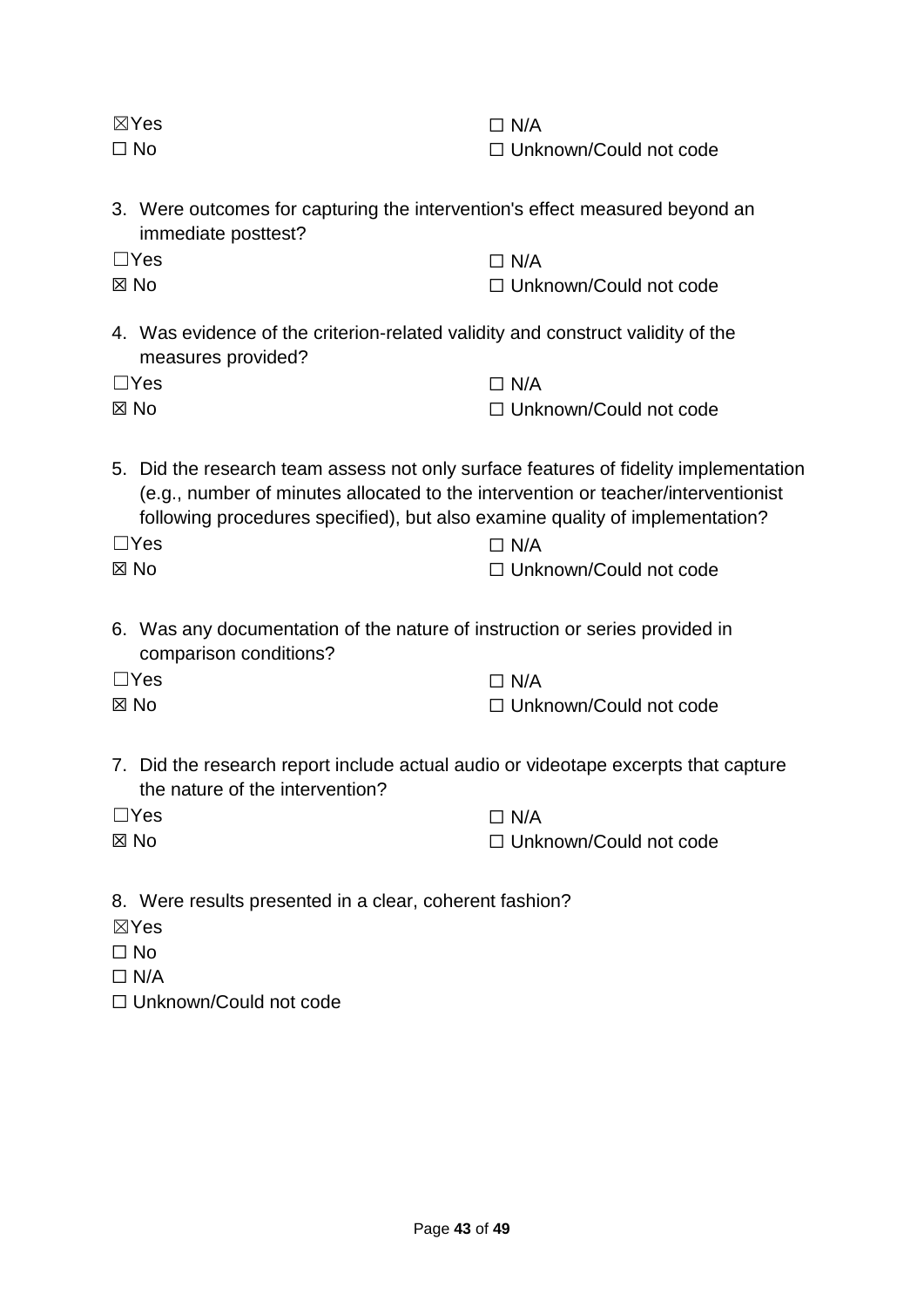# **Desirable Quality Indicators Total Score: 2**

|                                                 | <b>Total</b>   | <b>Score</b> |
|-------------------------------------------------|----------------|--------------|
| <b>Essential Quality Indicators</b>             | 9              | 1            |
| Note: Total of $>9$ = Score 1                   |                |              |
| Total $< 9$ = Score 0                           |                |              |
| <b>Desirable Quality Indicators</b>             | $\overline{2}$ | 1            |
| Note: Total of $4-8 =$ Score 2                  |                |              |
| Total $1-4 =$ Score 1                           |                |              |
| Total $0 =$ Score 0                             |                |              |
| <b>Total Score</b>                              |                | 2            |
| $(3 = High Quality, 2 = Acceptable Quality, <2$ |                |              |
| <b>Poor Quality)</b>                            |                |              |

**Study Rating: Acceptable**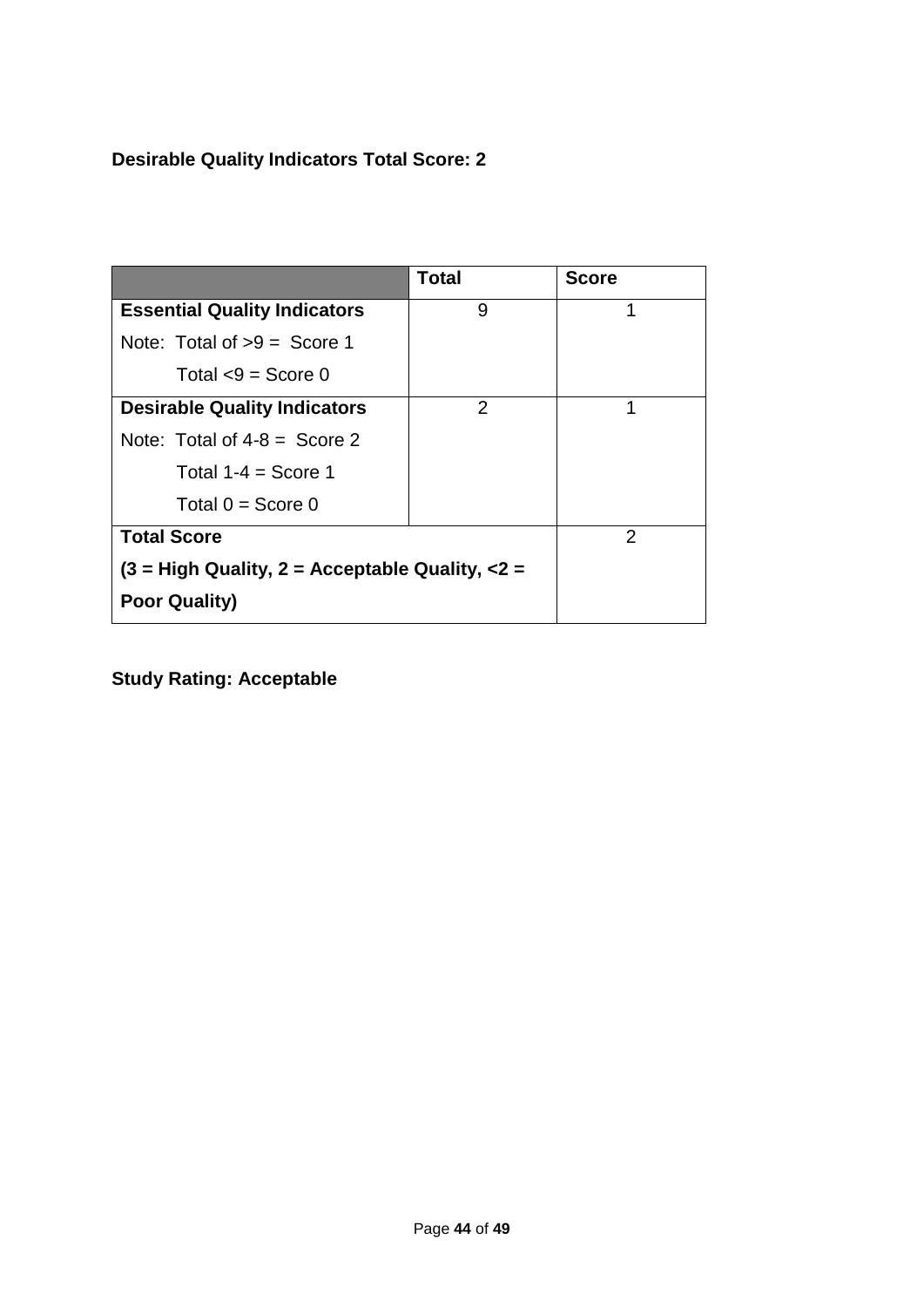| A summary of the WoE A ratings is below: |  |  |  |
|------------------------------------------|--|--|--|
|                                          |  |  |  |

| Study                                    | WoE A |
|------------------------------------------|-------|
| Aram, Most & Mayafit<br>(2006)           | 2     |
| Continiso et al. (2018)                  |       |
| Desjardin et al (2014)                   | 2.25  |
| Desjardin et al. (2017)                  | 2.25  |
| Fung, Wing-Yin &<br>McBride-Chang (2005) | 2     |

#### **Weight of Evidence B – Relevance of the methodology to the review question**

3 criteria were used to determine the relevance of the methodology to the review question:

- 1. Experimental design Since experimental studies allow for the manipulation of variables, such as the introduction of an intervention, we are better able to infer causality from these studies. Experimental designs contributed to a higher WoE B rating.
- 2. Comparison group Studies that compared either DHI children with NH peers or DHI receiving an intervention with a 'no intervention' control group support our understanding of causality. Where DHI are compared with DHI controls for an intervention, we can infer that the intervention caused the difference in language. When DHI are compared with NH children, we can observe any differences in development between the two groups when SBR behaviours are similar.
- 3. Measures used In order to obtain an understanding of the relationship between SBR behaviours and language, a study would need to have measured both these variables. These measures needed to be made explicit in the paper in order to obtain a score of at least 1 for WoE B.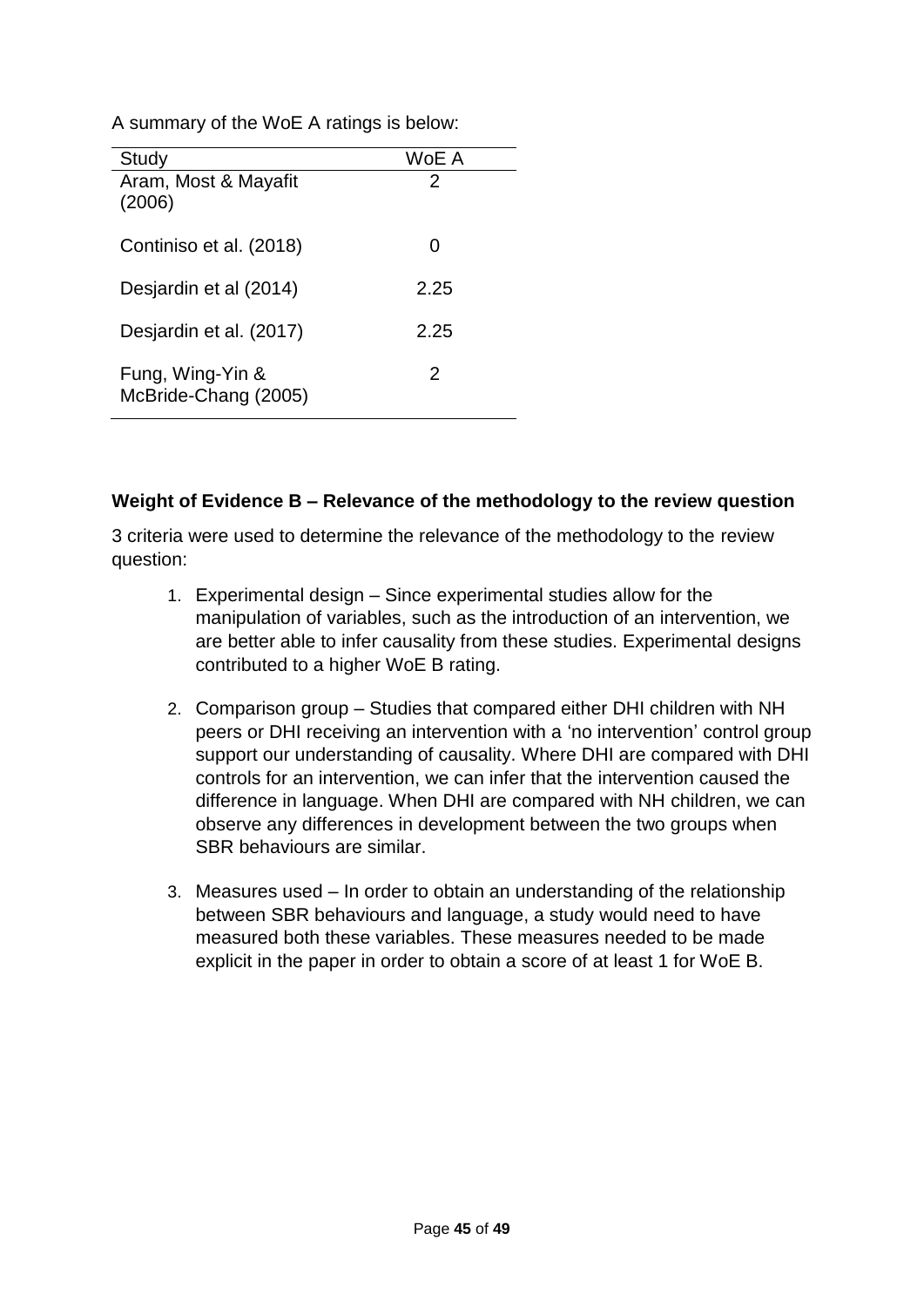|                                                                               | For a high WoE B<br>rating (score of 3),<br>the study must: | For a medium<br>WoE B rating<br>(score of 2) the<br>study must: | For a <b>low</b> WoE B<br>rating (score of 1)<br>the study must: |
|-------------------------------------------------------------------------------|-------------------------------------------------------------|-----------------------------------------------------------------|------------------------------------------------------------------|
| The study uses an<br>experimental<br>design                                   | V                                                           |                                                                 |                                                                  |
| The study contains<br>a comparison<br>group                                   | V                                                           | V                                                               |                                                                  |
| The study<br>measures both<br><b>SBR</b> behaviours<br>and language<br>skills | V                                                           | V                                                               | V                                                                |

| <b>Study</b>                              | <b>WoE B rating:</b> |
|-------------------------------------------|----------------------|
| Aram, Most & Mayafit<br>(2006)            | 1                    |
| Continiso et al. (2018)                   | 3                    |
| Desjardin et al (2014)                    | 2                    |
| Desjardin et al. (2017)                   | 2                    |
| Fung, Wing-Yin & McBride-<br>Chang (2005) | 3                    |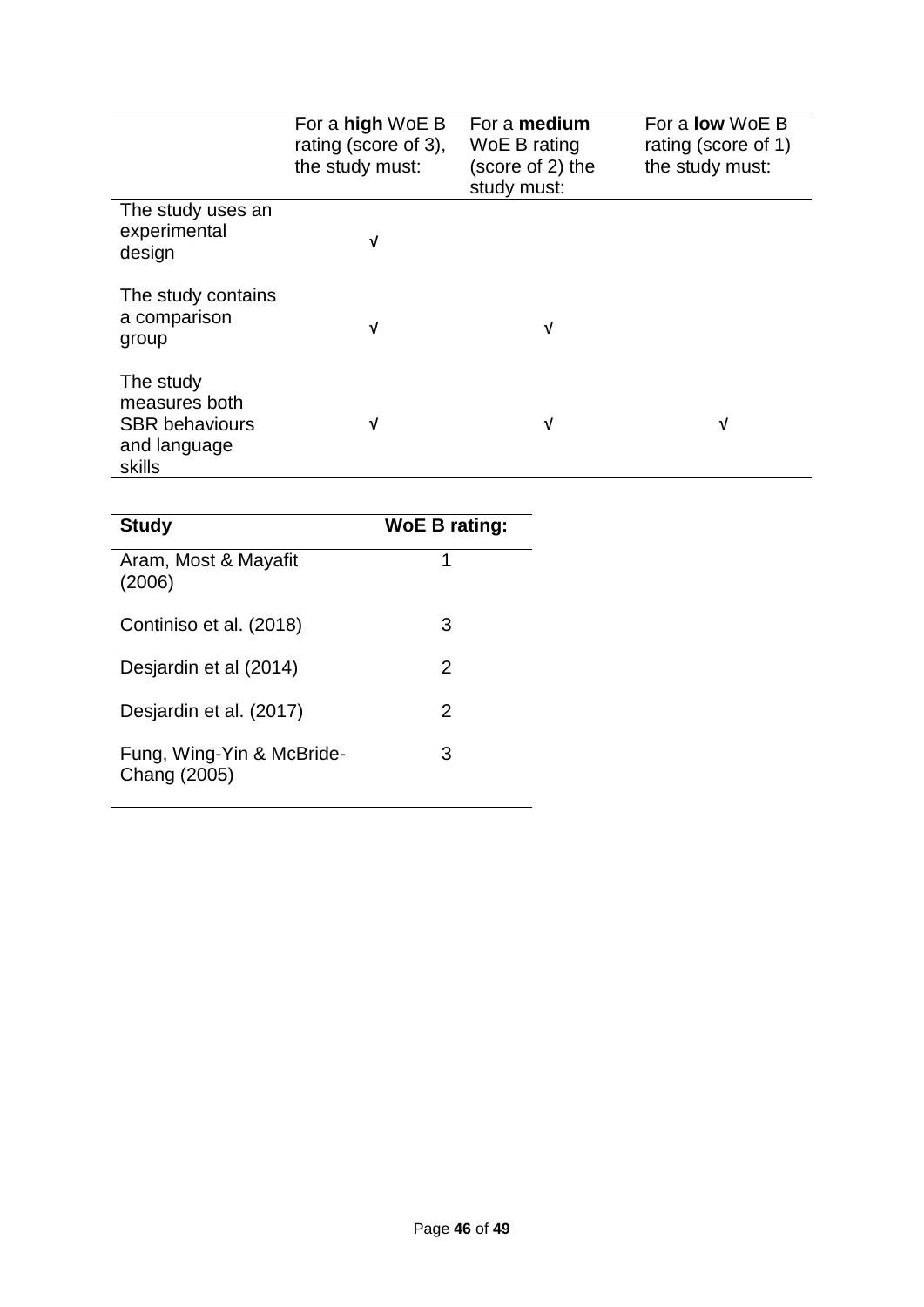## **Weight of Evidence C – Relevance of the evidence to the review question**

This WoE rating is based on how relevant each study and its findings are to the review question.

|                                | For a high<br>WoE C rating<br>(score of 3):                                                                                                               | For a<br>medium<br>WoE C rating<br>(score of 2):                                                                                               | For a <b>low</b><br>WoE C rating<br>(score of 1):                      | Rationale                                                                                                                                                                                                                                                             |
|--------------------------------|-----------------------------------------------------------------------------------------------------------------------------------------------------------|------------------------------------------------------------------------------------------------------------------------------------------------|------------------------------------------------------------------------|-----------------------------------------------------------------------------------------------------------------------------------------------------------------------------------------------------------------------------------------------------------------------|
| Sample                         | The sample is<br>from the UK                                                                                                                              | The sample is<br>from another<br><b>OECD</b><br>country                                                                                        | The sample<br>is not from<br>the UK or an<br><b>OECD</b><br>country    | Since there are<br>similarities between<br>the education<br>system and services<br>available to DHI<br>children in OECD<br>countries make the<br>findings of such<br>studies more<br>applicable to the UK<br>DHI population                                           |
| Language<br>outcome<br>measure | <b>Both</b><br>expressive<br>and receptive<br>oral language<br>skills are<br>measured                                                                     | Either<br>expressive<br>OR receptive<br>oral language<br>skills are<br>measured                                                                | Non-oral<br>language<br>skills are<br>measured                         | Children's oral<br>language can be<br>categorised into<br>expressive and<br>receptive skills. In<br>order to obtain a<br>true picture of their<br>language outcomes,<br>it is beneficial for the<br>study to measure<br>both receptive and<br>expressive<br>language. |
| Intervention<br>details        | Parents have<br>received<br>training<br>and/or<br>materials to<br>implement<br>with their<br>child as part<br>of a shared<br>book reading<br>intervention | The study<br>reports on<br>multiple<br>specific<br>shared book<br>reading<br>behaviours<br>from<br>observations<br>of parent-<br>child reading | The study<br>reports on<br>frequency of<br>shared book<br>reading only | In order to assess<br>the impact of<br>parent-child reading<br>behaviours on<br>language outcomes,<br>an intervention that<br>has provided<br>parents with specific<br>training on reading<br>techniques will be<br>the best measure of<br>effectiveness.             |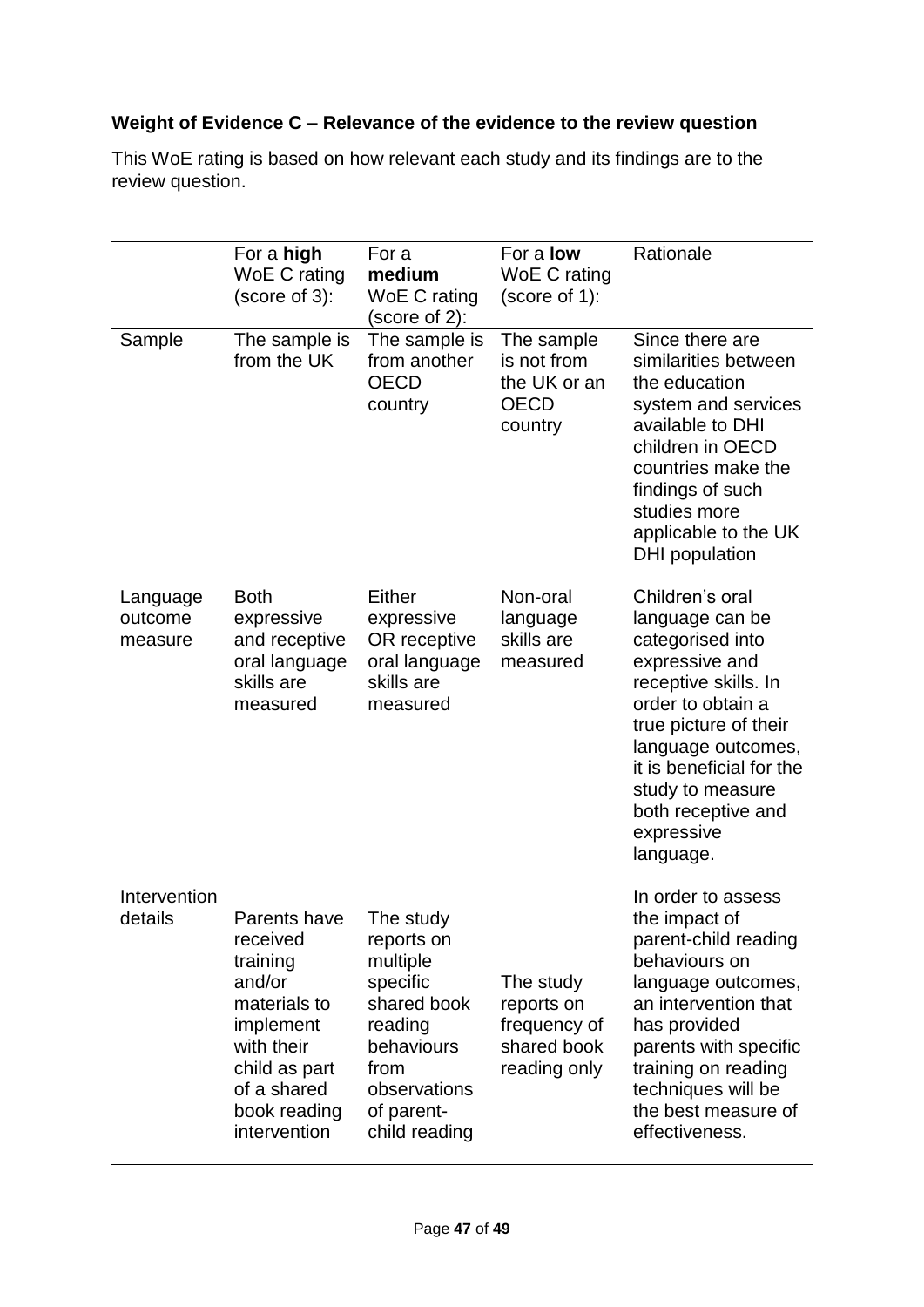A summary of the WoE C ratings is below:

| <b>Study</b>                              | <b>Sample</b>  | Language<br><b>Outcome</b><br><b>Measure</b> | <b>Intervention</b><br><b>Details</b> | <b>WoE C</b><br>Rating: |
|-------------------------------------------|----------------|----------------------------------------------|---------------------------------------|-------------------------|
| Aram, Most & Mayafit (2006)               | $\overline{2}$ | 2                                            | $\overline{2}$                        | 2                       |
| Continiso et al. (2018)                   | 2              | 3                                            | 3                                     | 2.7                     |
| Desjardin et al (2014)                    | 2              | 3                                            | 2                                     | 2.3                     |
| Desjardin et al. (2017)                   | 2              | 3                                            | 2                                     | 2.3                     |
| Fung, Wing-Yin & McBride-<br>Chang (2005) | 1              | 2                                            | 3                                     | 2                       |